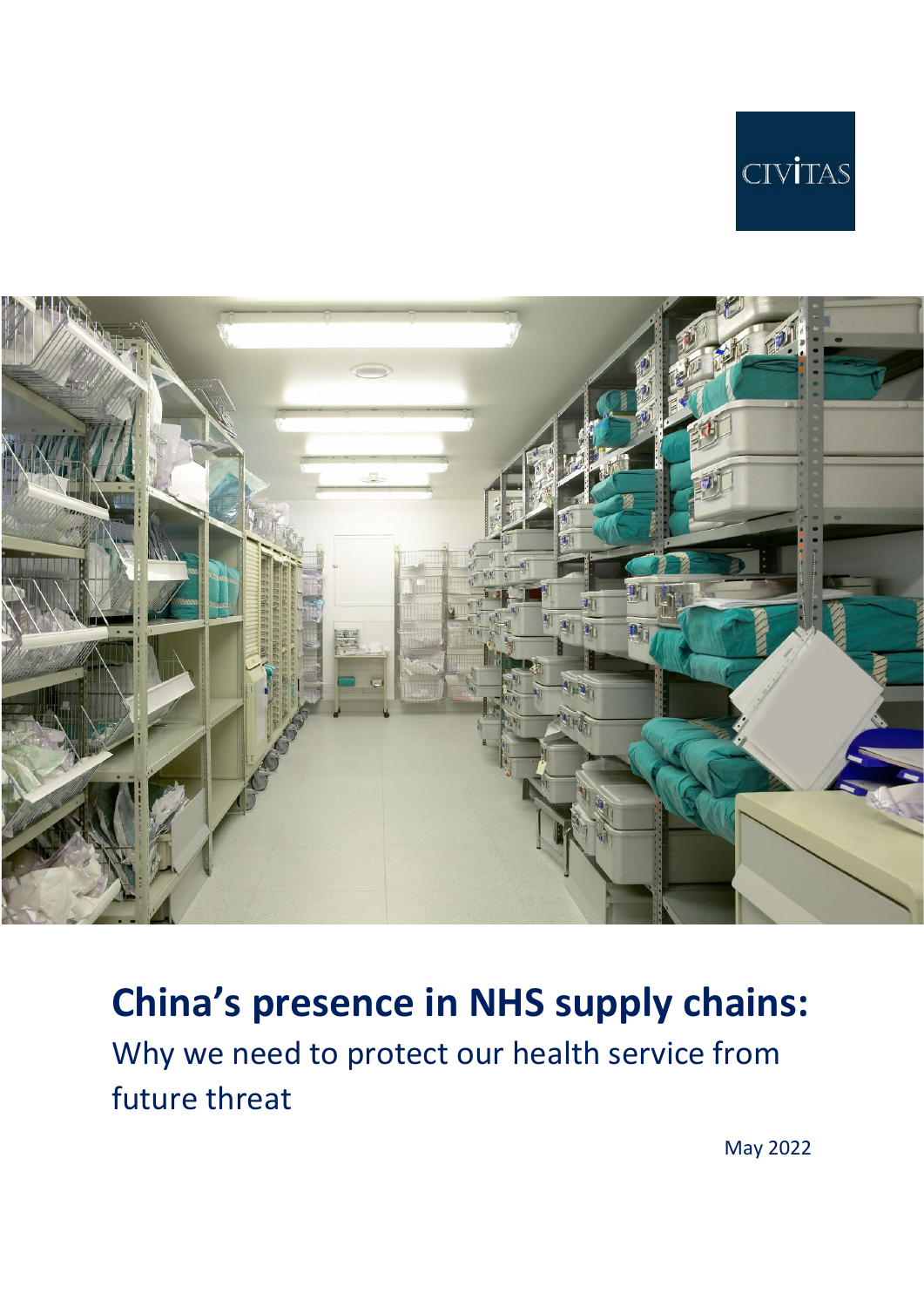## **About the authors:**

**Robert Clark** is Director of the Defence & Security Unit at Civitas. Robert served in the British military for fifteen years, and has an MA in International Conflict Studies from King's College London.

**Dr Richard Norrie** is Director of the Statistics and Policy Research Programme at Civitas.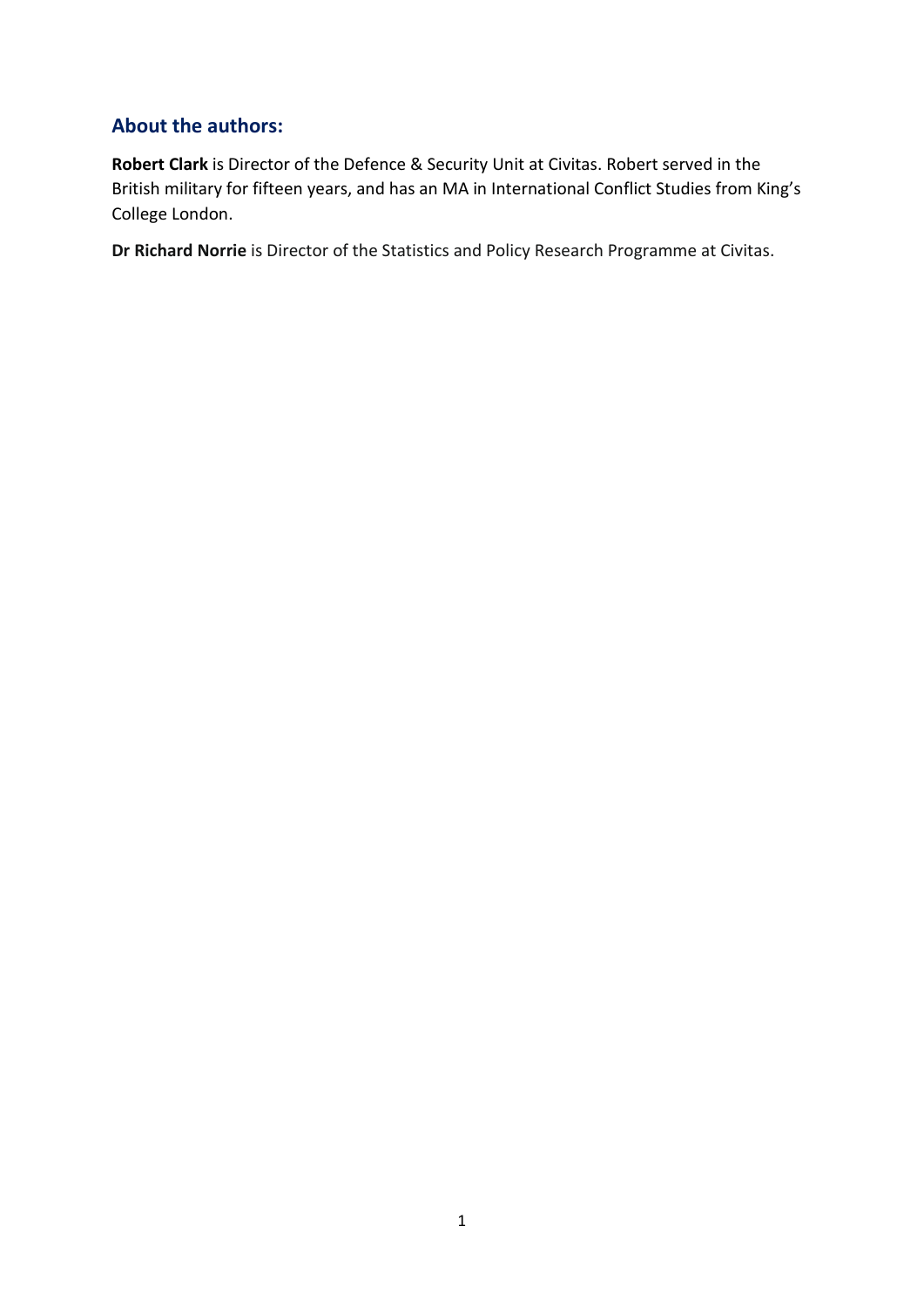## **Summary**

This paper introduces the issue of Chinese-manufactured goods in NHS supply chains, asking what risks this may create and what steps the UK Government might take to address these. The specific aims are:

- To assess overall Chinese presence in NHS imports;
- To assess the trend since the start of the Covid-19 pandemic; and
- To assess these in the areas of:
	- personal protective equipment (PPE);
	- testing and diagnostic; and
	- medical devices and equipment.

Supply chains have been severely affected by the pandemic and ensuing lockdowns. Russia's invasion of Ukraine has made this worse. Surveys suggest that more companies are considering moving their manufacturing from China, as awareness of risks grows, especially for medical supply chains.

Indian government officials increasingly describe their medical supply chain dependence on China as a 'threat', including to its military; Chinese state media has discussed withholding medicine from the United States: a former White House trade advisor has suggested that 'no matter how many treaties you have… when push comes to shove you run the risk [of] not having what you need'. The US Congressional Research Service claims: 'the Chinese government may selectively release some medical supplies for overseas delivery… according to political calculations'. Beijing already appears to have prioritised countries for medical supplies through the Covid pandemic, as western policy-makers begin to consider the question of political leverage and medical supply chains.

In the US, the Coronavirus Aid, Relief, and Economic Security (CARES) Act included studies of pharmaceutical supply chain security. The US State Department is working with other governments to move supply chains from China, with a flurry of other legislation on foreign influence in medical supply chains. Drug manufacturers will be asked to report drugs that are 'vulnerable to supply chain risks that could lead to shortages'; the federal government will report on China's regulatory practices for pharmaceutical and PPE manufacturing; domestic investment tax credits are planned, and firms will need to report medical ingredients' sources. Other countries' emerging strategies combine 're-shoring' and 'reglobalisation' away from Chinese control. Japan aims to re-shore some production of products where it is 'highly dependent on a single country'.

A proposed schema of the risks of China's presence in health supply chains is as follows:

- First, potential 'chokehold' risks through control of supplies;
- Second, potential access to sensitive data; and
- Third, general geopolitical risk, such as via mercantilist policies. The Chinese Communist Party's (CCP) economic neo-mercantilism is structured around the centralised government which controls all capital movements, discourages imports whilst encouraging exports, from which Beijing has built up enormous foreign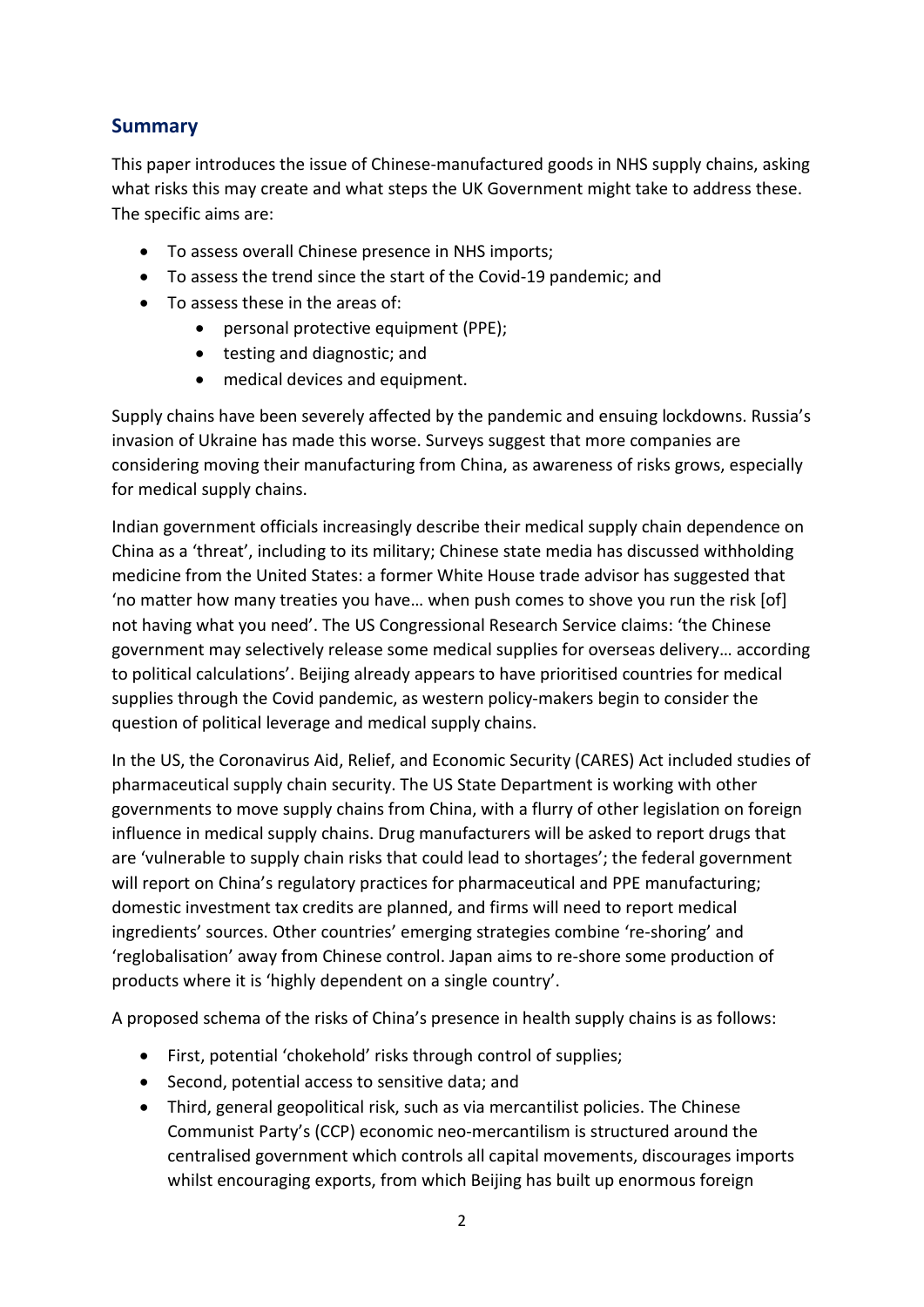reserves, giving the Chinese government significant global monetary and fiscal power. This power is often used by the CCP to exert geopolitical leverage on other states.

In the UK, in personal protective equipment (PPE), the percentage of imports from China rose from 35% in 2015 to 60% in 2020, before returning to a pre-pandemic level of 30% in 2021; in the category of testing and diagnostic, from 2% in 2015 to 37% in 2021; in the category of medical devices and equipment, from 9% in 2015 to 14% in 2021.

But these products are merely a sample: more research is needed, especially on Active Pharmaceutical Ingredients (APIs) manufactured in China for medicines made elsewhere. The UK's reduced reliance on China in PPE is partly due to the Government's PPE strategy. This shows how targeted action can succeed.

The Prime Minister has said that 'Project Defend' will aim to 'end reliance on Chinese imports' including in 'vital medical supplies'. Officials are asked to identify vulnerabilities which necessitate 'repatriation' of manufacturing for 'essential supplies'. As a US Congress report proposes 'collaboration with like-minded countries' to 'diversify away from China', highlighting the UK as a desired first partner, US researchers suggest reforms such as having one 'Point of Accountability' in government and a National Health Security Strategy that strengthens the industrial base for medical supplies.

In the UK, Government might now study emerging programmes especially in the US, Japan and Taiwan that combine **re-shoring and 'ally-shoring' medical manufacturing** and outline **priorities for medical supplies**, including in 'testing and diagnostic' and 'medical devices and equipment', as well as medicines and their ingredients.

Just as the Telecommunications (Security) Act 2021 aims to secure electronic communications networks, a **National Health Service (Security) Act** could secure medical supply chains. Areas within this type of Act could include a **review of how to reduce risks of over-reliance on China for essential medical products**, with a complete picture of reliance on China for medical products, devices, and medicines.

This may include a **role for tax credits, preferably ahead of subsidies, to 're-shore' or 'allyshore**' crucial manufacturing. Government could also study calls for 'Quad'-oriented medical supply chains and the **Supply Chain Resilience Initiative (SCRI)** launched by India, Japan and Australia to reduce dependence on China and report on the impact of China's **mercantile economic practices** and **emerging export preferences** on medical supply chains, as well as the health security implications of China's **medical ingredient supplies**.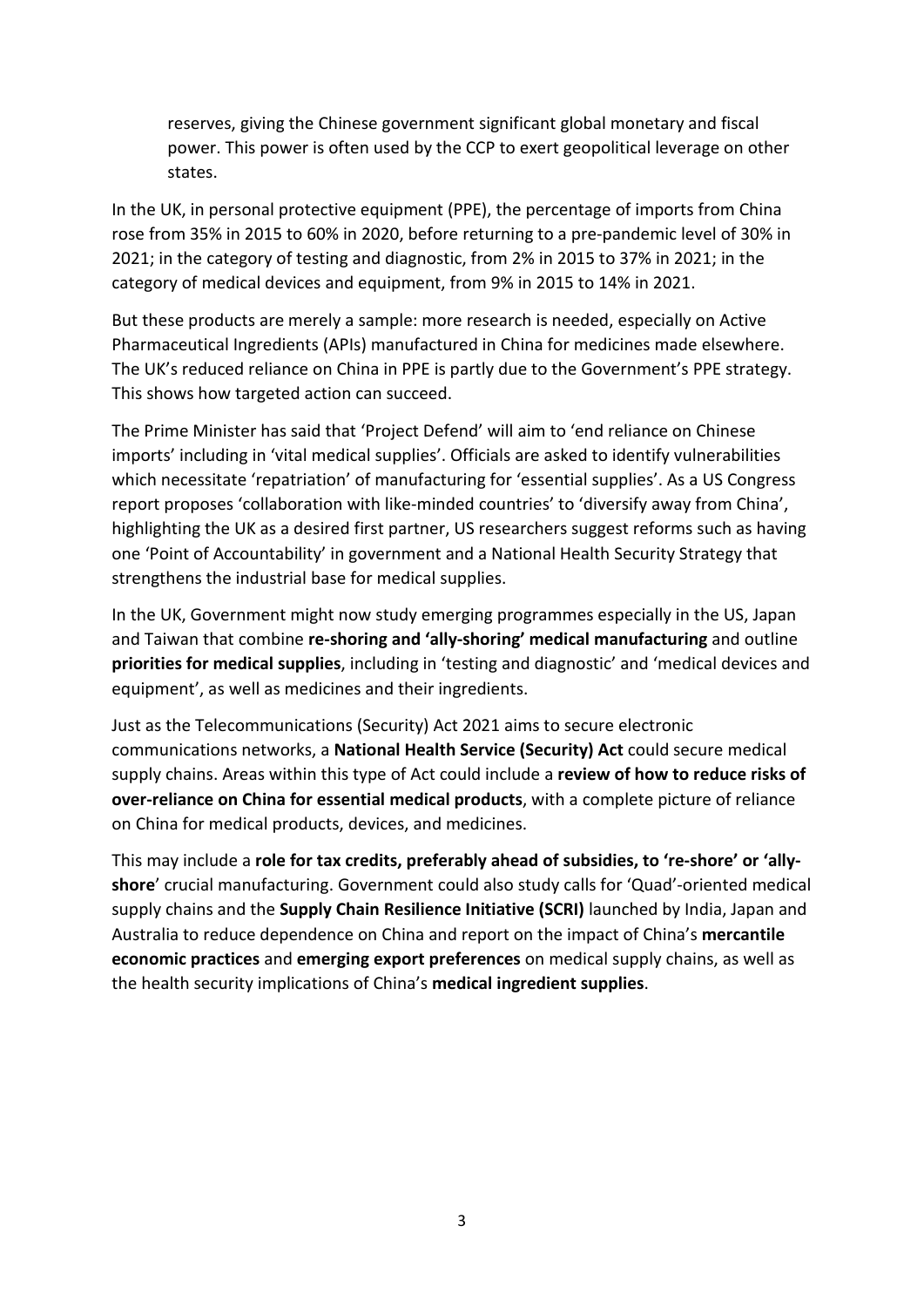## **Contents**

| $\mathbf{1}$ . |  |
|----------------|--|
|                |  |
|                |  |
|                |  |
|                |  |
| 2.             |  |
|                |  |
| 3.             |  |
|                |  |
|                |  |
|                |  |
|                |  |
| 4.             |  |
|                |  |
|                |  |
|                |  |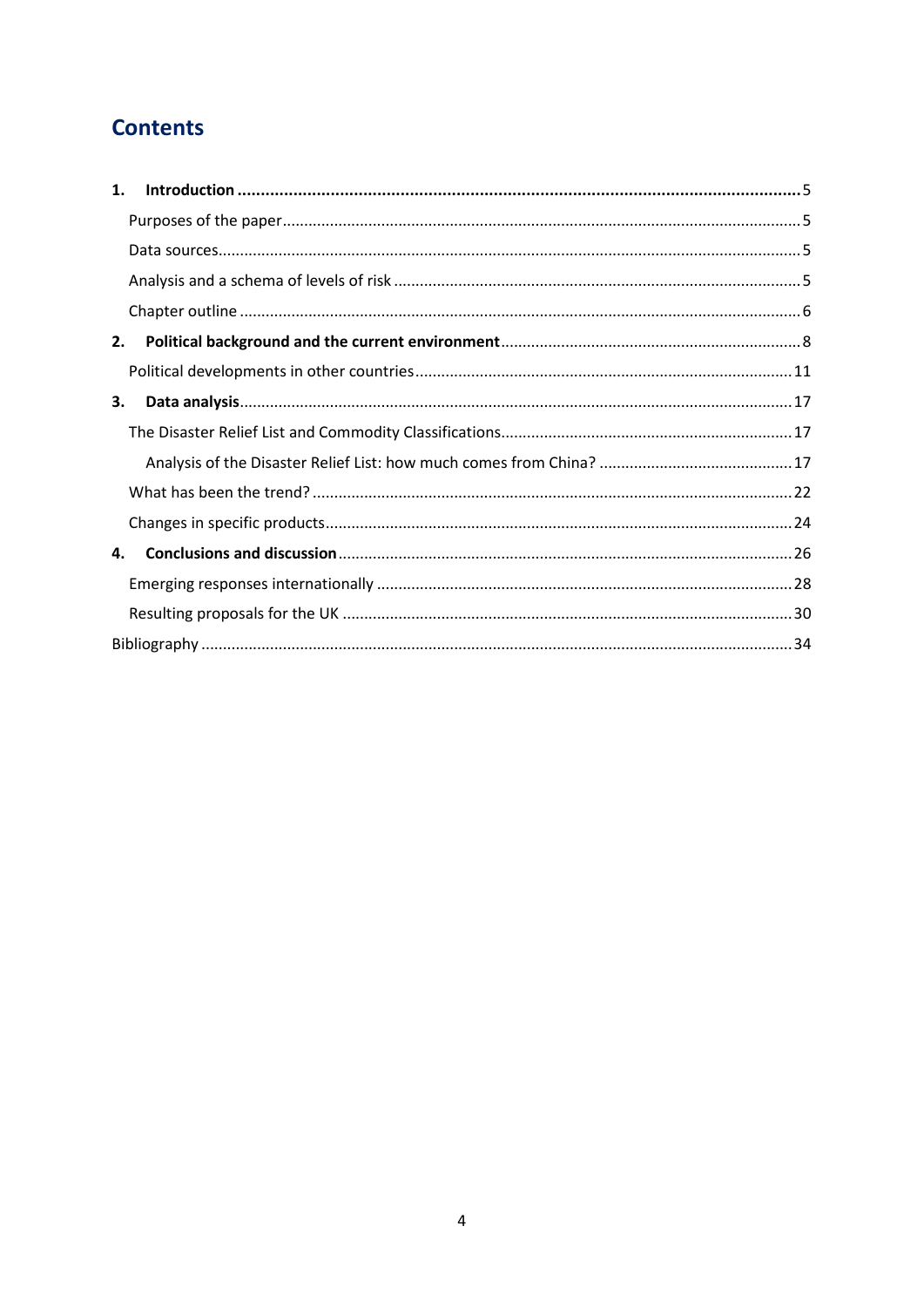## <span id="page-5-1"></span><span id="page-5-0"></span>**1. Introduction**

#### **Purposes of the paper**

This paper introduces the issue of goods manufactured in the People's Republic of China (PRC) in National Health Service (NHS) supply chains. It aims to understand the extent to which the NHS has come to depend on China for imports of medicines and other supplies, and the broad trend of this dependence since the beginning of the Covid-19 pandemic. It also aims to consider what level of dependence in this sector might constitute a dangerous ill-advised dependency; the types of risk this may create; and what steps the UK Government might take to begin to address such risks. While the paper does not aim to assess *total* dependency, which is mitigated by domestic production, it can assess the extent to which dependency on China has developed among UK *imports*.

The specific aims are therefore as follows:

- To assess overall Chinese presence in NHS imports;
- To assess trends in the Chinese presence in NHS imports since the beginning of the Covid-19 pandemic; and
- To assess these in the specific areas of:
	- personal protective equipment (PPE);
	- testing and diagnostic; and
	- medical devices and equipment.

#### <span id="page-5-2"></span>**Data sources**

Our assessment will focus on the c.200 items on the so-called 'disaster relief list'. As we will discuss in the data analysis, despite its name, this list is relatively broad, covering the categories of: medicines; testing and diagnostic; medical devices and equipment; PPE and other protective equipment; disinfectants/sterilisation products; medical consumables; and cleaning equipment. This means the goods on the list cover a reasonably representative range of areas.

The data we use is drawn from the Combined Nomenclature system of product categorisation (CN). When we refer to Chinese goods, this should be taken to mean any product registered as coming from China, whether manufactured by PRC-owned companies or others.

#### <span id="page-5-3"></span>**Analysis and a schema of levels of risk**

#### **General analysis**

Our discussion of results covers the current positions and Covid-19 pandemic trends in the level of UK dependence, including overall dependence among the c.200 items on the 'disaster relief list' – as well as discussing specific products within it – and dependence in the areas of personal protective equipment (PPE); testing; and medicines, medical equipment and supplies.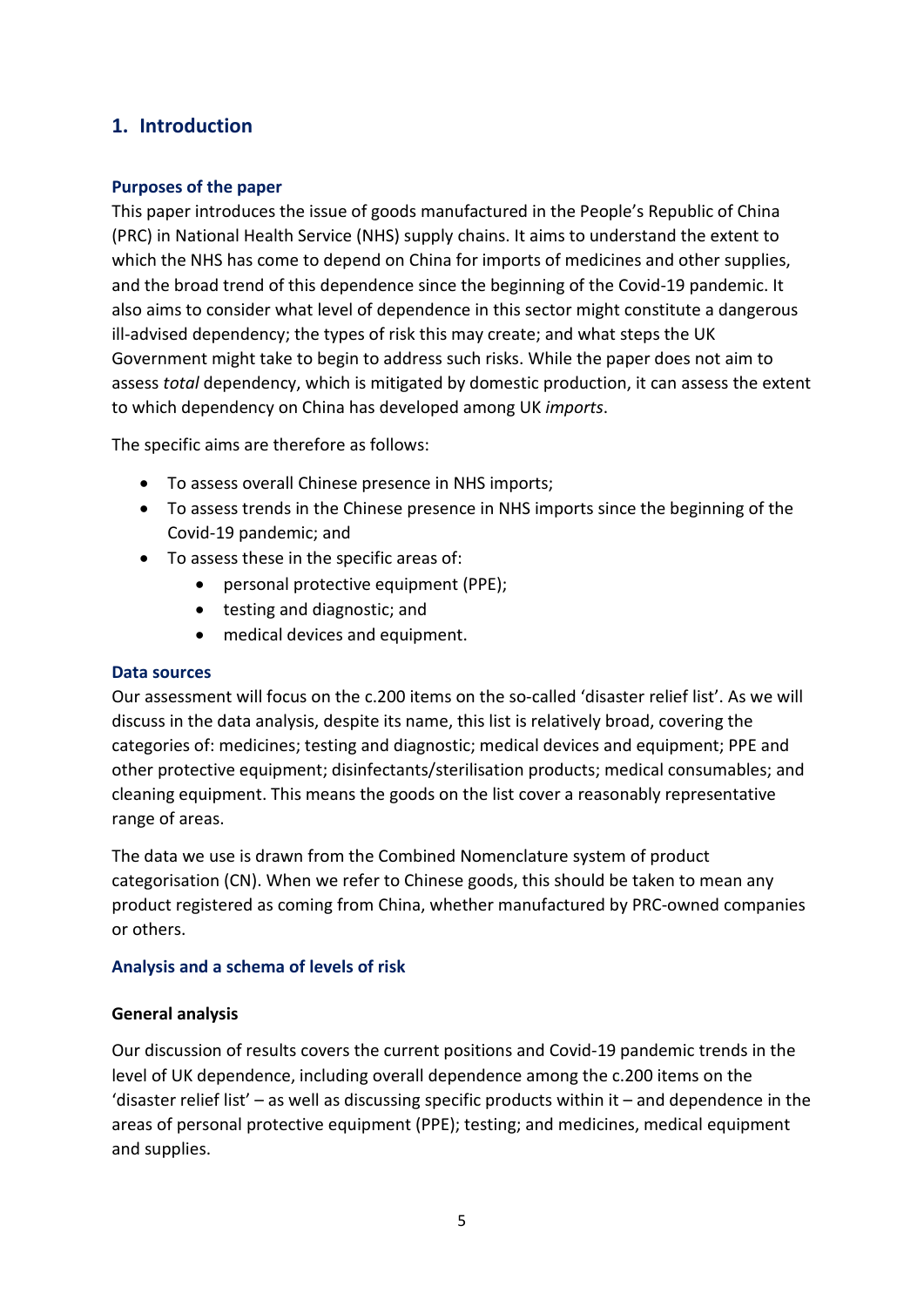#### **A schema of levels of risk**

The paper will propose a 'schema' of risk, designed to help assess where the presence of Chinese goods in the NHS supply chain creates risk to the United Kingdom. It should also be understood that these supplies by Chinese firms exist in the context of China's 'civil-military fusion' strategy (whereby Chinese civilian companies are increasingly obliged to share skills, trade secrets and other knowledge with China's military-related companies and other entities) and within a mercantilist policy framework whereby the Chinese state uses subsidies and other supports to give Chinese companies advantages in the international marketplace, potentially undercutting foreign competitors and reducing the efficient allocation of resources. In the round, this is liable to be detrimental to innovation and prosperity internationally.

The proposed types of risk created by China's presence in health supply chains are as follows:

- First, so-called **'chokehold' risks**. For example, if control over energy supplies could give the government of the PRC leverage through the theoretical ability to 'switch off the lights', does an equivalent theoretical capacity to 'switch off our medicines' exist? This might affect UK national security and the capacity to respond to pandemics like Covid-19 in the future;
- Second, there is the question of whether supplying a product leads to **potential access** to sensitive data, UK citizens' data (potentially including genetic data), and to any risk of invasion of privacy; and
- Third, the current **geopolitical context** itself may create another degree of risk of its own: this includes China's 'military-civil fusion' strategy (the integration of military and civilian industry and technology intended to give the People's Liberation Army (PLA) a leading edge in adapting emerging technologies), and potentially militarylinked companies and shareholders who may supply the UK and China's mercantilist policies generally. This includes the 'Made in China 2025' programme and the effect of Chinese state funding in driving out foreign competitors from global markets.

In each of these categories, the degree of risk should be balanced against the considerations of: first, whether sourcing the product from a non-PRC supplier could be more hazardous; and second, whether the Chinese presence in the NHS supply chain would be genuinely difficult to change (e.g. if China supplies 90% of a country's antibiotics, this apparent risk may still be reduced if new supplies could be sourced with ease in an emergency). We will discuss the degree to which these different types of risk may apply to different areas.

## <span id="page-6-0"></span>**Chapter outline**

Following the *Introduction*, the *Political background and the current environment* outlines how other countries are beginning to approach these risks; the *Data analysis* chapter will outline the dataset, including the c.200 product categories, trends, and the specific areas of personal protective equipment (PPE); testing; and medicines (i.e. pharmaceuticals), medical equipment and supplies.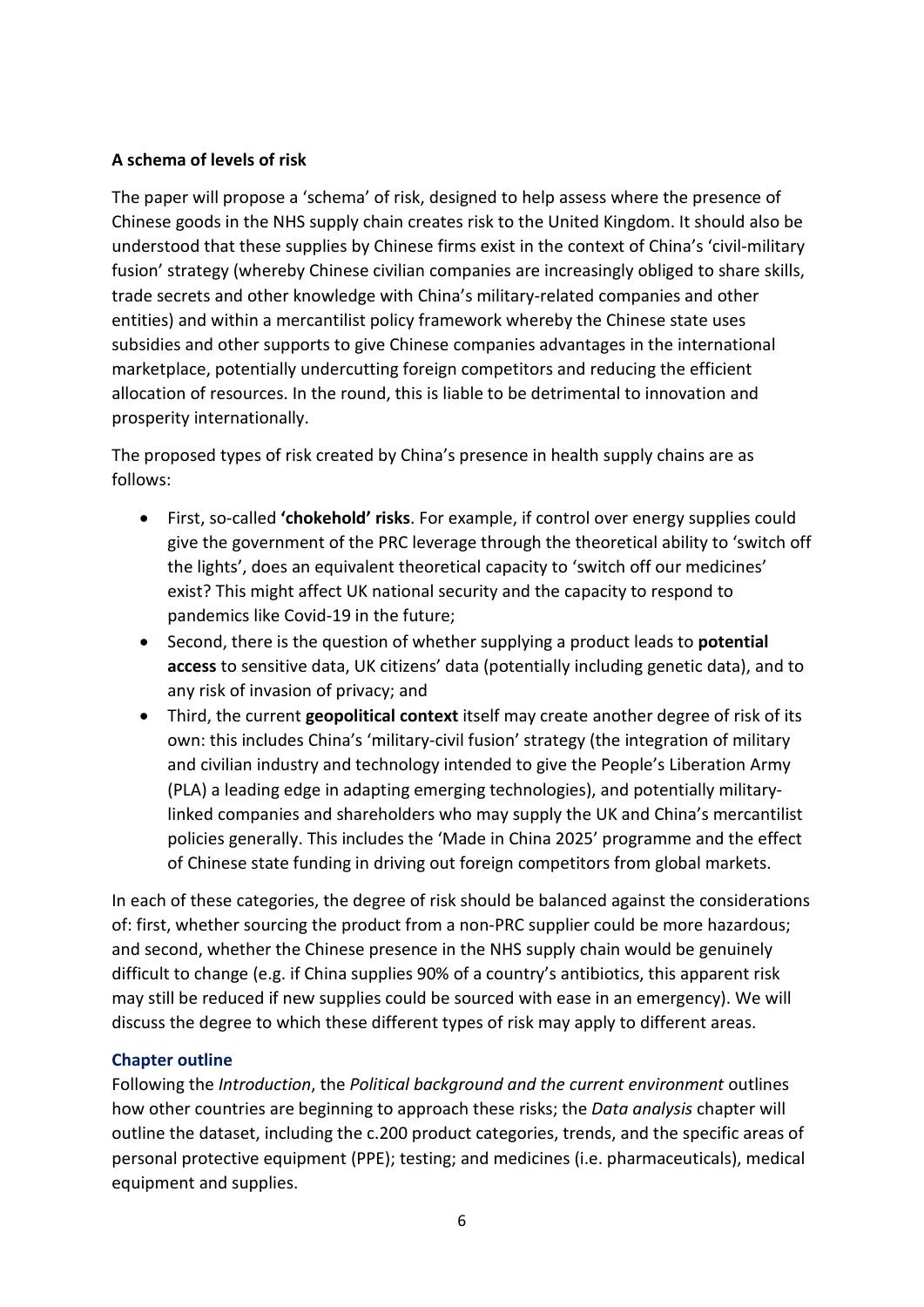The *Conclusions and discussions* will also consider the extent to which the UK Government may need to reduce NHS supply chain-dependency on imports from the People's Republic of China (PRC), while considering the measures other countries are beginning to employ.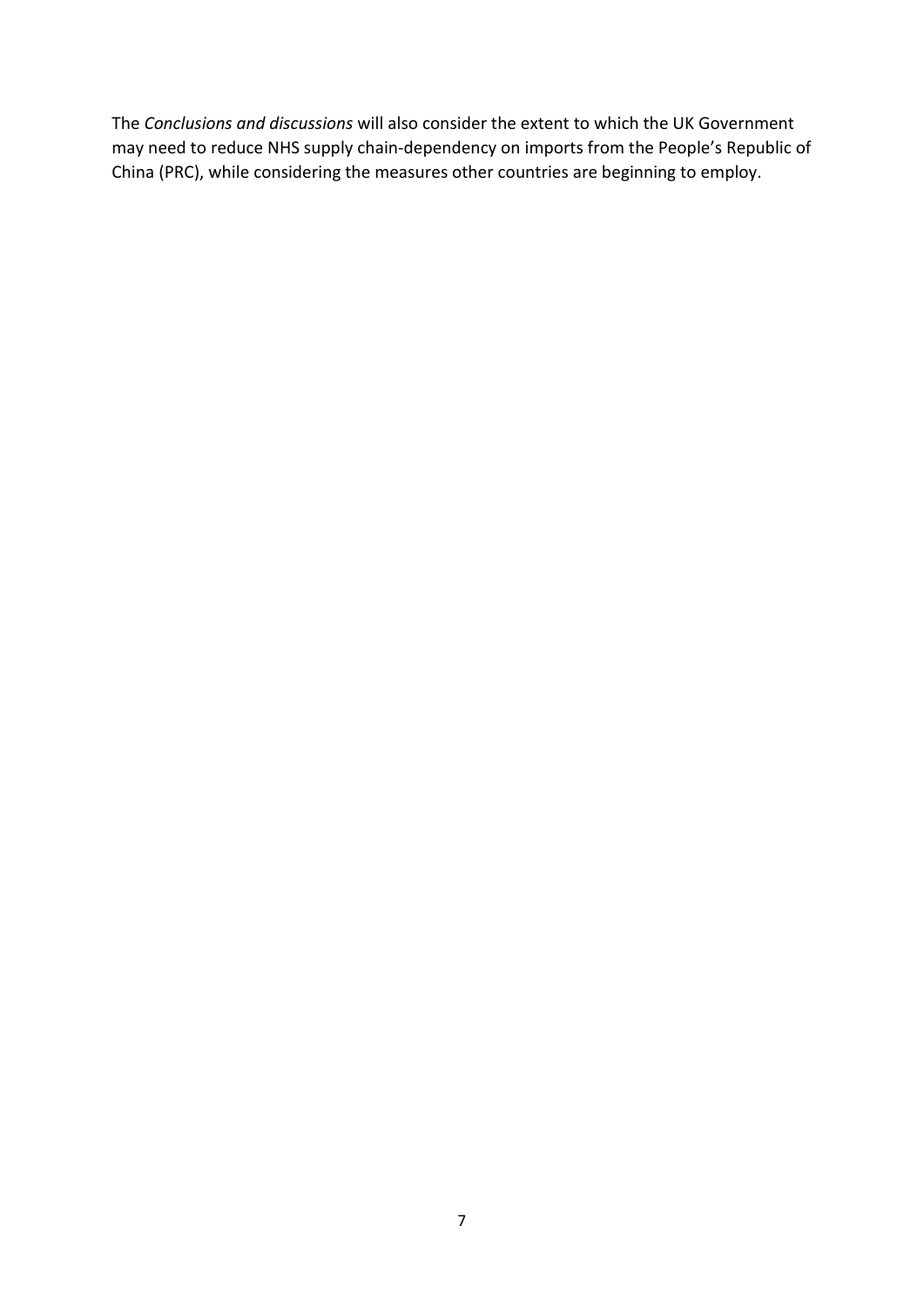## <span id="page-8-0"></span>**2. Political background and the current environment**

Supply chains in general have been severely affected by the Covid-19 pandemic, its ensuing lockdowns and resulting bottlenecks.<sup>[1](#page-8-1)</sup> Inflation has reared its head in the British economy. In China, Covid infection rates are once more leading to lockdowns, imposed without warning in Shenzhen and the entire province of Jilin, which are set to restrict shipping. Russia's invasion of Ukraine has worsened supply chain risk generally: Ukraine is a major exporter of iron, industrial gases, and wheat, for instance.<sup>2</sup> While high-tech sectors have been seen as most at risk from these disruptions, $3$  the crucial nature of medical supplies especially means that public awareness of the associated risks is growing.

State and commercial supply chain risks are interrelated, with Government influenced by emerging commercial mitigation strategies. Since the 1990s, but especially after China's World Trade Organisation membership of 2001, western firms began outsourcing production, moving supply chains – or crucial parts of them – to China, but this 'exposed companies to a plethora of supply chain risks'.[4](#page-8-4) Awareness of this is one of the factors that has led to the apparent slowing of globalisation – or 'slowbalisation' – with global trade as percentage of GDP shrinking, lately accelerated by the Covid-19 pandemic and lockdowns, revealing even greater supply chain risks.<sup>[5](#page-8-5)</sup>

Businesses' perceptions of the wisdom or otherwise of sourcing from or manufacturing in China are changing. A November 2020 survey by the American Chamber of Commerce in Shanghai (AmCham)<sup>6</sup> found that 71 percent of manufacturer respondents said 'they will not shift production out of China', claiming this showed that foreign '[c]ompanies remain committed to the China market'. The same year, however, a Bank of America survey<sup>[7](#page-8-7)</sup> found that '[c]ompanies in two-thirds of global sectors in North America have either implemented or announced plans to pull at least a portion of their supply chains out of China, while companies in 50 percent of country-sectors in the Asia Pacific (ex-China) region [were] doing likewise.<sup>'[8](#page-8-8)</sup> Analysts have also pointed out that the AmCham survey relies mainly on firms that are 'in China for China', i.e. manufacturing for Chinese consumers, and that it was carried out before the US ban on Xinjiang cotton due to forced labour concerns.<sup>[9](#page-8-9)</sup>

The emerging commercial diversification of supply chains away from China is also being driven by other risks increasingly associated with the country, including:<sup>[10](#page-8-10)</sup> trade conflicts and tariffs; intellectual property risks; rising wages compared to other developing countries;

<span id="page-8-1"></span><sup>1</sup> Danziger, 2022

<span id="page-8-2"></span><sup>2</sup> Ibid

<span id="page-8-3"></span> $3$  Ibid

<span id="page-8-4"></span><sup>4</sup> Iakovou and White, 2020

<span id="page-8-5"></span> $<sup>5</sup>$  Ibid</sup>

<span id="page-8-6"></span><sup>6</sup> Of 346 of its members. In Brandao, 2021

<sup>7</sup> Of 'equity analysts covering more than 3,000 companies globally'. In ibid

<span id="page-8-8"></span><span id="page-8-7"></span><sup>8</sup> Ibid

<span id="page-8-10"></span><span id="page-8-9"></span><sup>9</sup> Ibid

<sup>10</sup> Kapadia, 2021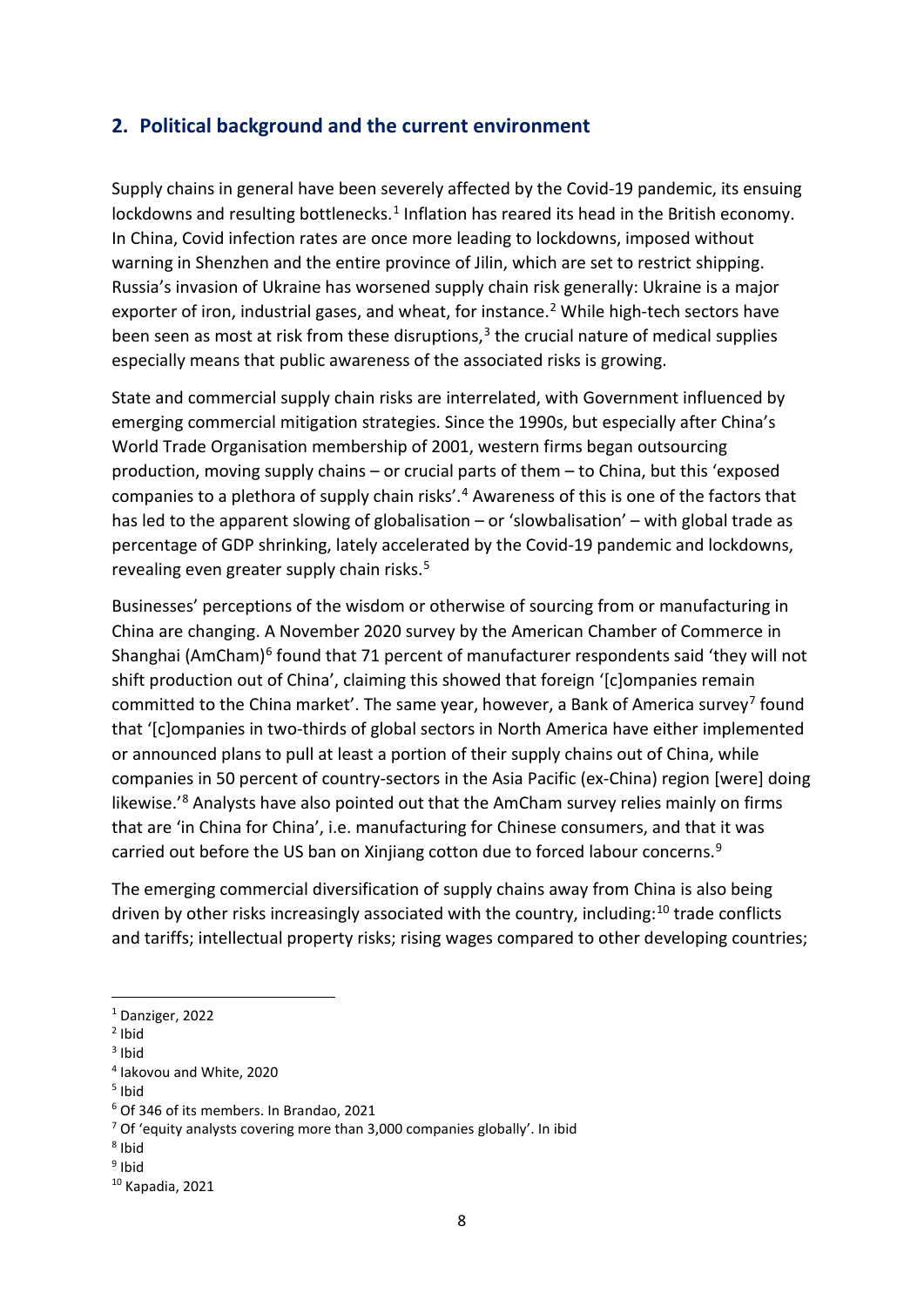forced labour and emerging sanctions (so far focused on Xinjiang cotton); and climate risks and coal-burning (although some of these risks affect other locations to varying degrees).

A growing awareness of China's mercantilist strategy is also having an effect on governments' approaches to China and supply chains, especially since the 2015 release of Beijing's 'Made in China 2025' ten-year plan to develop China's manufacturing industries, whose target sectors include 'synthetic materials' and 'bio-medicine'. Chinese policy-makers have become less open with western counterparts about what the initiative involves, but its features are known to include: the provision of direct subsidies (through direct state funding, low interest loans, tax breaks and other subsidies, estimated in the hundreds of billions of dollars), and the mobilisation of State-owned Enterprises (SOE)and statesupported private firms like Huawei. A 2018 report from the White House described how China's approach threatens 'not only the U.S. economy but also the global innovation system as a whole.'<sup>[11](#page-9-0)</sup>

Governments' understanding of associated supply-chain risk is also changing. The US Congress has raised the alarm over China's effective February 2020 'nationalisation' – or arguably centralisation – of the production and dissemination of medical supplies,  $12$ transferring authority from the Ministry of Information Industry and Technology (MIIT) to the National Development and Reform Commission (NDRC), the central planning agency, which 'commandeered medical manufacturing and logistics down to the factory level and directed the production and distribution of all medical-related production, including U.S. companies' production lines in China for domestic use', efforts which were 'understandable as part of its efforts to address an internal health crisis' but which may have denied foreign countries critical medical supplies. China's Ministry of Commerce (MOFCOM) also told its offices in China and abroad to prioritise securing supplies for import, using a list of 51 medical suppliers and distributors in 14 countries. This helped lead to sharp increases in essential PPE and medical supply imports and a fall in critical medical product exports to other countries.<sup>[13](#page-9-2)</sup>

Other medical supply chain risks have become the subject of public debate in the US and India, for example. The US and others are dependent on China for penicillin and other vital drugs: the last American penicillin fermentation plant, in Syracuse, New York, announced closure in 2004 due in large part to apparent Chinese dumping of penicillin ingredients the same year (this also forced the closure of fermentation plants in Europe and India). Four years later, after China had gained a chokehold on global supply, Chinese producers increased prices dramatically. US researchers have proposed that a 'smart strategy', possibly coordinated with allies, is now required in response to such risks. [14](#page-9-3)

Vitamin C shows a similar pattern, with supplies – and prices – now largely under Chinese control. In a recent US anti-trust case, the Chinese Ministry of Commerce itself filed a court

<span id="page-9-0"></span><sup>&</sup>lt;sup>11</sup> McBride and Chatzky, 2019

<span id="page-9-1"></span> $12$  Sutter, Schwarzenberg and Sutherland, 2021<br> $13$  Ihid

<span id="page-9-2"></span>

<span id="page-9-3"></span><sup>&</sup>lt;sup>14</sup> Gibson, 2019, at Committee on Energy and Commerce Subcommittee on Health: Safeguarding Pharmaceutical Supply Chains in a Global Economy, October 30, 2019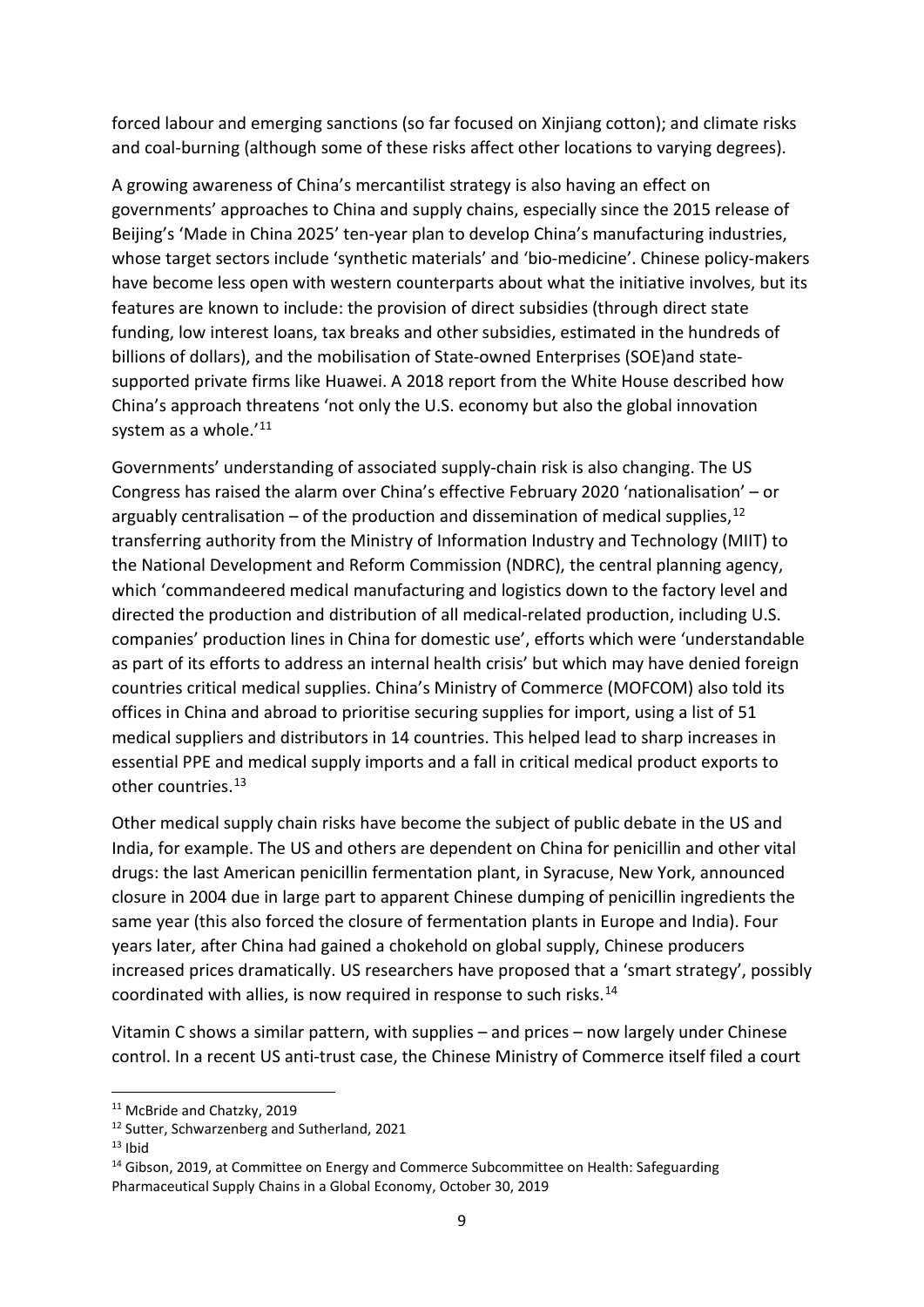brief in defence of Chinese firms that appear to have created a cartel, driving other producers out of business.[15](#page-10-0)

In generic medicines,  $16$  India itself is considerably dependent on China for the necessary raw materials and chemical intermediates, $17$  a dependence 'recognized by senior Indian government officials as a national security threat to that nation, its military, and its large generic drug industry which would shut down within weeks without Chinese [ingredients].' In fact, India has asked Beijing to ensure that prices for medical supplies remain stable, following surging costs for Covid-related products. India's Consul General in Hong Kong has asked China to facilitate special cargo flights following a suspension of flights to India by state-owned Sichuan Airlines Logistics: the Pharmaceuticals Export Promotion Council of India warned of the risk of a 'cascade effect' on supply chains.<sup>[18](#page-10-3)</sup>

There has also been speculation in the Indian press about possible Indian military dependency on China for medical supplies, regarded as an unacceptable level of leverage.<sup>[19](#page-10-4)</sup> This has led others to ask how the UK might be involved in any 'Quad'-oriented medical supply chain security strategy, and might study the international ramifications of China's medical ingredient supplies, including full quality assessments.<sup>[20](#page-10-5)</sup>

That Chinese state media has discussed withholding medicine from the United States should surely also be considered an indication of risk. As a US researcher has warned, 'If you withhold medicine, you're basically threatening to kill... If that is not a warning, I don't know what is'. Former White House trade adviser Peter Navarro has suggested that:

'What we're learning from that is that no matter how many treaties you have, no matter how many alliances, no matter how many phone calls, when push comes to shove you run the risk, as a nation, of not having what you need'. $^{21}$ 

While the potential 'weaponisation' of medicines or ingredients by China has been raised (for example, 'medicines can be made with lethal contaminants or sold without any real medicine in them, rendering them ineffective. These products can be distributed to specific targets<sup>'22</sup>), this is regarded as less of a serious possibility than Beijing simply becoming selective about whom China supplies. The Congressional Research Service has also warned that: 'the Chinese government may selectively release some medical supplies for overseas delivery, with designated countries selected, according to political calculations.'[23](#page-10-8)

While medicinal supplies to national militaries could be called the 'sharp end' of these risks, government studies of defence supply chain risk appear to have generally focused on

<span id="page-10-0"></span> $15$  Ibid

<span id="page-10-1"></span><sup>&</sup>lt;sup>16</sup> According to the Association of Accessible Medicines, India is the source of 24.5 percent of generic drugs sold in the US. In ibid

<span id="page-10-2"></span> $17$  Ibid<br> $18$  Krishnan, 2021

<span id="page-10-4"></span><span id="page-10-3"></span><sup>19</sup> Gibson, 2019

<span id="page-10-6"></span><span id="page-10-5"></span><sup>&</sup>lt;sup>20</sup> Ibid<br><sup>21</sup> In Gibson, 2019 and Beavers, 2020<br><sup>22</sup> In testimony to the U.S.-China Economic and Security Review Commission. Gibson, 2019

<span id="page-10-8"></span><span id="page-10-7"></span><sup>23</sup> Serhan and Gilsinan, 2020.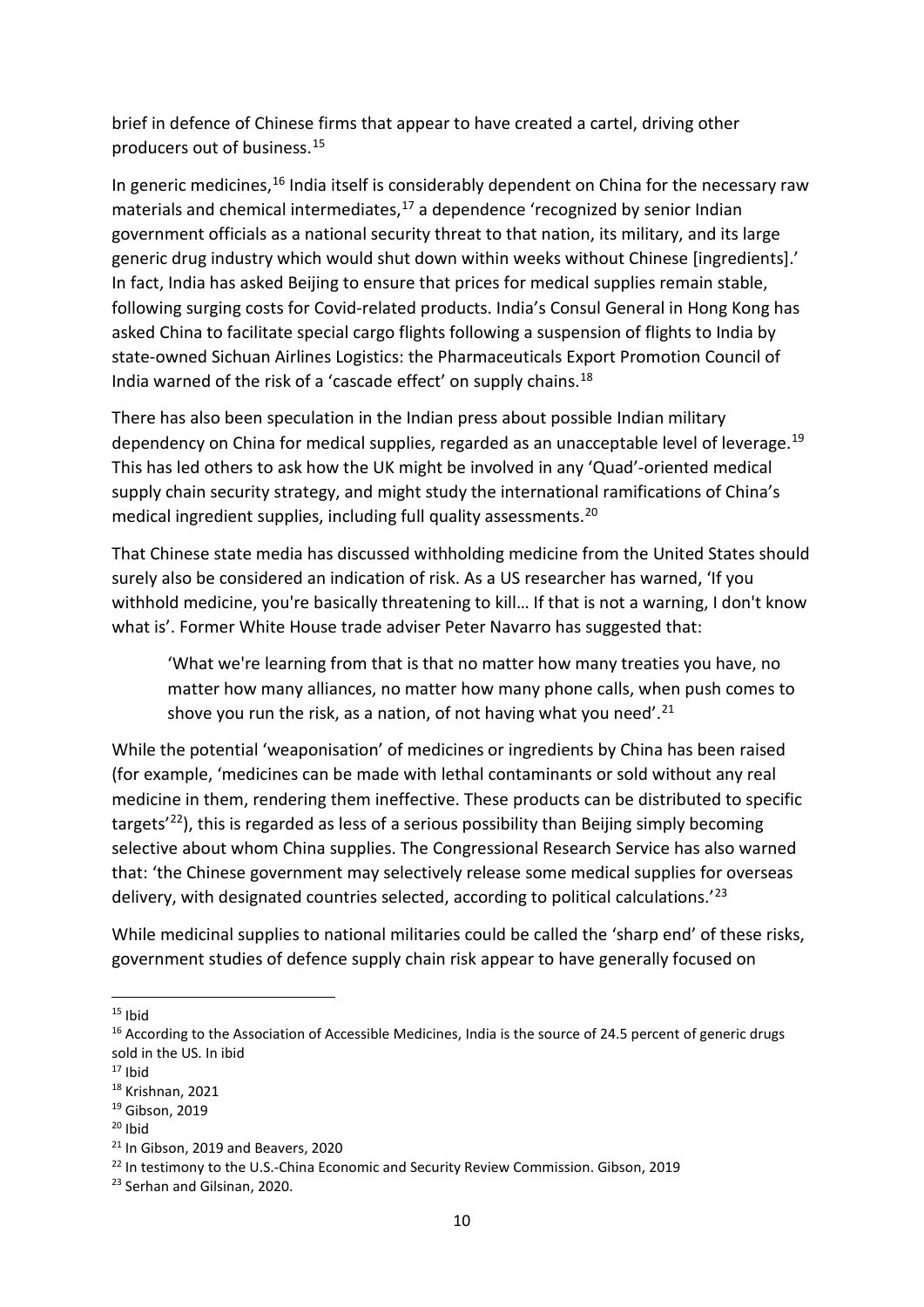defence equipment specifically, and less on other supply chains such as medicines. A 2018 US Department of Defense report, 'Assessing and Strengthening the Manufacturing and Industrial Base and Supply Chain Resiliency of the United States' found that most counterfeit electronics came from China, with successful US Justice Department prosecutions in 2019 for Chinese-made cameras and surveillance equipment on US military installations. Yet if the impact of supply chains on the ability of western countries to manufacture weapons and avoid intrusion in possible future conflicts is worth assessing, it should also be worth considering other areas of leverage that China-controlled supplies could create.[24](#page-11-1)

#### **Project Defend**

In response to growing calls for the need to diversify away from Chinese reliance on certain imports (particularly PPE and other health-related products) in the wake of the COVID-19 pandemic, HMG announced plans to diversify the UK's imports of critical goods, including pharmaceuticals and PPE, in order to end the country's reliance on supply from China.

In May 2020 the Prime Minister instructed civil servants to draw up plans for 'Project Defend' – the strategy for protecting national security after the pandemic.

The approach was to identify key economic vulnerabilities, in addition to potentially hostile governments, with the aim of ensuring critical supply lines are no longer dependant on individual countries.

The PM also stated that he would seek to protect Britain's technology industry as part of the review.

The announcement from the PM came after then-Foreign Secretary, Dominic Raab, [said in](https://news.sky.com/story/coronavirus-no-more-business-as-usual-with-china-after-covid-19-crisis-warns-dominic-raab-11974398)  [April](https://news.sky.com/story/coronavirus-no-more-business-as-usual-with-china-after-covid-19-crisis-warns-dominic-raab-11974398) that there will be no return to 'business as usual' with China after the pandemic.

So far, two years later, there have been no updates to how Project Defend has executed its mandate, any conclusions, or any policy implementations. Lord Alton of Liverpool (Labour) submitted a question to HMG Department of International Trade in April 2022, requesting an update to any progress made, how it has contributed to increasing national resilience, and contributed to reducing supply chain dependency on the PRC. At the time of publication an update has not been provided.

#### <span id="page-11-0"></span>**Political developments in other countries**

In the US, political life has seen growing demands for improved supply chain security for at least the last five years. These have grown since the Covid-19 pandemic, and especially since American companies have become seen as 'reluctant to make long term investments in domestic PPE production because of the uncertainty in future market conditions', despite 'the ability to supply our own PPE [being] an issue of national security. Just as we don't rely on China to supply military uniforms we must not rely on them to supply our PPE.'[25](#page-11-2)

<span id="page-11-2"></span><span id="page-11-1"></span> $24$  Hanson, 2021<br> $25$  Senator Lindsey Graham, in Fredericks, 2020.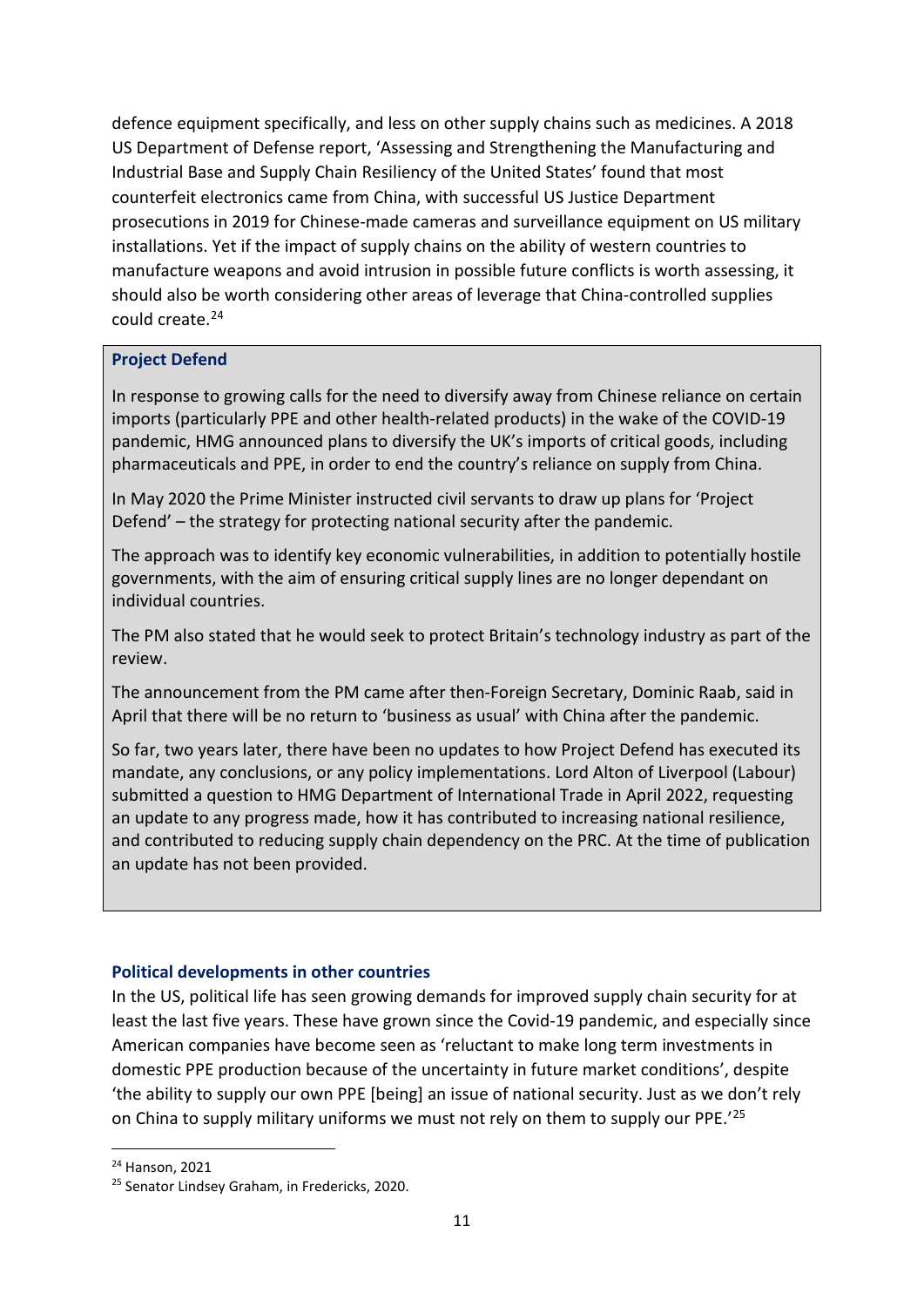According to Senator Lindsey Graham, 'Coronavirus has been a painful wakeup call that we are too reliant on nations like China for critical medical supplies.'[26](#page-12-0)

According to Galbraith (2021), the shift in US opinion can be seen in the difference between the January 2013 Obama White House White Paper 'National Strategy for Global Supply Chain Security: Implementation Update' (merely 22-pages long and focused on threats to transport, like terrorism), and the June 2021 Biden White House 100-day review, 'Building Resilient Supply Chains, Revitalizing American Manufacturing and Fostering Broad-based Growth', focusing on a broad range of security issues in four fields: semiconductors, highcapacity batteries, critical minerals, and pharmaceuticals. In the pharmaceutical field, the challenge is not seen as scarcity, but of 'basic economics', as supply chains moved to places like India for cost reasons. This implies that supply chain resilience would mean 'maintaining a "virtual" stockpile, consisting of manufacturing equipment and precursor chemicals, to be held in reserve in case of emergencies.' However this review 'is realistic about the prospects: the scale and complexity of the sector, together with the unpredictability of future biological threats, makes it impractical to maintain large reserves in all areas.'[27](#page-12-1)

In the last three years, Republican and Democrat senators have been calling for more detailed analyses of 'foreign influence in the U.S. pharmaceutical supply chain', especially after the pandemic 'exposed an over-reliance on China and other countries for the production of essential drugs.' This has led to the 'U.S. Pharmaceutical Supply Chain Review Act', introduced by Republican Marco Rubio and Democrat Elizabeth Warren, to require the US government to study the effects of relying on foreign companies and foreign investment for the production of pharmaceuticals for the U.S. market and report within a year.<sup>[28](#page-12-2)</sup>

Potential roles for government are emerging in supply chains in other ways:

- 'Supply chain resilience' is now at the forefront of the US federal Research and Development (R&D) agenda. The White House Office of Science and Technology Policy included the 'improved resilience of critical infrastructure and U.S. advanced manufacturing to natural and man-made disasters, including cyber-attacks and exploitation of supply chain vulnerabilities' in its R&D priorities for federal agencies for fiscal year 2021;
- President Biden has announced a general intention to 'rebuild US supply chains that [aim] for broad-based resilience as opposed to pure self-sufficiency', with 'multiple Senate hearings to examine the integrity and reliability of critical supply chains following the onset of the pandemic'; and
- Provisions in Covid-19-related economic relief to 'investigate medical supply chains'.[29](#page-12-3)

Proposed interventions in the US have also included:

<span id="page-12-0"></span><sup>26</sup> Shalal et al, 2020

<span id="page-12-2"></span><span id="page-12-1"></span><sup>&</sup>lt;sup>27</sup> White House Review, June 2021, in Galbraith, 2021<br><sup>28</sup> Zengerle, 2020<br><sup>29</sup> Iakovou and White, 2020

<span id="page-12-3"></span>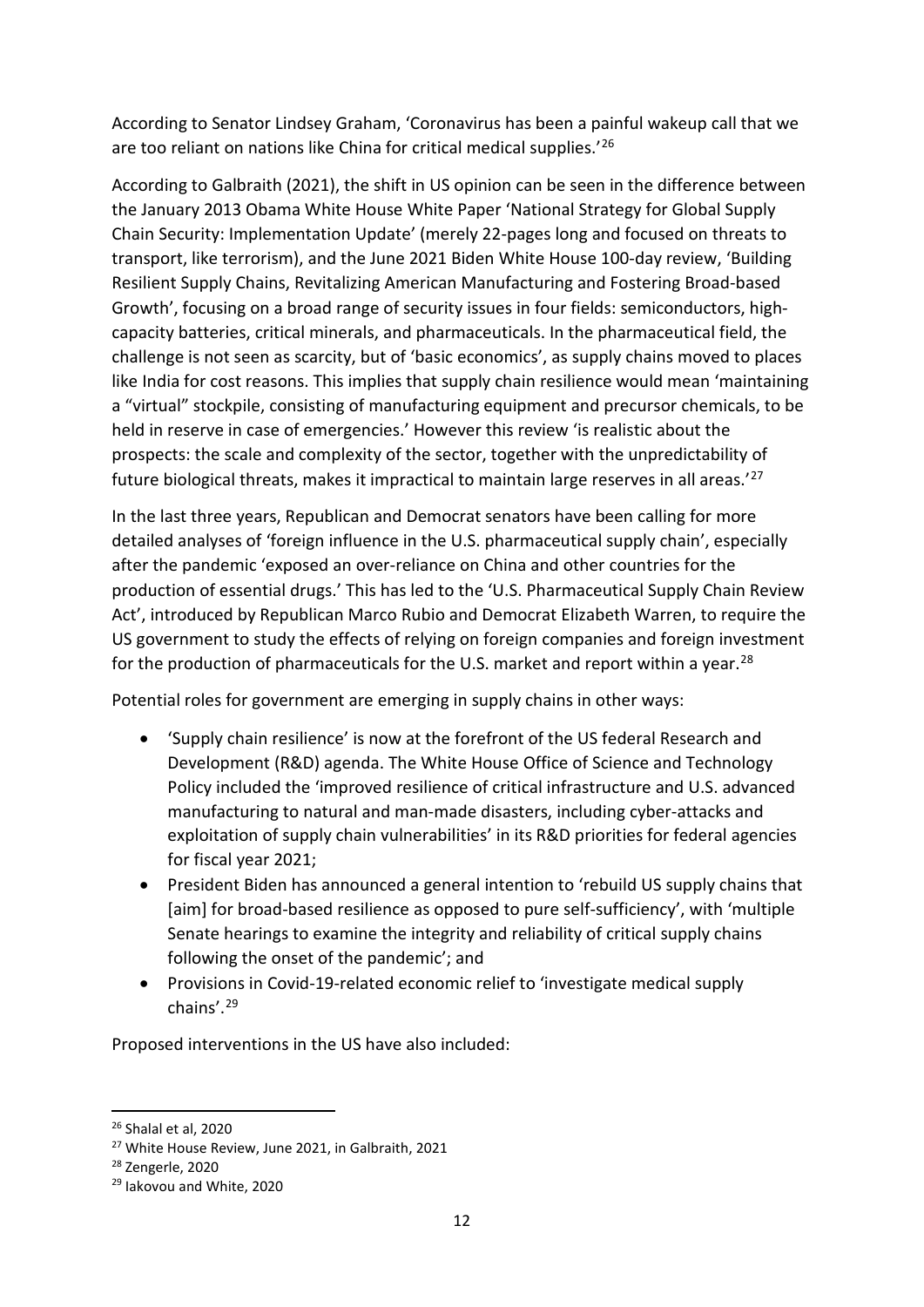- Mapping supply chains that may be critical to 'health and economic security' to 'identify potential vulnerabilities', including of 'suppliers' suppliers' and 'novel digital approaches to illuminate the relevant extended supply networks' to examine data needed for new policy interventions;<sup>[30](#page-13-0)</sup>
- President Trump discussed a possible 'Economic Prosperity Network' for alternative supply chains away from China: this has not moved beyond the discussion stage, especially since President Biden proposed bilateral trade talks with Beijing; $31$
- However, President Trump did sign an executive order giving a US overseas investment agency powers to help American manufacturers 'produce everything America needs for ourselves and then export to the world, and that includes medicines';[32](#page-13-2)
- Republican Senator Josh Hawley has sought local content rules for medical supply chains, facilitated by 'generous investment subsidies', while White House economic advisers publicly discussed tax incentives to help re-shore manufacturing; and
- Other proposals have included President Trump's trade adviser Peter Navarro's suggestion that the federal government buy more American-made medicines and medical goods, and Treasury Secretary Steven Mnuchin suggesting building 'trusted networks of drug and medical suppliers'.

The State Department is now working on a more *ad hoc* basis with 'other agencies and foreign governments' to move supply chains away from China, including returning some 'manufacturing to the United States and expanding our base of international manufacturing partners'.<sup>[33](#page-13-3)</sup>

President Biden's January 2022 executive order asks the US government, 'whenever possible, to procure goods, products, materials and services from sources "that will help American businesses compete in strategic industries and help America's workers thrive'' in order to ensure that the nearly \$600bn spent each year by the federal government on procurement keeps 'the nation safe'. Should federal agencies want to grant waivers for foreign products to be purchased, 'they will have to come to the White House and explain it to us,' said Biden, for waivers to be 'publicly posted and then small U.S. manufacturers will be given a chance to say whether they can fill that need'.<sup>[34](#page-13-4)</sup>

After the 'initial peak of its COVID-19 outbreak', Beijing appears to have prioritised specific countries for the selective release of medical supplies.<sup>[35](#page-13-5)</sup> Partly with this in mind, the US Coronavirus Aid, Relief, and Economic Security (CARES) Act included provisions such as: expanding drug shortage reporting requirements; requiring some drug manufacturers to draw up risk management plans; requiring the US Food and Drug Administration (FDA) to maintain a public list of medical devices of which there is a shortage; and directing the

<span id="page-13-0"></span> $30$  Ibid<br> $31$  Ibid

<span id="page-13-2"></span><span id="page-13-1"></span> $32$  Shalal et al, 2020<br> $33$  According to a spokesperson, in Ibid

<span id="page-13-4"></span><span id="page-13-3"></span><sup>34</sup> Young, 2021

<span id="page-13-5"></span><sup>&</sup>lt;sup>35</sup> Sutter, Schwarzenberg and Sutherland, 2021.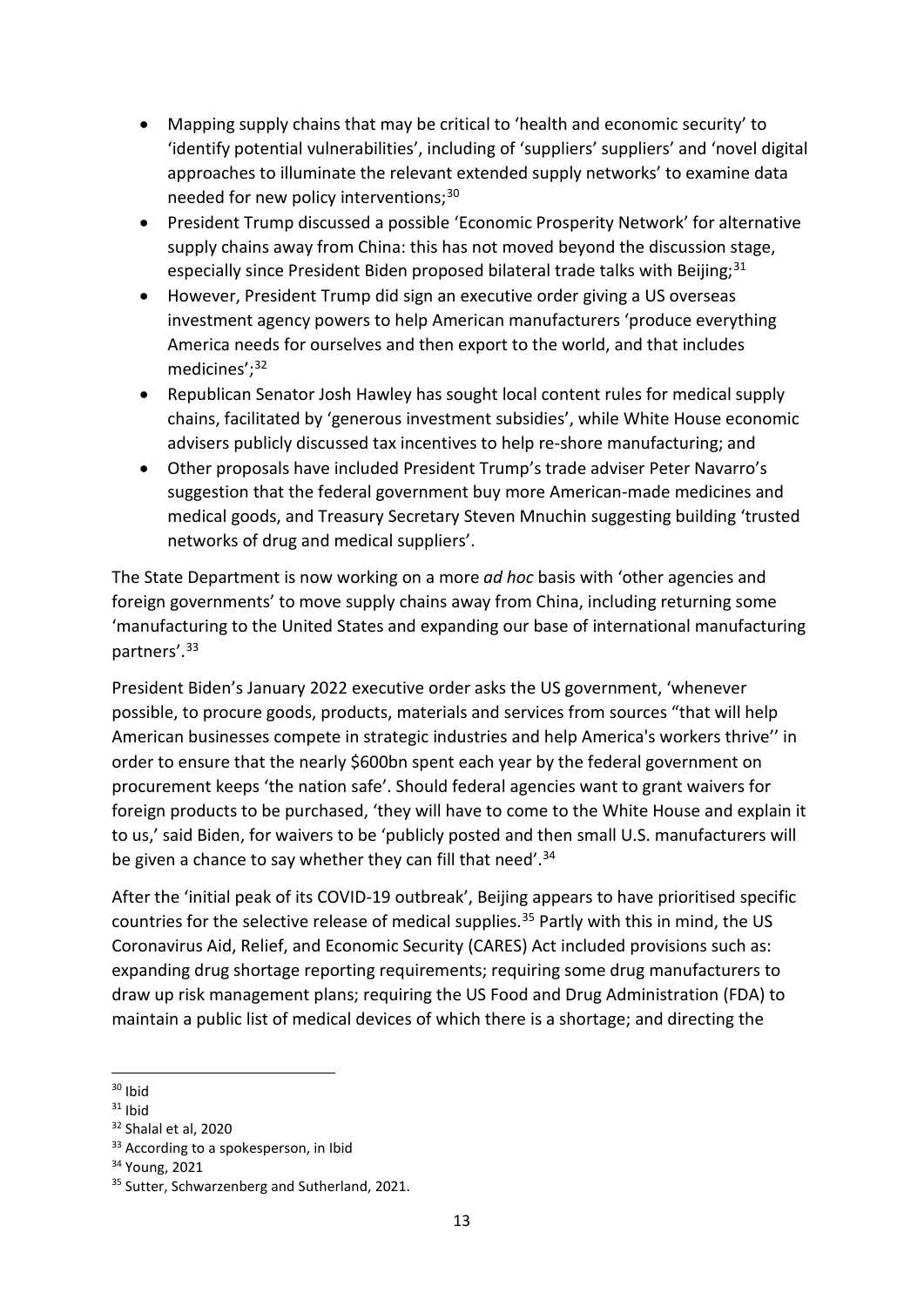National Academies of Science, Engineering, and Medicine to conduct a study of pharmaceutical supply chain security.

Since 2019 there has been a flurry of US legislation related to these questions, in particular:[36](#page-14-0)

- The Heroes Act (HR 8406), passed by Congress in May 2020, introducing more reporting requirements for drug manufacturers to report drugs that are 'vulnerable to supply chain risks that could lead to shortages', with new penalties for failing to report, and introducing measures to strengthen competitiveness in advanced pharmaceutical manufacturing by enhancing manufacturing programmes under the FDA, with a new supply chain flexibility manufacturing pilot program. The bill also aims to encourage research to enhance domestic production of critical Active Pharmaceutical Ingredients (APIs) and finished medicines by designating some research universities 'National Centers of Excellence in Continuous Pharmaceutical Manufacturing';
- The Intelligence Authorization Act for Fiscal Year 2021 (HR 7856) requires the Office of the Director of National Intelligence (ODNI) to report on China's regulatory practices for pharmaceutical and PPE manufacturing, including an estimate of the percentage of global APIs made in China;
- The Restoring Critical Supply Chains and Intellectual Property Act (S 4324) includes provisions to re-shore supply chains for public health, including a 30 percent investment tax credit for qualifying medical PPE manufacturers;
- The Strengthening America's Supply Chain and National Security Act (HR 6393), requiring firms to report their APIs' sources;
- The Medical Supply Chain Security Act (S 3343) calls for improved medical supply chain security with greater FDA authority to request information on sources of drugs and devices, including requiring medical device manufacturers to report expected shortages;
- The Protecting Our Pharmaceutical Supply Chain from China Act (HR 6482) requires the FDA to create a registry tracking APIs and instituting a country-of-origin label for imported drugs, with economic incentives for producing pharmaceuticals domestically;
- The Securing America's Pharmaceutical Supply Chain Act (HR 6731) would require executive agencies to restrict purchases of pharmaceuticals to drugs 'over 50 percent sourced, manufactured, and assembled in the United States' and direct the USTR to modify US product coverage under all FTAs and the WTO Government Procurement Agreement (GPA) to exclude coverage of essential medicines and certain medical products;
- The Safe Medicine Act (HR 5982) directs the Department of Health and Human Services to study US pharmaceutical supply chain vulnerabilities by issuing a report examining US dependence on China for critical APIs and gaps in domestic pharmaceutical manufacturing; and

<span id="page-14-0"></span> $36$  Ibid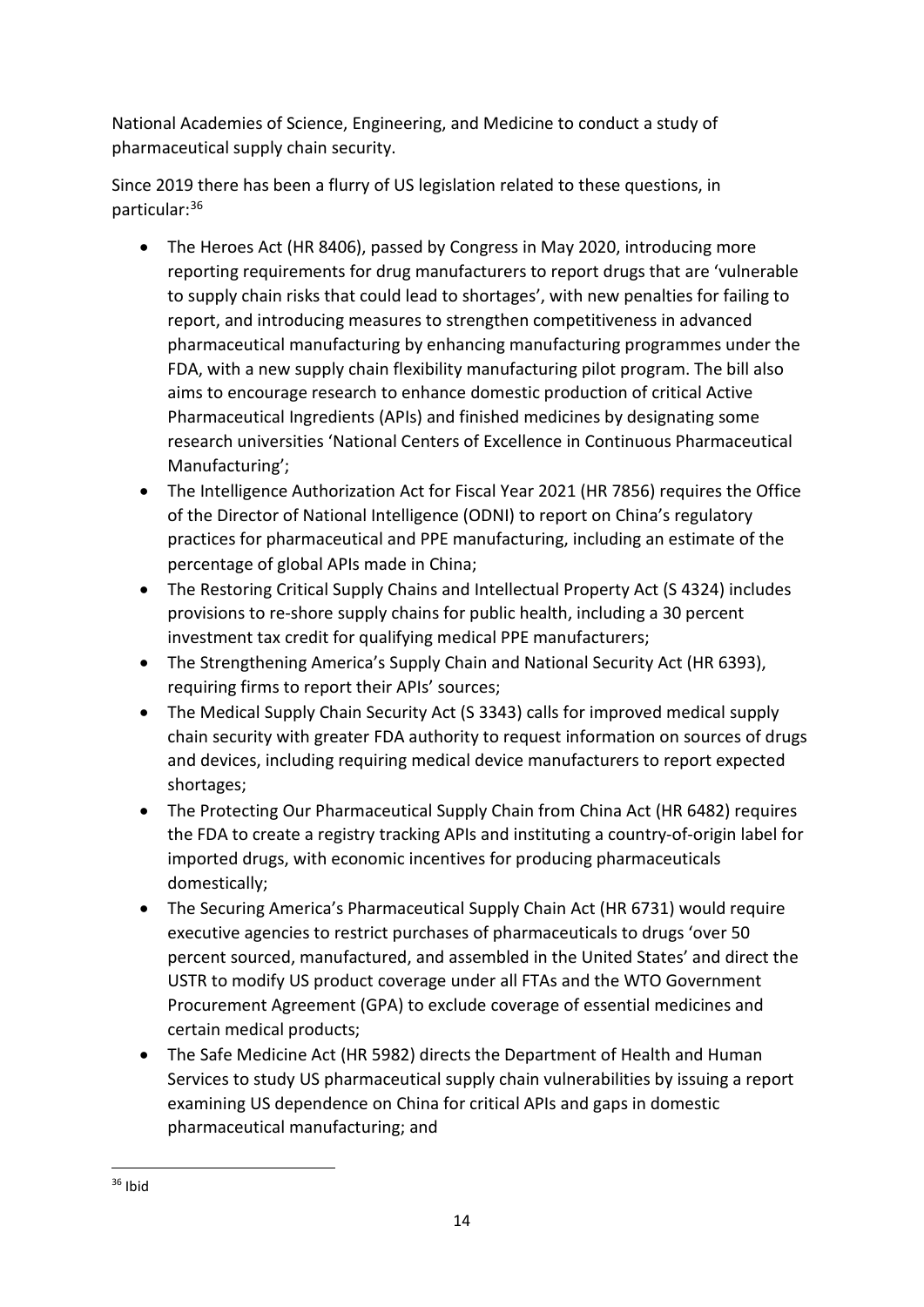• The Pharmaceutical Independence Long-Term Readiness Reform Act (HR 4710) directs the Department of Defense to include a section in each national defence strategy outlining how it will address gaps in domestic pharmaceutical manufacturing and strengthen these supply chains, highlighting vulnerabilities.<sup>37</sup>

Comparisons between the US and other countries' strategies asks whether the need is for 're-shoring' or something more like 'reglobalization',[38](#page-15-1) which may be equally effective at reducing China-related supply chain risks. Spurred by the pandemic, in 2020, Canada, Brazil, India, Italy, Japan, Korea, and Russia provided some state aid to producers of medical supplies and medicines.<sup>[39](#page-15-2)</sup> Japan's Prime Minister announced a 'shift' in Japanese policy, including:

'For those products with high added value and for which we are highly dependent on a single country, we intend to relocate the production bases to Japan. Regarding products that do not fall into this category, we aim to avoid relying on a single country and diversify production bases across a number of countries, including those of the Association of Southeast Asian Nations'.

By April 2020 Japan had earmarked \$2.2bn to help its companies move manufacturing out of China: Chinese exports overall to Japan fell by half in February 2020.<sup>[40](#page-15-3)</sup>

In France, Minister of the Economy Bruno Le Maire has also advocated supply chain reform, saying: 'This pandemic is an occasion to reflect collectively on how to reorganise value chains… on the necessary investments for the health sector and on how to better protect our borders… Protection is not the same as protectionism. Protection is the legitimate defence of our most strategic economic assets' (however neither French or German stimulus packages outlined funds for new supply chains).<sup>[41](#page-15-4)</sup>

While Japan offered 'carrots' for firms to move away from China, US incentives specifically aimed for some expansion of production at home, such as deploying the Defense Production Act of 1950 to provide financial incentives. In July 2020, the US International Development Finance Corporation signed a letter of intent with Kodak to launch domestic production of pharmaceuticals: Kodak is to receive a state loan of \$765m to allow this. The US Departments of Defense and Health and Human Services were set to invest 'nearly \$630m to expand the domestic industrial base for medical resource suppliers'.<sup>42</sup>

Taiwan passed a law in 2019 to encourage its companies to build what it called a 'non-red supply chain' outside China, offering cheap finance and tax breaks for domestic investments.[43](#page-15-6) India, Japan and Australia have launched the Supply Chain Resilience Initiative (SCRI) to reduce dependence on China<sup>[44](#page-15-7)</sup> (the SCRI was launched in April 2021 for

<span id="page-15-1"></span><span id="page-15-0"></span> $\frac{37}{38}$  Friedberg, 2020<br> $\frac{39}{39}$  Evenett, 2020<br> $\frac{40}{39}$  Ibid

<span id="page-15-2"></span>

<span id="page-15-3"></span>

<span id="page-15-5"></span><span id="page-15-4"></span><sup>&</sup>lt;sup>41</sup> Ibid<br><sup>42</sup> According to a US Department of Defense press release of August 21, 2020. In Ibid  $43$  Kurian, 2021

<span id="page-15-7"></span><span id="page-15-6"></span><sup>44</sup> Iakovou and White, 2020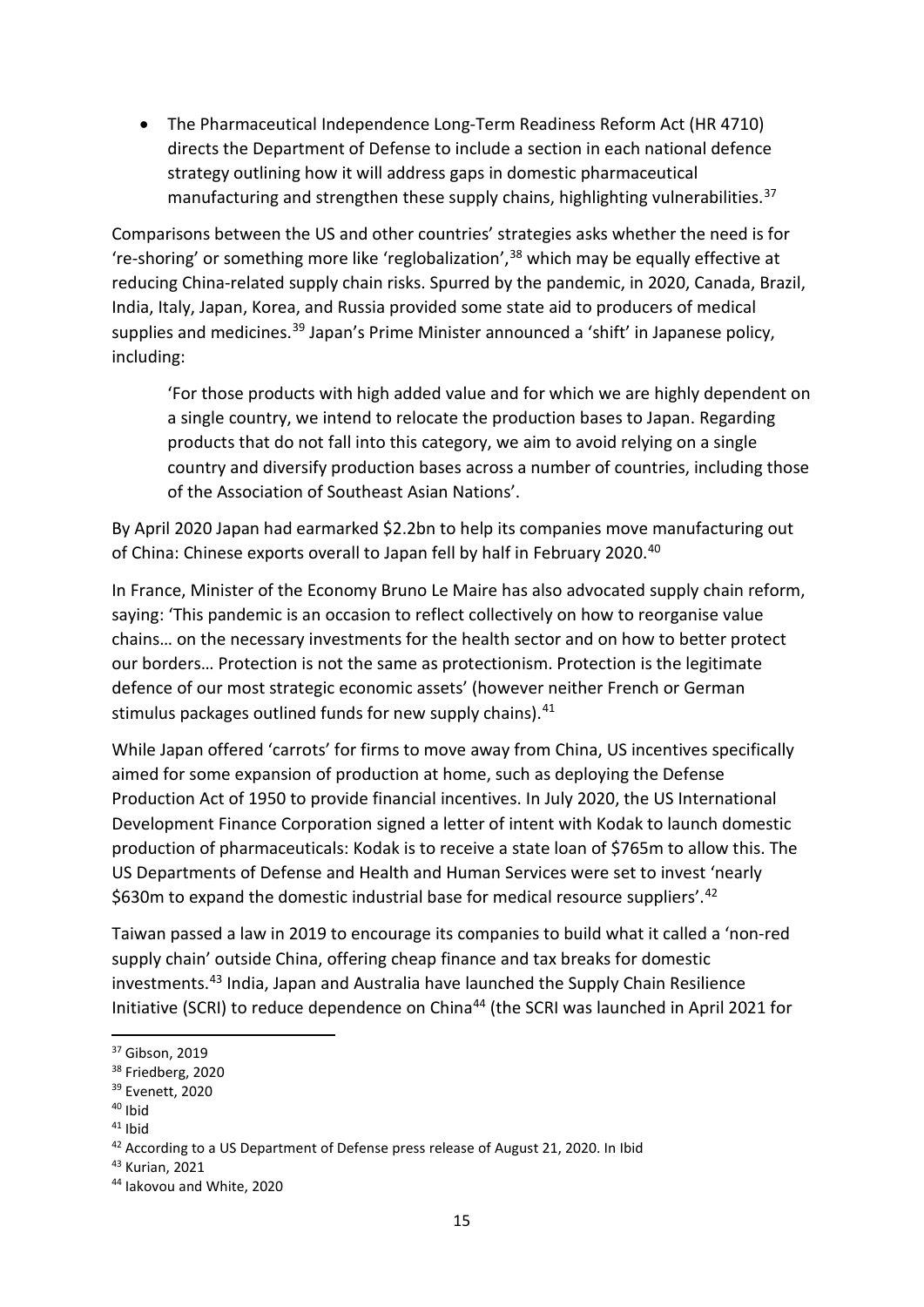investment promotion and buyer-seller matching for supply chain diversification, and ministers responsible will convene at least annually to guide and consult on the initiative). The US and Taiwan have also signed a memorandum of understanding to improve public health cooperation. A former dean of National Taiwan University College of Public Health said that an 'important playing card in Taiwan's public health industry' was its 'great biotech R&D talents... more than 70% of them are trained in the United States'.<sup>[45](#page-16-0)</sup>

There is now discussion at the diplomatic and civil society level of a possible 'Quad' alliance for resilient supply chains for COVID-19 vaccines, with 'the potential to enhance India's manufacturing capacity'. Researchers say that 'India's role within this vaccine initiative can potentially reinforce the country's credentials as a trusted manufacturer of quality vaccines and strengthen its reputation as the 'pharmacy of the world', a 'Quad supply chain'<sup>[46](#page-16-1)</sup> that may have the potential to improve NHS supply security.

The following chapter provides an analysis of our data covering specific areas of Chinese supply to the NHS, including summarising the relevant trends, before we draw out conclusions and recommendations.

<span id="page-16-0"></span><sup>45</sup> Huang, 2020

<span id="page-16-1"></span><sup>46</sup> De, Rana and Patel, 2021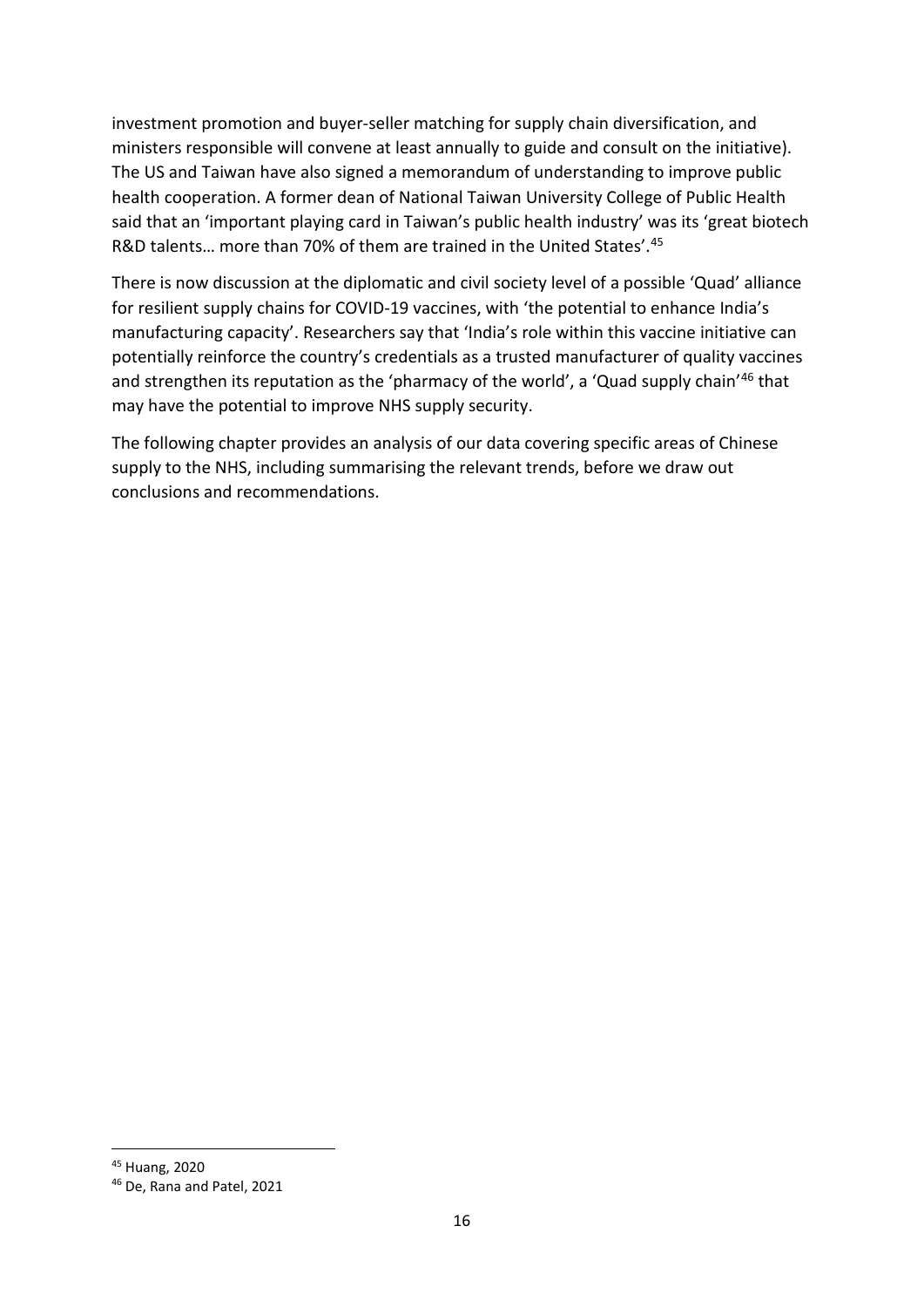## <span id="page-17-0"></span>**3. Data analysis**

As we have described, the aims of our data analysis are:

- To assess overall Chinese presence in NHS imports;
- To assess trends the Chinese presence in NHS imports since the beginning of the Covid-19 pandemic; and
- To assess these in the specific areas of:
	- personal protective equipment (PPE);
	- testing and diagnostic; and
	- medical devices and equipment.

#### <span id="page-17-1"></span>**The Disaster Relief List and Commodity Classifications**

The Disaster Relief List is a list of commodities kept by the Government on which no import duty or VAT is paid. It encompasses medical supplies, equipment and protective garments that have been used to tackle the Covid-19 pandemic.

There are, at the time of writing, 228 commodities on the list which are matched to the commonly used trade international classifications. There are two systems of classification that are widely used. The first is the Harmonised Commodity Description and Coding System, known as the Harmonised System for short (HS). Each product is assigned a six-digit number with the first two signifying a broad group of products, the second two a slightly more detailed group within it, and the third two numbers an even more detailed group. In effect, the difference groupings nest within each other.

The second classification system is the Combined Nomenclature (CN), an eight-digit code, of which the first six are identical to HS. The last two digits are essentially an additional layer of granularity to describe the products in question. Because it is the most detailed, it is used in all subsequent analyses. Imports are measured in British pounds (£).

#### <span id="page-17-2"></span>**Analysis of the Disaster Relief List: how much comes from China?**

Based on the most recently available data, between January and November 2021, 17 percent of the items on the Disaster Relief List come from China, as measured by their monetary value. [47](#page-17-3)

However, such a figure masks important variations within broad product groupings, as seen in the table below, ranked by the size of the total value of all imports. Generally, our reliance on Chinese imports is most pronounced in testing and diagnostic products – some 37 percent of our imports. Between one quarter and one third of the value of PPE and 'medical consumables' comes from China; the share of medicines overall is low, at 2

<span id="page-17-3"></span><sup>47</sup> Data are downloaded from HM Government (2022). *UK Trade Info: Trade Data*. <https://www.uktradeinfo.com/trade-data/ots-custom-table/>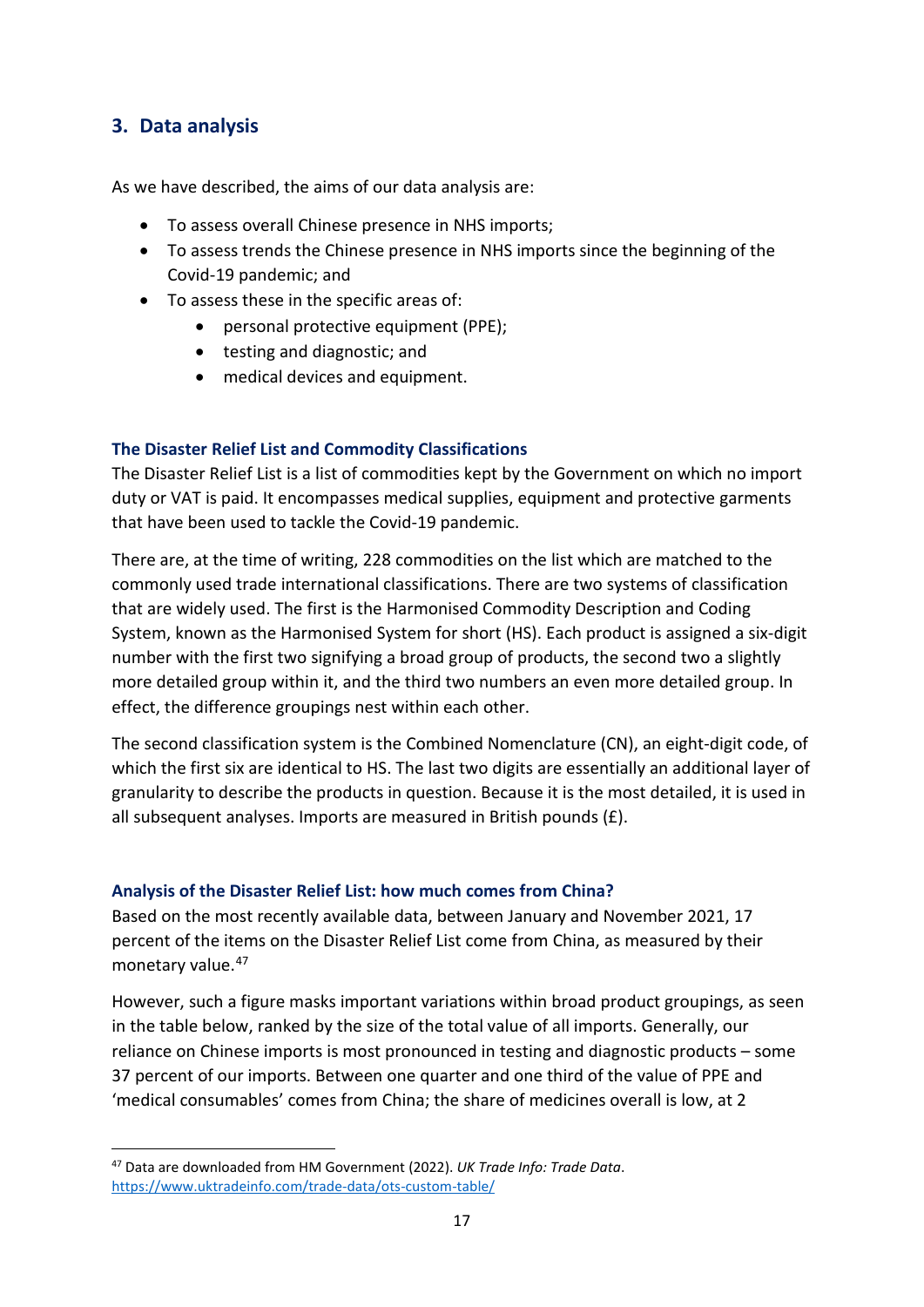percent. Meanwhile, 22 out of the 228 items on the entire Disaster Relief List have a Chinese import rate greater than 50 percent.

Please note that, regarding the category names in the tables below, the apparently ambiguous 'combined categories' (of 'PPE and other protective equipment/Medical Consumables' and 'Medical Devices and Equipment; Disinfectants/Sterilisation products') refer to a relatively small number of products that fit into more than one category (for example the 'PPE and other protective equipment/Medical Consumables' category includes items made of cloth/fabric that are used in hospital treatment but not worn, such as disposable bed sheets).

*Table 1. Categories of products on Disaster Relief List by broad product groupings, percentage of UK total imports from China – January to November 2021*

| <b>Product Group</b>                                                | Imports from China (£) | Imports from world $(f)$ | %   |
|---------------------------------------------------------------------|------------------------|--------------------------|-----|
| <b>Medicines</b>                                                    | £210,111,754           | £12,227,510,674          | 2%  |
| Testing and diagnostic                                              | £3,538,133,713         | £9,445,188,068           | 37% |
| Medical Devices and Equipment                                       | £856,908,559           | £6,149,471,452           | 14% |
| PPE and other protective equipment                                  | £649,619,772           | £2,136,670,479           | 30% |
| Disinfectants/ Sterilisation products                               | £85,208,182            | £1,849,770,928           | 5%  |
| <b>Medical Consumables</b>                                          | £341,926,955           | £1,434,185,073           | 24% |
| PPE and other protective equipment/Medical Consumables              | £415,260,559           | £1,568,296,374           | 26% |
| Medical Devices and Equipment; Disinfectants/Sterilisation products | £91,257,683            | £461,516,000             | 20% |
| Cleaning equipment                                                  | £15,798,816            | £270,714,366             | 6%  |
| <b>Total</b>                                                        | £6,204,225,993         | £35,543,323,414          | 17% |

Source: UK Trade Info

Looking now at products in more detail, the table below shows the top forty products where the reliance on Chinese imports is most pronounced.

The product with the highest share coming from China is 'cellulose/paper masks', generally meaning disposable face masks, at 90 percent of the value of imports. Another notable inclusion is Covid-19 test kits, at 63 percent; other apparently more sundry products are also essential, such as thermometers, with 59 percent from China. (Please note that 'protective garments' appears multiple times on the Disaster Relief List, reflecting distinctions in the CN8 classification – for example 'Garments, knitted or crocheted, rubberised (excl. babies' garments and clothing accessories)' and 'Garments, knitted or crocheted, impregnated, coated or covered with plastics or other materials (excl. rubberised and babies' garments and clothing accessories)').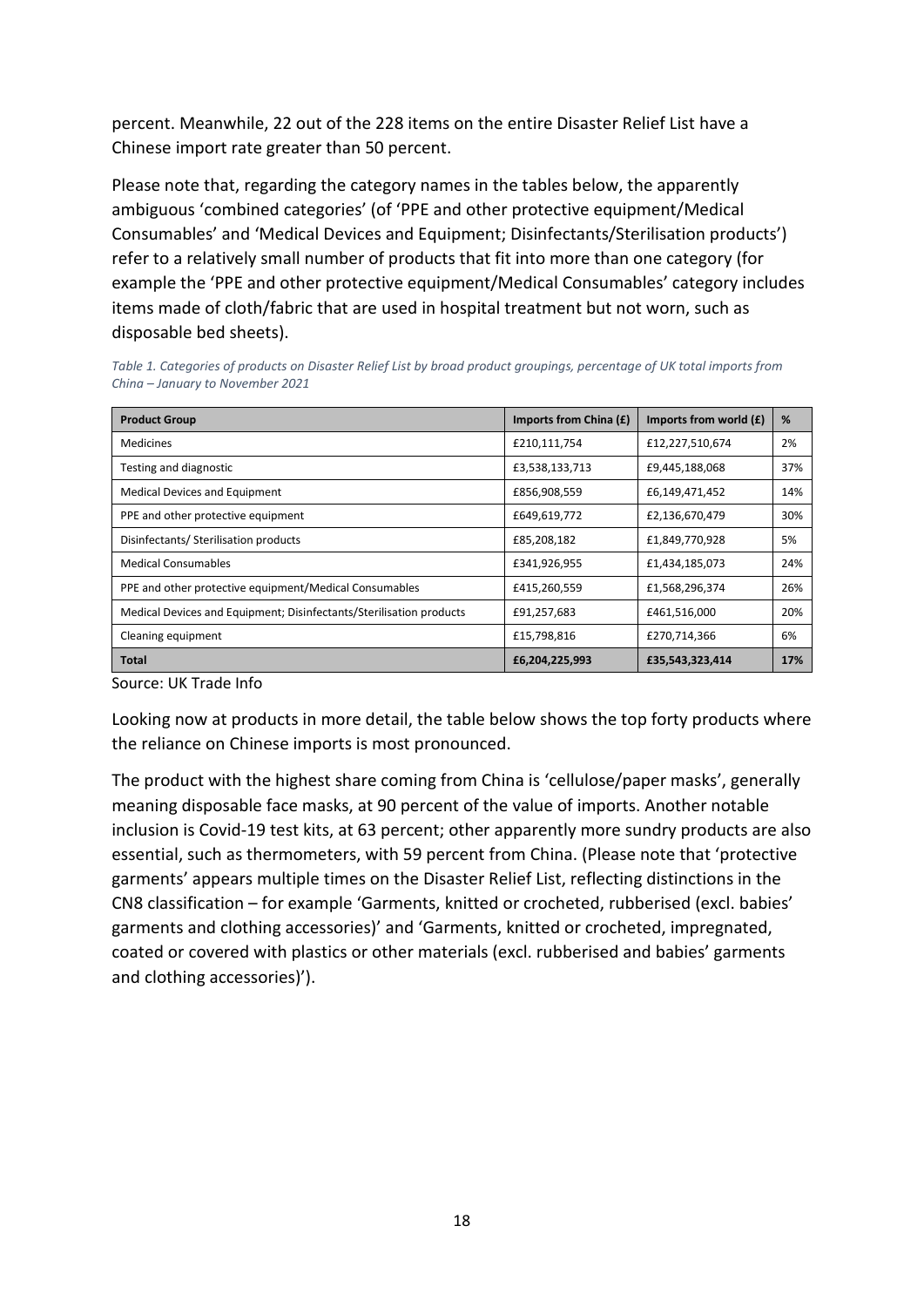| Product                                                                                              | China (£)      | World (£)          | %   |
|------------------------------------------------------------------------------------------------------|----------------|--------------------|-----|
| Cellulose/paper masks; Apparel and clothing accessories                                              | £24,423,569    | £27,127,042        | 90% |
| Hydrocortisone                                                                                       | £725,768       | £838,214           | 87% |
| Absorbent pads of non-woven textiles for hospital beds                                               | £2,921,836     | £3,707,493         | 79% |
| Other protective garments                                                                            | £38,309,783    | £48,615,478        | 79% |
| Wadding, gauze, bandages, cotton sticks and similar articles                                         | £12,517,251    | £16,071,174        | 78% |
| Other protective garments                                                                            | £1,657,556     | £2,189,531         | 76% |
| Ultra-violet LED lamps                                                                               | £107,784,577   | £142,628,146       | 76% |
| Rubber materials                                                                                     | £24,552,885    | £32,634,116        | 75% |
| Equipment for setting up field hospitals                                                             | £59,510,662    | £81,427,768        | 73% |
| Equipment for setting up field hospitals                                                             | £26,491,270    | £36,273,454        | 73% |
| Plastic gloves; other protective garments                                                            | £110,916,551   | £160,025,366       | 69% |
| Cellulose/paper masks; Disposable boot covers/overshoes made of cellulose/paper;<br>Paper bed sheets | £6,175,039     | £9,149,062         | 67% |
| COVID-19 Test Kits                                                                                   | £3,454,557,760 | £5,440,820,9<br>63 | 63% |
| Humidifiers                                                                                          | £15,116,713    | £24,184,748        | 63% |
| Mop head                                                                                             | £10,374,868    | £17,090,661        | 61% |
| Thermometers                                                                                         | £1,284,680     | £2,177,251         | 59% |
| Kidney basins                                                                                        | £25,459,290    | £43,633,496        | 58% |
| Gloves                                                                                               | £13,689,405    | £25,457,858        | 54% |
| Absorbent pads of non-woven textiles for hospital beds                                               | £1,676,670     | £3,224,531         | 52% |
| Thermometer                                                                                          | £497,435       | £959,601           | 52% |
| Bed pans                                                                                             | £98,939,173    | £192,370,978       | 51% |
| Nonwovens; Absorbent pads of non-woven textiles for hospital beds                                    | £2,236,709     | £4,465,348         | 50% |
| Gloves                                                                                               | £24,612,279    | £50,346,642        | 49% |
| Other protective garments                                                                            | £3,996,252     | £8,714,301         | 46% |
| Monitors                                                                                             | £41,095,165    | £91,544,646        | 45% |
| Protective garments                                                                                  | £19,151,561    | £43,966,275        | 44% |
| Ranitidine                                                                                           | £3,377,762     | £7,774,145         | 43% |
| Cellulose/paper masks; Paper bed sheets; Disposable Boot covers/overshoes made of<br>cellulose/paper | £17,406,171    | £40,247,892        | 43% |
| Emergency trolleys; Wheelchairs                                                                      | £17,581,240    | £41,548,029        | 42% |
| Protective garments                                                                                  | £11,293,861    | £27,004,292        | 42% |
| Gloves                                                                                               | £9,164,334     | £22,281,414        | 41% |
| Other protective garments                                                                            | £6,668,003     | £16,257,134        | 41% |
| Protective garments                                                                                  | £9,546,397     | £25,478,830        | 37% |
| Protective garments                                                                                  | £10,022,394    | £26,856,477        | 37% |
| Wadding, gauze, bandages, cotton sticks and similar articles                                         | £28,037,979    | £75,787,746        | 37% |
| Absorbent pads of non-woven textiles for hospital beds                                               | £4,763,553     | £12,895,373        | 37% |
|                                                                                                      |                |                    |     |

|  |  |  | Table 2. Top forty Disaster Relief List products, ranked by percentage of imports from China <sup>48</sup> |  |  |  |  |
|--|--|--|------------------------------------------------------------------------------------------------------------|--|--|--|--|
|--|--|--|------------------------------------------------------------------------------------------------------------|--|--|--|--|

<span id="page-19-0"></span><sup>48</sup> Please note that some items in this table are repeated, reflecting differences in the classification of CN8. For example, 'Equipment for setting up field hospitals' appears twice because there are two separate categories under which such equipment may fall. They are: 'Tents of synthetic fibres, including temporary canopies…' and 'Tents of textile materials, including temporary canopies…'. We have labelled them in order to distinguish them; for reasons of space, we have not provided more detailed explanations.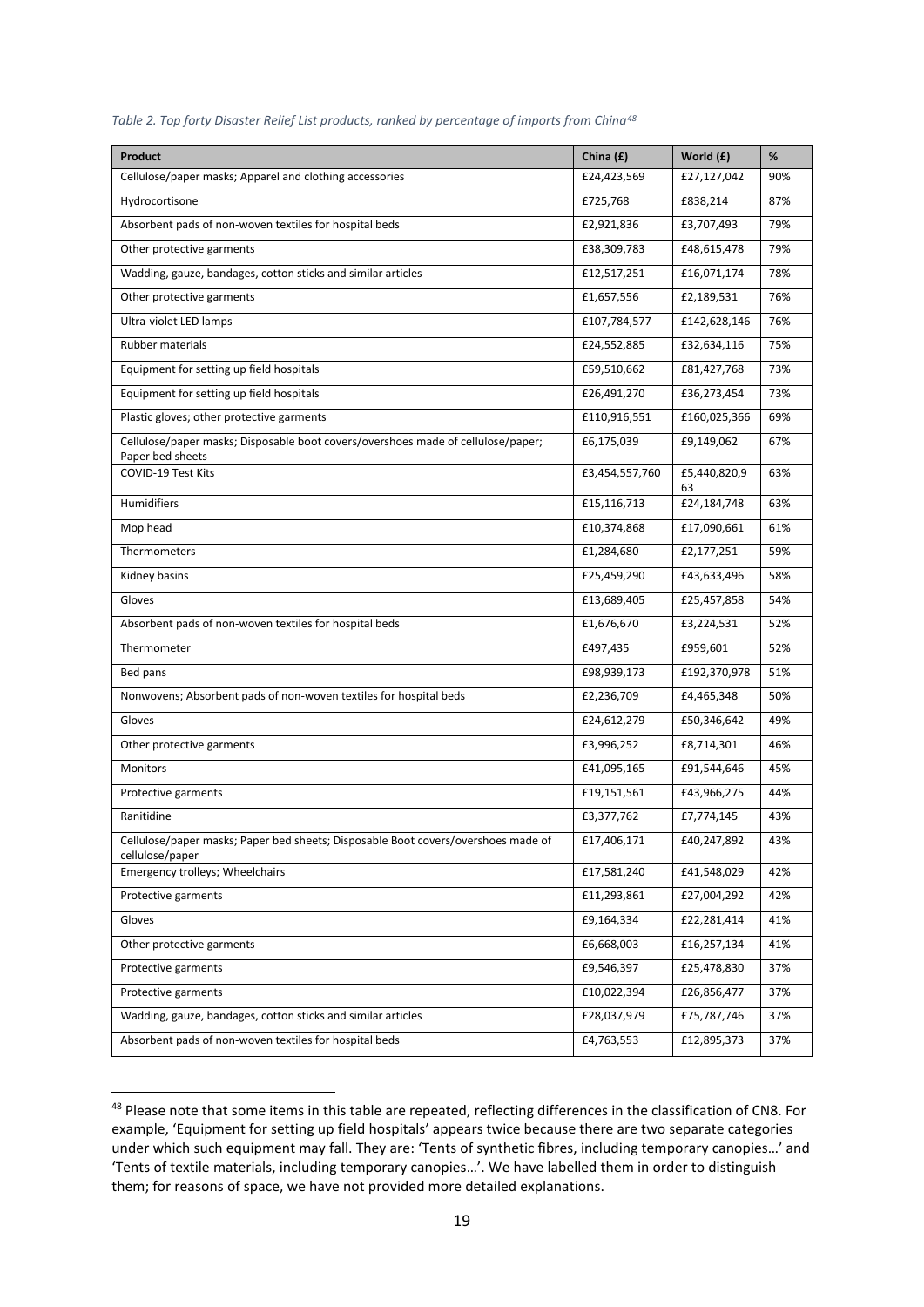| Gloves                                                                                                                             |              |              |     |
|------------------------------------------------------------------------------------------------------------------------------------|--------------|--------------|-----|
|                                                                                                                                    | £114.791.455 | £317,848,783 | 36% |
| Empty medical gas cylinders, portable, for oxygen, fitted with a valve and a pressure<br>and flow regulator (steel or steel alloy) | £1.518.964   | £4,281,561   | 35% |

Source: UK Trade Info

#### **Supplies of personal protective equipment (PPE)**

Because there are so many categories that fall within the 'PPE' label, it makes sense to look at them on a more granular level. (Note that products with multiple CN8 codes are grouped together). Doing so reveals the variation with which the UK sources PPE from China, depending on the product in question. For example, while up to 90 percent of paper masks come from China, just 24 percent of polyethylene aprons do.

*Table 3. Categories of products classed as PPE, percentage of imports from China* 

| Product                                                                                              | China (£)    | World (£)          | %   |
|------------------------------------------------------------------------------------------------------|--------------|--------------------|-----|
| Boot covers/overshoes – made of plastic or rubber, disposable                                        | £35,925,058  | £128,568,857       | 28% |
| Cellulose/paper masks; Apparel and clothing accessories                                              | £24,423,569  | £27,127,042        | 90% |
| Cellulose/paper masks; Disposable boot covers/overshoes made of cellulose/paper;<br>Paper bed sheets | £6,175,039   | £9,149,062         | 67% |
| Cellulose/paper masks; Paper bed sheets; Disposable Boot covers/overshoes made of<br>cellulose/paper | £17,406,171  | £40,247,892        | 43% |
| Face and eye protection                                                                              | £9,678,413   | £29,643,052        | 33% |
| Gloves                                                                                               | £232,887,649 | £988,683,553       | 24% |
| Latex                                                                                                | £0           | £40.244            | 0%  |
| Nonwovens; Absorbent pads of non-woven textiles for hospital beds                                    | £32,155,808  | £268,013,965       | 12% |
| Other protective garments                                                                            | £54.004.389  | £86.690.383        | 62% |
| Plastic gloves; other protective garments                                                            | £110,916,551 | £160,025,366       | 69% |
| <b>Plastic materials</b>                                                                             | £359,523,541 | £1,250,885,4<br>55 | 29% |
| Polyethene apron                                                                                     | £3,975,245   | £16,771,296        | 24% |
| Protective garments                                                                                  | £165,963,149 | £653,903,898       | 25% |
| Protective spectacles and visors                                                                     | £11,845,749  | £45.216.788        | 26% |

Source: UK Trade Info

#### **Supplies of medicines**

While the share of medicines on the Disaster Relief List sourced from China is typically relatively low, it does not mean there are not individual categories of product without substantial dependency. The full list of products or categories classified as 'medicines' is presented in the table below.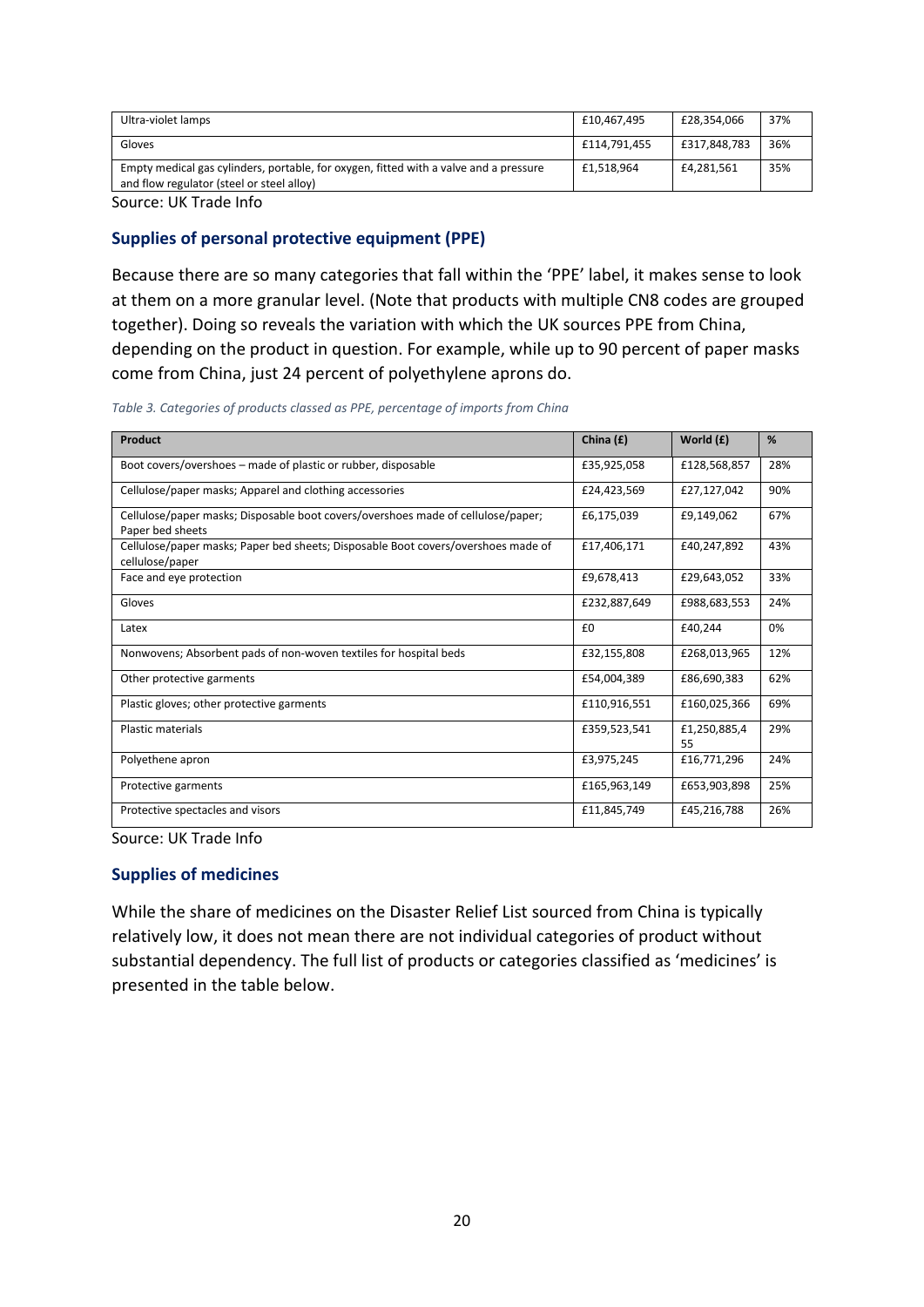| Table 4. Categories of products classed as medicines on the Disaster Relief List, percentage of imports from China |  |
|--------------------------------------------------------------------------------------------------------------------|--|
|--------------------------------------------------------------------------------------------------------------------|--|

| Product                                                                            | China       | <b>Total</b>   | %   | <b>Notes</b>                                                                                                    |
|------------------------------------------------------------------------------------|-------------|----------------|-----|-----------------------------------------------------------------------------------------------------------------|
| Azithromycin, Ceftazidime, Ceftriaxone, Doxycycline, Meropenem,                    |             |                |     |                                                                                                                 |
| Vancomycin, Azithromycin, Amikacin                                                 | £306,596    | £162,892,293   | <1% | Reduces the number of                                                                                           |
| Chlorhexidine                                                                      | £5,724,844  | £19,257,629    | 30% | germs in the mouth<br>and on the skin.                                                                          |
| Chlorhexidine, Dobutamine, Enoxaparin Sodium, Fentanyl,                            |             |                |     |                                                                                                                 |
| Haloperidol, Levomepromazine, etc.                                                 | £96,957,920 | £8,096,247,026 | 1%  |                                                                                                                 |
| Chloroquine                                                                        | £1,642,417  | £22,898,994    | 7%  |                                                                                                                 |
| Clavulanic Acid, Remdesivir                                                        | £22,316,436 | £314,887,825   | 7%  | Steroid used to treat                                                                                           |
| Dexamethasone                                                                      | £3,647,563  | £38,240,485    | 10% | skin problems,<br>allergies, lupus, etc.                                                                        |
| Dexamethasone, Hydrocortisone                                                      | £85,206     | £392,026,192   | <1% |                                                                                                                 |
| Digitalis glycosides                                                               | £11,618     | £565,259       | 2%  |                                                                                                                 |
| Dobutamine                                                                         | £637,963    | £5,787,367     | 11% |                                                                                                                 |
| Doxycycline                                                                        | £1,336,528  | £8,154,044     | 16% | Antibiotic used to treat<br>bacterial infections.                                                               |
| Enoxaparin Sodium                                                                  | £0          | £8,516,172     | 0%  |                                                                                                                 |
| Fentanyl                                                                           | £0          | £885,386       | 0%  |                                                                                                                 |
|                                                                                    |             |                |     | Treat severe mental<br>illness and stomach                                                                      |
| Haloperidol, Omeprazole                                                            | £37,929,657 | £136,500,277   | 28% | problems, respectively.                                                                                         |
| Heterocyclic compounds with oxygen hetero-atom[s] only                             | £9,702,353  | £45,692,824    | 21% | Chemicals with wide<br>medical applications.                                                                    |
|                                                                                    |             |                |     | Steroid used to reduce<br>pain, itching and                                                                     |
| Hydrocortisone                                                                     | £725,768    | £838,214       | 87% | swelling.                                                                                                       |
| Hydrogen peroxide presented as a medicament, Paracetamol,<br>Ritonavir, Remdesivir | £488,580    | £327,335,638   | <1% |                                                                                                                 |
| Ipratropium Bromide                                                                | £89,584     | £791,488       | 11% | Opens airways to the<br>lungs.                                                                                  |
| Ipratropium Bromide, Morphine, Codeine                                             | £77,650     | £124,922,051   | <1% |                                                                                                                 |
| Levomepromazine                                                                    | £6,775      | £1,111,436     | 1%  |                                                                                                                 |
| Meropenem, Vancomycin, Azithromycin, Amikacin, Ceftazidime,<br>Ceftriaxone         | £5,275,583  | £63,775,751    | 8%  | Antibiotics.                                                                                                    |
|                                                                                    |             |                |     | Metoclopramide is<br>used to reduce                                                                             |
|                                                                                    |             |                |     | sickness, particularly<br>after cancer                                                                          |
| Metoclopramide, Paracetamol                                                        | £8,988,950  | £92,354,043    | 10% | treatments.                                                                                                     |
| Midazolam                                                                          | £0          | £108,279       | 0%  |                                                                                                                 |
| Milrinone                                                                          | £4,419,318  | £2,060,799,249 | <1% |                                                                                                                 |
| Morphine, Codeine                                                                  | £0          | £30,448,729    | 0%  |                                                                                                                 |
| Ondansetron                                                                        | £782,411    | £144,775,095   | 1%  |                                                                                                                 |
| Piperacillin, Amoxicillin                                                          | £836,571    | £38,888,001    | 2%  |                                                                                                                 |
| Piperacillin, Amoxicillin, Clavulanic Acid                                         | £3,328      | £37,531,659    | <1% |                                                                                                                 |
| Propofol                                                                           | £35,858     | £8,287,603     | <1% |                                                                                                                 |
|                                                                                    |             |                |     | Reduces acid in the<br>stomach, used to treat<br>indigestion or<br>heartburn. Currently<br>not available on NHS |
| Ranitidine                                                                         | £3,377,762  | £7,774,145     | 43% | due to a risk of                                                                                                |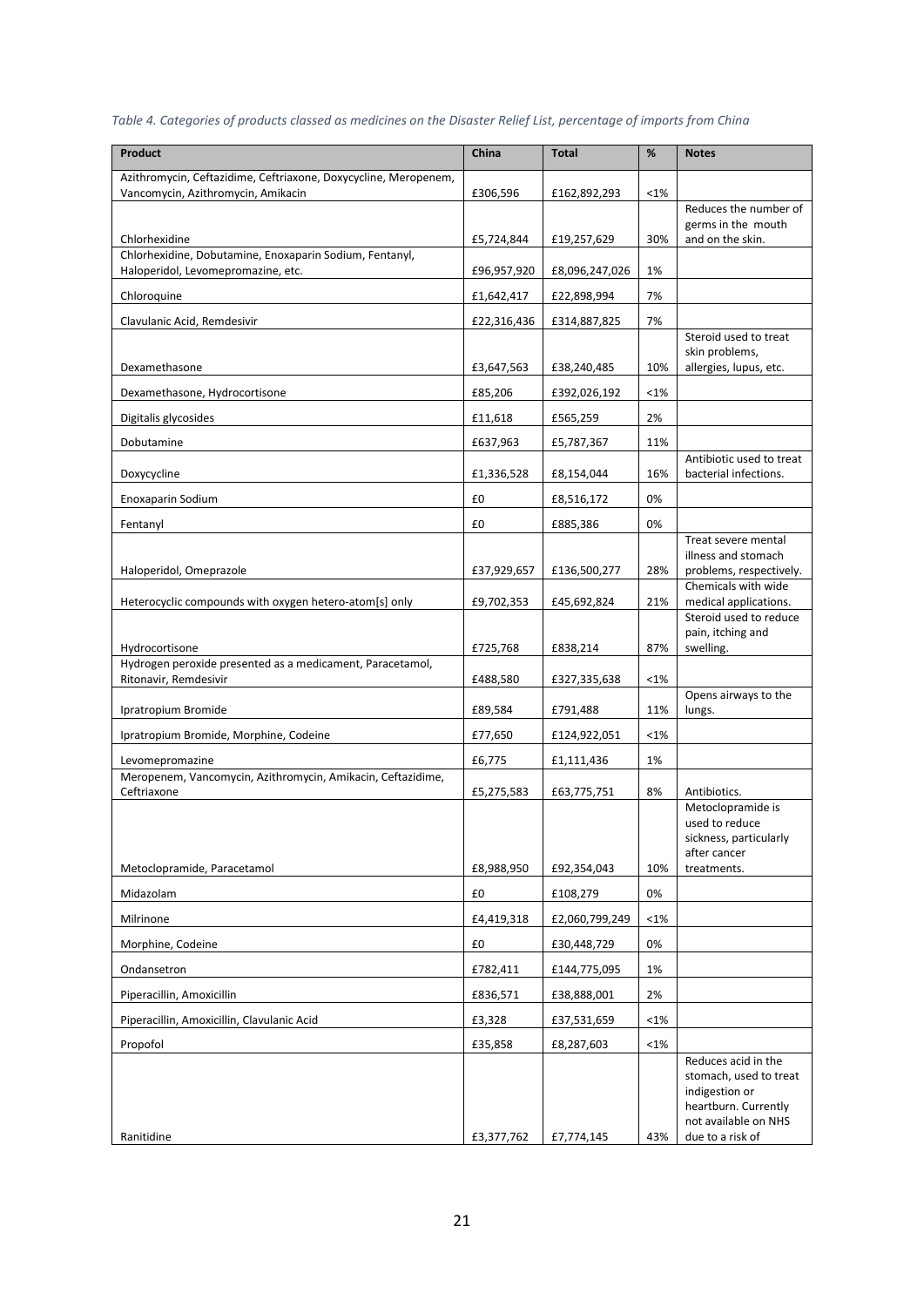|           |            |             |     | possible carcinogenic<br>effects. <sup>49</sup> |
|-----------|------------|-------------|-----|-------------------------------------------------|
| Ritonavir | £4,704,515 | £35,217,520 | 13% | Used to treat<br>HIV/AIDS.                      |

Source: UK Trade Info

#### <span id="page-22-0"></span>**What has been the trend?**

Before the COVID-19 pandemic, the level of reliance on PRC-manufactured products in the overall Disaster Relief List was minimal, at 6 percent, as illustrated in the graph below. In 2020, it rose to 17 percent, and is currently at this level, encompassing the period January to November 2021. The UK has arguably fulfilled an urgent need by importing these products. Now would be a prudent time for the government to begin questioning why it is that the UK is still almost as reliant on PRC-manufactured products, as it was during the height of the pandemic.



*Figure 1. Percentage and value of Chinese imports on Disaster Relief List*

#### Source: UK Trade Info

From the table below, we can also see that much of the increase in reliance on China is linked to a selection of broad categories of product on the Disaster Relief List. This is most notable in 'testing and diagnostic' products, which stood at 2 percent in 2015, rising to 37 percent in 2021. The other substantial growth was in 'disinfectants/sterilisation products', rising from 3 percent in 2015 to 12 percent in 2020, before falling again. The share of medicines sourced from China is small and remains so. For PPE, the reliance predates the pandemic.

<span id="page-22-1"></span><sup>49</sup> NHS (2022). *Medicines A to Z: Ranitidine*.<https://www.nhs.uk/medicines/ranitidine/>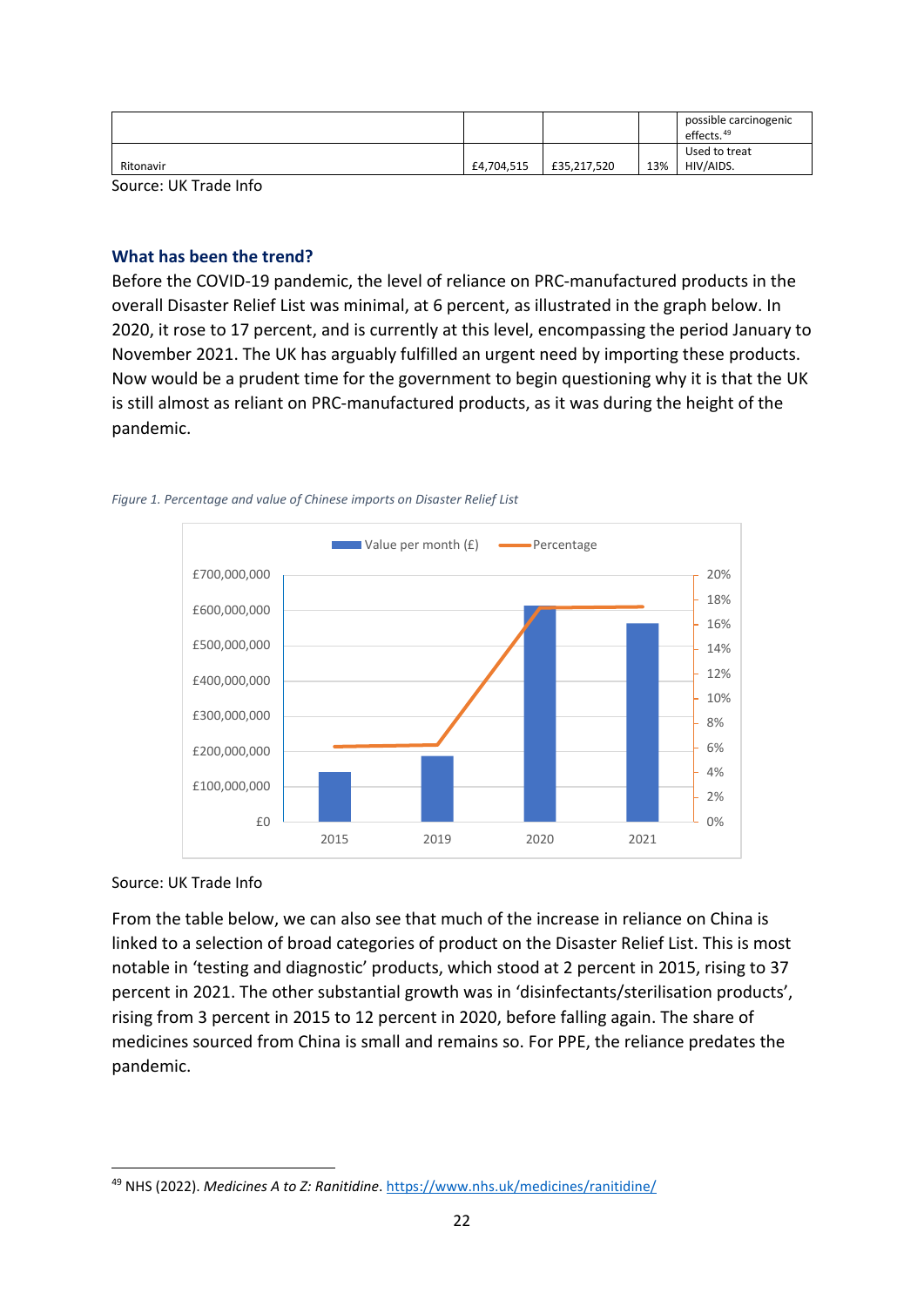*Table 5. Changes in percentages of imported broad product groupings from China* 

| <b>Product grouping</b>                                             | 2015 | 2019 | 2020 | 2021 |
|---------------------------------------------------------------------|------|------|------|------|
| <b>Medicines</b>                                                    | 1%   | 1%   | 1%   | 2%   |
| Testing and diagnostic                                              | 2%   | 1%   | 10%  | 37%  |
| <b>Medical Devices and Equipment</b>                                | 9%   | 10%  | 19%  | 14%  |
| PPE and other protective equipment                                  | 35%  | 25%  | 60%  | 30%  |
| Disinfectants/ Sterilisation products                               | 3%   | 4%   | 12%  | 5%   |
| <b>Medical Consumables</b>                                          | 22%  | 21%  | 23%  | 24%  |
| PPE and other protective equipment/Medical Consumables              | 20%  | 19%  | 29%  | 26%  |
| Medical Devices and Equipment; Disinfectants/Sterilisation products | 27%  | 21%  | 19%  | 20%  |
| Cleaning equipment                                                  | 10%  | 5%   | 8%   | 6%   |

Source: UK Trade Info

Table 5 highlights the worrying fact that the UK's reliance on the PRC for medicines has doubled, and that testing and diagnostic equipment has over trebled. The following figure also outlines the trend between 2015 and 2021 in selected major categories of product, by percentage of imports from China.



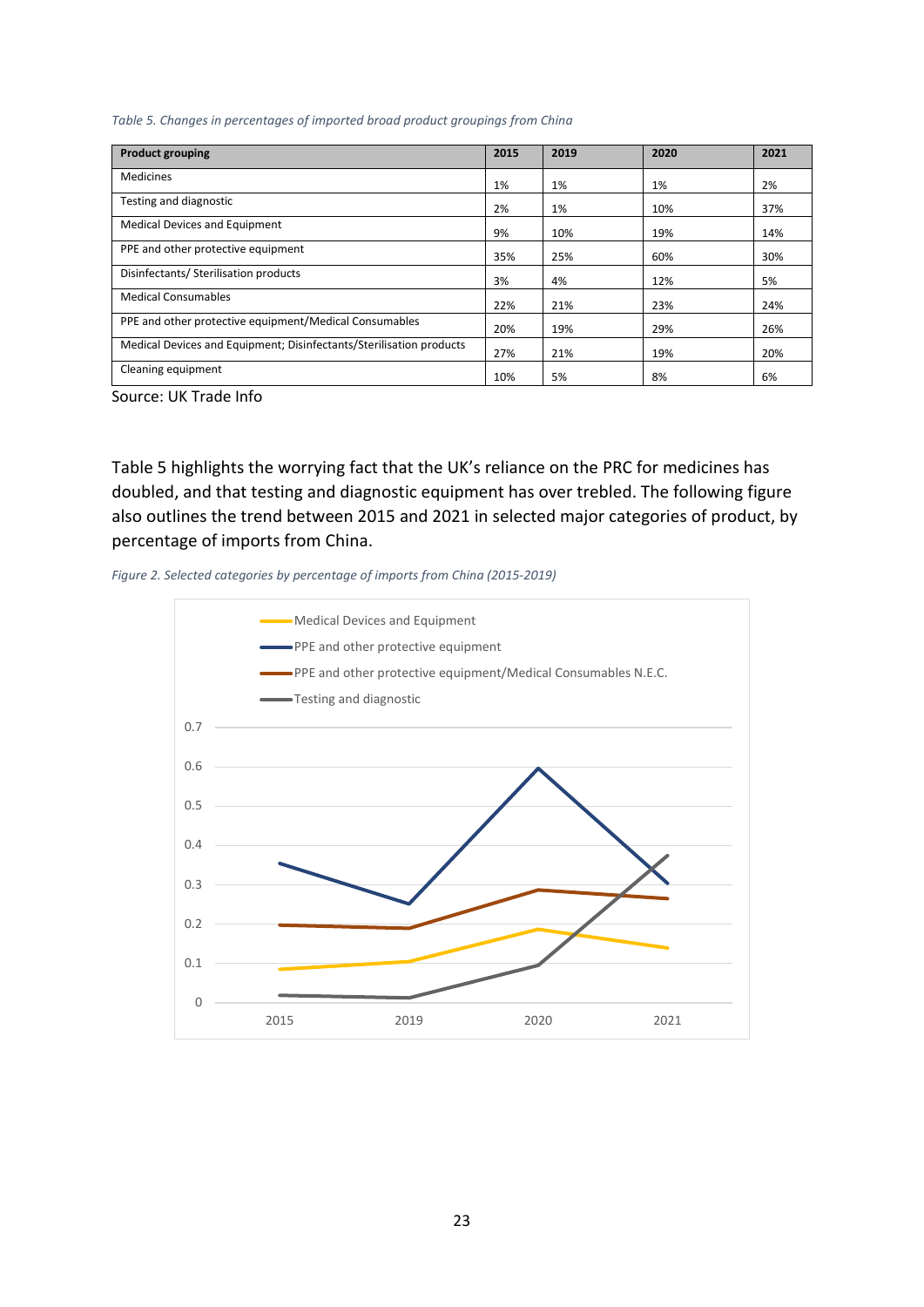#### <span id="page-24-0"></span>**Changes in specific products**

The table below outlines changes in specific, individual products on the Disaster Relief List, and how reliance on China has increased between 2015 and 2021. It shows the twenty products which have shown the greatest increases.

| Product                                                                                                                            | 2015 | 2019 | 2020 | 2021 |
|------------------------------------------------------------------------------------------------------------------------------------|------|------|------|------|
| Ultra-violet LED lamps                                                                                                             | 0%   | 62%  | 65%  | 76%  |
| <b>COVID-19 Test Kits</b>                                                                                                          | 1%   | 2%   | 26%  | 63%  |
| Hydrocortisone                                                                                                                     | 35%  | 10%  | 45%  | 87%  |
| <b>Monitors</b>                                                                                                                    | 0%   | 44%  | 59%  | 45%  |
| Absorbent pads of non-woven textiles for hospital beds                                                                             | 8%   | 11%  | 59%  | 52%  |
| Cellulose/paper masks; Apparel and clothing accessories                                                                            | 47%  | 50%  | 89%  | 90%  |
| Nonwovens; Absorbent pads of non-woven textiles for hospital beds                                                                  | 11%  | 45%  | 63%  | 50%  |
| Other protective garments                                                                                                          | 41%  | 47%  | 75%  | 79%  |
| Absorbent pads of non-woven textiles for hospital beds                                                                             | 43%  | 64%  | 60%  | 79%  |
| Empty medical gas cylinders, portable, for oxygen, fitted with a valve and a pressure and<br>flow regulator (steel or steel alloy) | 1%   | 26%  | 3%   | 35%  |
| Decontamination / sanitizing tunnels or chambers                                                                                   | 0%   | 19%  | 25%  | 33%  |
| <b>Rubber materials</b>                                                                                                            | 44%  | 50%  | 66%  | 75%  |
| Humidifiers                                                                                                                        | 32%  | 57%  | 44%  | 63%  |
| Absorbent pads of non-woven textiles for hospital beds                                                                             | 8%   | 23%  | 37%  | 37%  |
| Gloves                                                                                                                             | 10%  | 5%   | 56%  | 36%  |
| Ranitidine                                                                                                                         | 19%  | 25%  | 31%  | 43%  |
| Cellulose/paper masks; Disposable boot covers/overshoes made of cellulose/paper; Paper<br>bed sheets                               | 44%  | 47%  | 91%  | 67%  |
| Other protective garments                                                                                                          | 52%  | 41%  | 88%  | 76%  |
| Emergency trolleys; Wheelchairs                                                                                                    | 20%  | 39%  | 43%  | 42%  |
| Thermometer (infrared or digital)                                                                                                  | 0%   | 0%   | 23%  | 22%  |

*Table 6. Top 20 products with the greatest increase in percentage of imports from China (2015 to 2021)* 

Source: UK Trade Info

A general rise does not mean that all specific products have seen rises in reliance on China. Indeed, there are some for which dependency has declined. The table below shows the top twenty products or categories on the Disaster Relief List which have shown the greatest decrease between 2015 and 2021. (Note that there are categories that fall under PPE that have shown substantial decreases, items classified as 'protective garments'.)

| Table 7. Top 20 products with the greatest decrease in percentage of imports from China (2015 to 2021) |  |  |
|--------------------------------------------------------------------------------------------------------|--|--|

| Product                                                | 2015 | 2019 | 2020 | 2021 |
|--------------------------------------------------------|------|------|------|------|
| Dobutamine                                             | 65%  | 39%  | 17%  | 11%  |
| Doxycycline                                            | 62%  | 35%  | 21%  | 16%  |
| Absorbent pads of non-woven textiles for hospital beds | 38%  | 11%  | 10%  | 10%  |
| Protective garments                                    | 69%  | 49%  | 76%  | 42%  |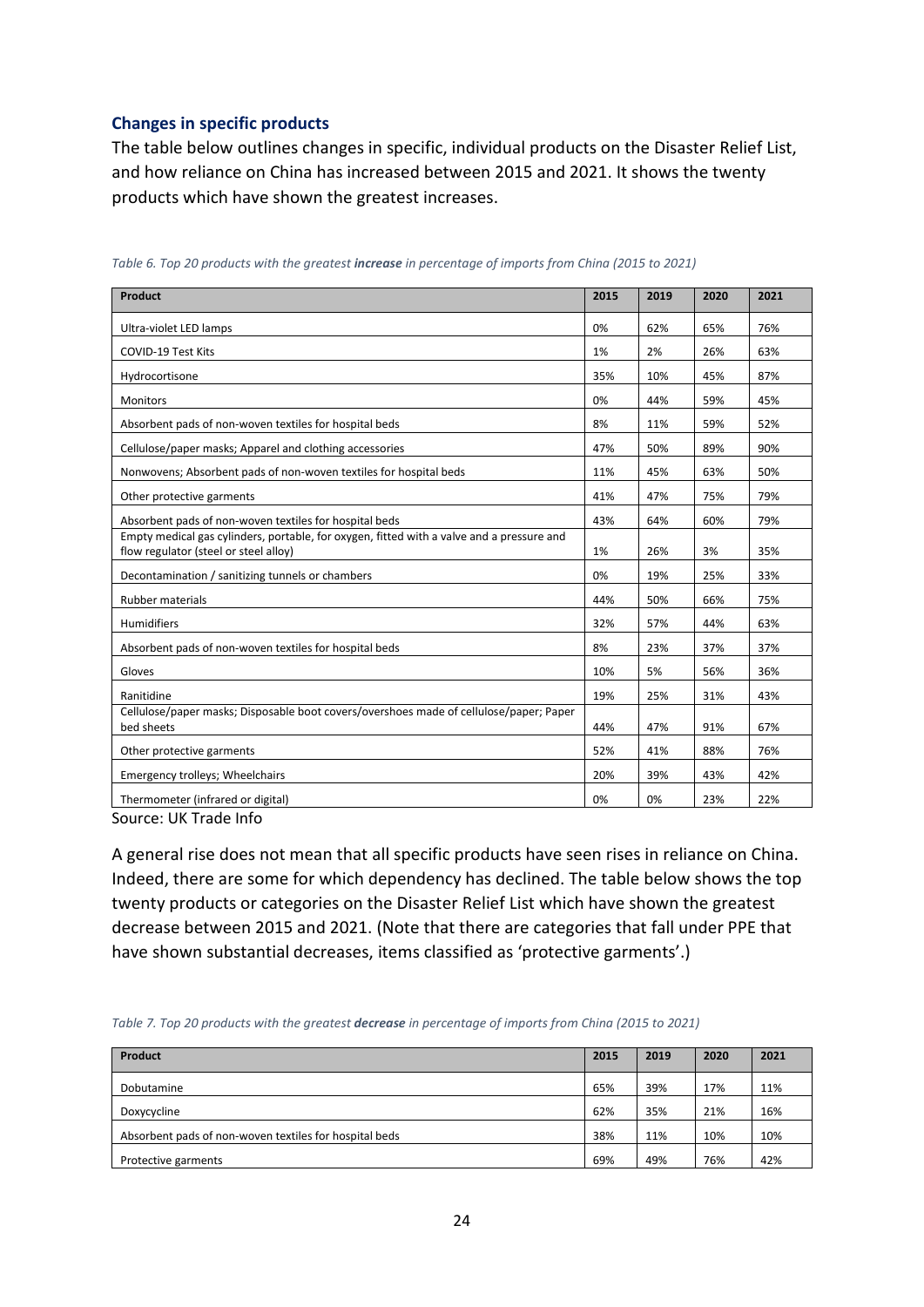| Ethers, ether-alcohols, ether-phenols, ether-alcohol-phenols, alcohol peroxides, ether    |     |     |     |     |
|-------------------------------------------------------------------------------------------|-----|-----|-----|-----|
| peroxides, ketone peroxides                                                               | 23% | 11% | 83% | 0%  |
| Protective garments                                                                       | 49% | 25% | 39% | 28% |
| Protective garments                                                                       | 59% | 42% | 40% | 37% |
| Protective garments                                                                       | 35% | 37% | 23% | 14% |
| Protective garments                                                                       | 45% | 23% | 22% | 27% |
| Midazolam                                                                                 | 15% | 0%  | 0%  | 0%  |
| Empty medical gas cylinders, portable, for oxygen, fitted with a valve and a pressure and |     |     |     |     |
| flow regulator (steel or steel alloy)                                                     | 33% | 42% | 42% | 19% |
| Protective garments                                                                       | 31% | 23% | 24% | 17% |
| Heterocyclic compounds with oxygen hetero-atom[s] only                                    | 35% | 35% | 28% | 21% |
| Protective garments                                                                       | 51% | 34% | 32% | 37% |
| Other protective garments                                                                 | 59% | 33% | 42% | 46% |
| Protective garments                                                                       | 31% | 15% | 13% | 18% |
| Tubes                                                                                     | 27% | 14% | 15% | 15% |
| Hand Hygiene                                                                              | 24% | 9%  | 12% | 13% |
| Transparent adhesive plasters (including surgical tape)                                   | 37% | 33% | 35% | 26% |
| Gloves                                                                                    | 52% | 49% | 44% | 41% |

Source: UK Trade Info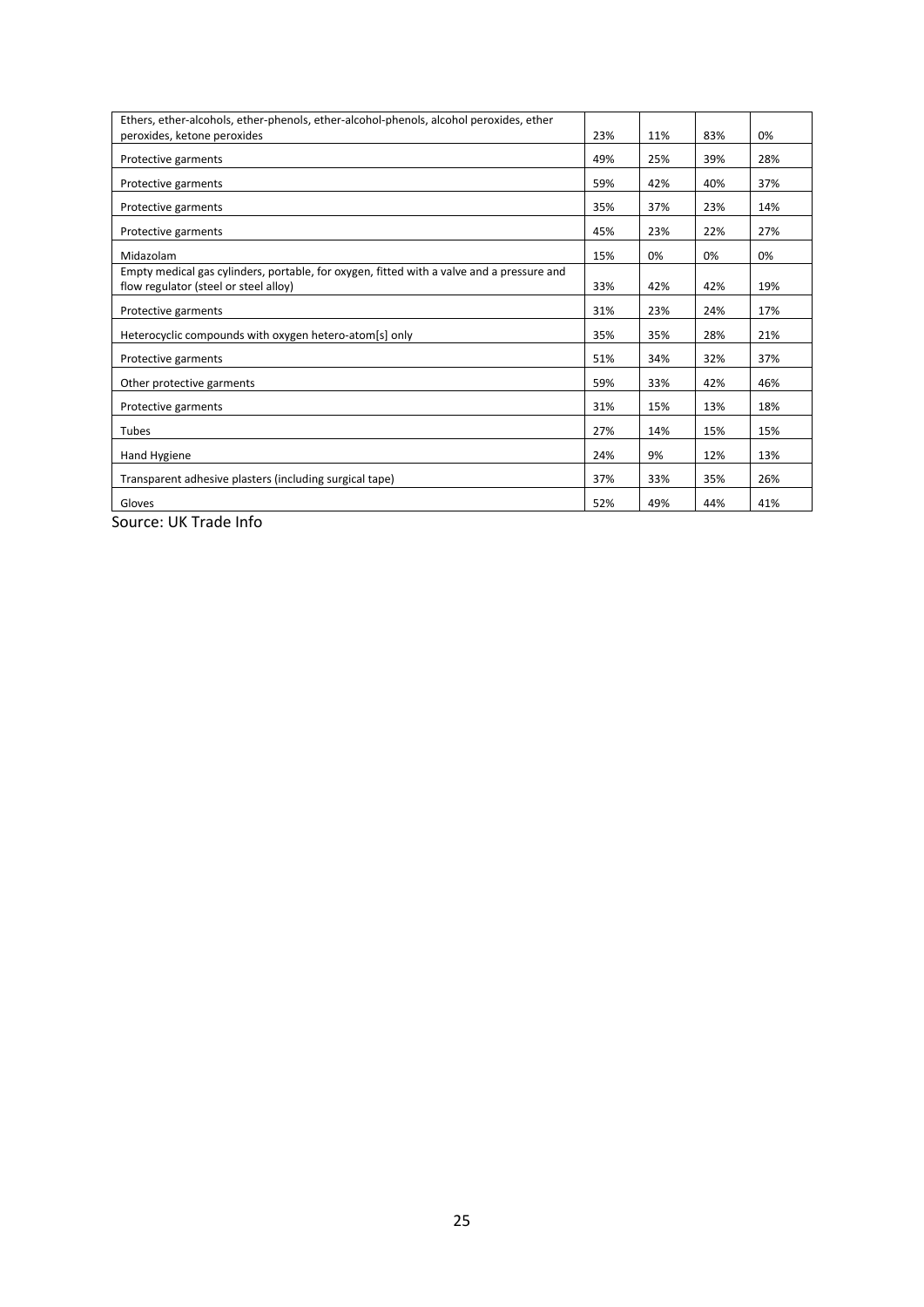## <span id="page-26-0"></span>**4. Conclusions and discussion**

We have proposed that a schema of the types of risk created by China's presence in health supply chains might be broadly understood as follows:

- First, so-called 'chokehold' risks, such as control over supplies giving the PRC leverage through the theoretical ability to 'switch off' medical supplies;
- Second, whether supplying a product leads to potential access to sensitive data; and
- Third, where the geopolitical context may create risk in more general terms, such as benefitting China's mercantilism and exacerbating the impact of Chinese state funding harming foreign competition.

Predominantly the first type of risk should be considered for the three main categories of import above. In particular, 'chokehold' risks appear to apply to PPE but also to exist outside it, such as in the imports of provisions required to set up field hospitals. As we have suggested, the Government will need to consider how this might affect UK national security through the capacity to respond to pandemics like Covid-19 in the future.

In the category of personal protective equipment (PPE), the percentage of imports from China rose from 35% in 2015 to 60% in 2020, before dropping to around its pre-pandemic level, at 30%, in 2021; in the category of testing and diagnostic, from 2% in 2015 to 37% in 2021; and in the category of medical devices and equipment, from 9% in 2015 to 14% in 2021.

That in the category of personal protective equipment (PPE), the percentage of imports from China has fallen back to its previous level of around 30-35%, having risen to 60% in 2020, demonstrates that a properly-implemented strategy such as that described in the Department of Health and Social Care (DHSC) *Personal protective equipment (PPE) strategy: stabilise and build resilience* of 2020 can have a beneficial effect.

The Government has described how the Department of Health and Social Care's 2020 *Personal protective equipment (PPE) strategy: stabilise and build resilience* 'sets out how the UK government is moving beyond the emergency COVID-19 response to stabilise and build resilience.<sup>'[50](#page-26-1)</sup> The strategy described how it would ensure 'the right PPE equipment is available at the right time to protect frontline health [staff]'. It also explains how, before the Covid-19 pandemic, PPE was mainly procured from the PRC, but

'that situation changed rapidly in March 2020. As the pandemic unfolded across the world, supply chains and transportation links were disrupted, and demand increased to unprecedented levels across the globe… Disruptions in Chinese manufacturing fractured global supply chains, creating shortages in the face of soaring demand.' [51](#page-26-2)

<span id="page-26-1"></span><sup>50</sup> Department of Health and Social Care (2020). *Personal protective equipment (PPE) strategy: stabilise and build resilience*.

<span id="page-26-2"></span> $51$  Ibid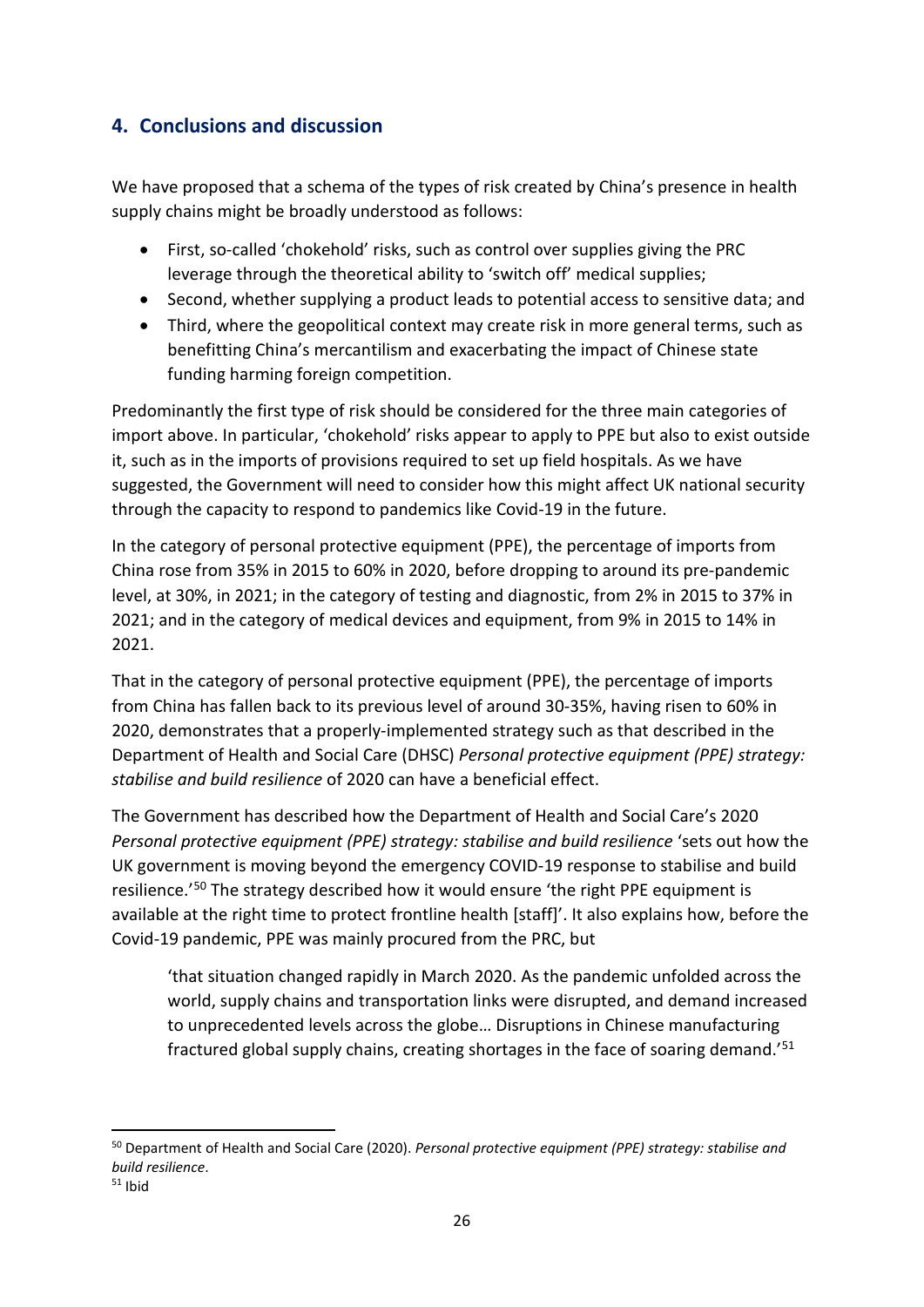UK-manufactured supply is now anticipated to meet 70% of forecasted demand for all PPE categories (excluding gloves).

If the strategy does not discuss potential political leverage directly, it tacitly acknowledges that dependence on Chinese-made supplies carries substantial risks. The strategy also describes how it is 'building further resilience':

'A resilient supply chain system is capable of withstanding, adapting to, and recovering from disruption so that it can continue to meet supply needs. In the case of a pandemic, a resilient system can raise production to meet increased demand… Detailed analysis of DHSC's supply options for each category of medical-grade PPE has been conducted with the primary objective of resilient security of supply.'<sup>[52](#page-27-0)</sup>

However, the solution that is currently being pursued by Government is broadly to stockpile and to manufacture more at home, *but in this limited specific area*:

'Our improved PPE supply chain can support and align with our goals for UK industry, levelling up jobs and skills across the country, and doing so in a way that is ethically responsible, supporting our ambition to eradicate modern slavery, and greener, helping us realise our net-zero ambition…' [53](#page-27-1)

The Government has also established a cross-government PPE sourcing unit with over 400 staff to secure new international supplies, contracting more than 175 new suppliers (an operation involving the FCO, DIT, MOD, DHSC, the Cabinet Office and NHS procurement).

The strategy appeared the same year as warnings from various think tanks about the dangers of a failure to 'decouple' generally from the PRC. One wrote:

'The inability to produce and source Personal Protective Equipment via globalised supply chains has reminded democratic governments and peoples that it is necessary to be able to produce strategic commodities, just as China's actions and behaviour have reminded them of the authoritarian nature of the Chinese Communist Party (CCP).' [54](#page-27-2)

The 'Critical 5' countries (Australia, Canada, New Zealand, the UK and the US) have defined the five fields of critical infrastructure:

- 1. Communications
- 2. Energy
- 3. Healthcare and public health
- 4. Transportation systems
- 5. Water (including wastewater and storm water systems)

<span id="page-27-0"></span><sup>52</sup> Ibid

<span id="page-27-1"></span> $53$  Ibid

<span id="page-27-2"></span><sup>54</sup> Rogers, J., Foxall, A., Henderson, M. and Armstrong, S. (2020). *Breaking the China Supply Chain: How the 'Five Eyes' Can Decouple from Strategic Dependency*. Henry Jackson Society.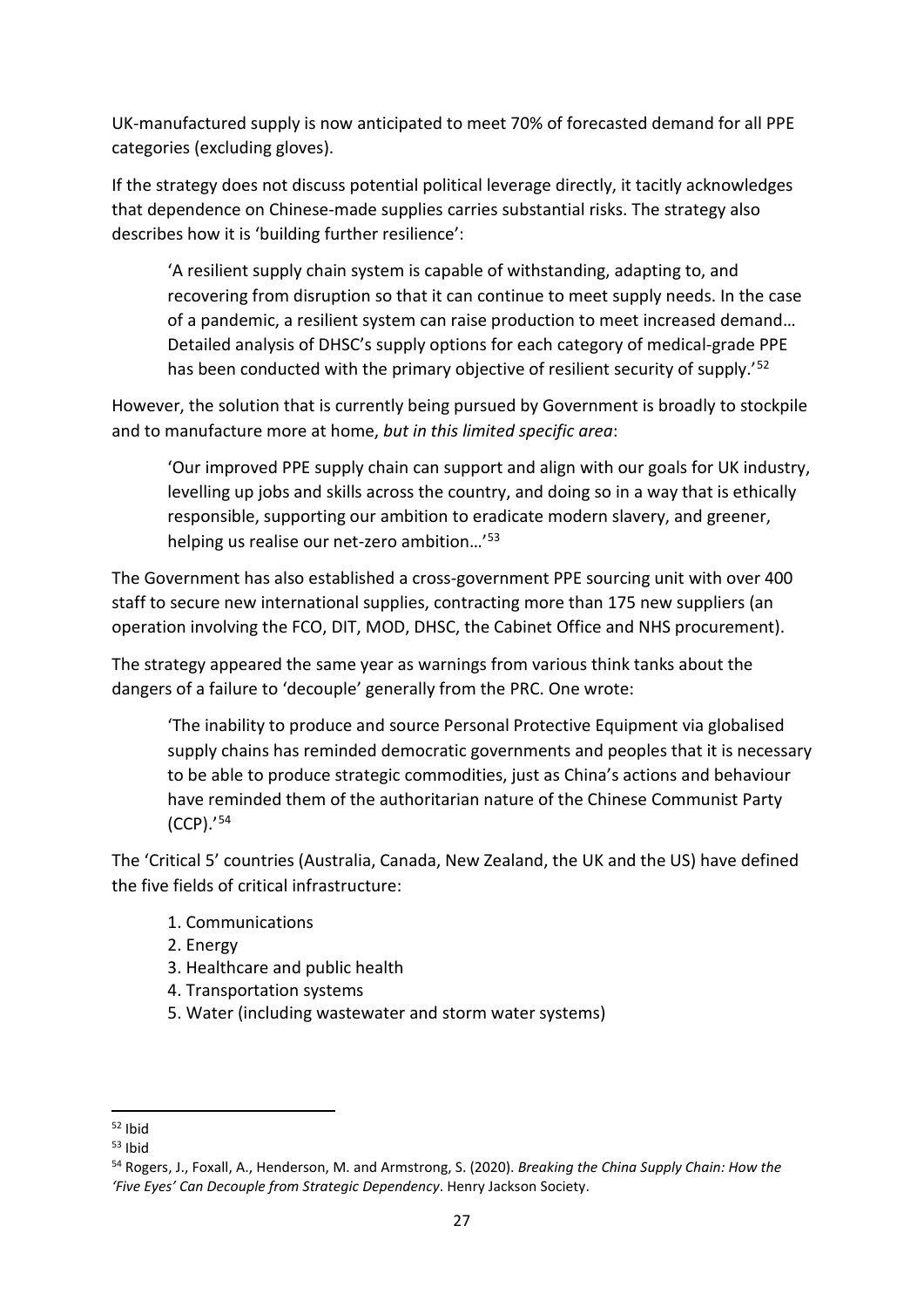They define 'strategic dependency' therein – on China – as being when a country is a net importer of a good; imports more than 50% of its supplies from China; and China controls over 30% of the global market of that good.<sup>55</sup> The inherent risk is that dependency on any foreign supplier becomes a threat to national security – 'particularly if a major supplier emerges as a geopolitical and/or an ideological rival'. [56](#page-28-2)

Following these warnings, Boris Johnson declared that he sought more self-sufficiency to 'end reliance on Chinese imports', [57](#page-28-3) asking civil servants to craft 'Project Defend' to end the UK's 'reliance on China for vital medical supplies and other strategic imports'. Officials have been tasked for almost two years with identifying 'economic vulnerabilities to potentially hostile foreign governments', leading to the 'repatriation' of 'key manufacturing capabilities' like pharmaceuticals, as part of a new 'national resilience framework' for the resilience of 'essential supplies'. One group is tasked with 'planning for future events — no matter what they might be'; a second 'capabilities' group has been analysing how the Government can help 'onshore' critical production 'such as pharmaceutical supplies'.<sup>[58](#page-28-4)</sup> According to then-Foreign Secretary Dominic Raab, the approach showed that there could be no return to 'business as usual' with China.[59](#page-28-5) Given that this research highlights a significant reliance on China for PPE, testing and diagnostics, certain critical medicines and medical equipment, now would be a prudent time for the government to provide an update on Project Defend.

#### <span id="page-28-0"></span>**Emerging responses internationally**

The concept of 'ally-shoring' would help create alternatives to help countries avoid the ramifications of becoming embedded in Chinese-dominated supply chains, with the potential leverage that this risks giving Beijing over political life.<sup>[60](#page-28-6)</sup>

A report by the US Congress<sup>[61](#page-28-7)</sup> proposes that this kind of 'collaboration with like-minded countries [especially] to counter the effects on lesser-developed economies that could be hit particularly hard by the COVID-19 pandemic'. It warns that China will seek to keep any market share it has accrued in the pandemic, especially to advance its Made in China 2025 industrial policy goals in biotechnology, pharmaceuticals, and medical equipment. It suggests that 'the United States and other countries may seek to diversify away from China', highlighting 'UK Prime Minister Boris Johnson's suggestion of a D-10 alliance'. It also proposes that medical supplies be linked to the 'Clean Network strategy' launched by the Trump Administration, given its potential for 'closer trading ties among like-minded countries in sensitive technologies and sectors' (the Clean Network programme is a 'comprehensive approach to safeguarding the nation's assets including citizens' privacy and

<span id="page-28-4"></span><sup>58</sup> Ibid

<span id="page-28-3"></span>

<span id="page-28-2"></span><span id="page-28-1"></span><sup>&</sup>lt;sup>55</sup> Ibid<br><sup>56</sup> Ibid<br><sup>57</sup> Oliver Wright and Lucy Fisher. 'Boris Johnson wants self-sufficiency to end reliance on Chinese imports'. *The Times*. 22 May 2020.

<span id="page-28-5"></span><sup>59</sup> Institute of Export and International Trade (2020). *Project Defend: New approach to national security aims to diversify supply and 'reshore' manufacture*. 22 May 2020.

<span id="page-28-7"></span><span id="page-28-6"></span> $60$  Dezenski and Austin, 2020<br> $61$  Sutter, Schwarzenberg and Sutherland, 2021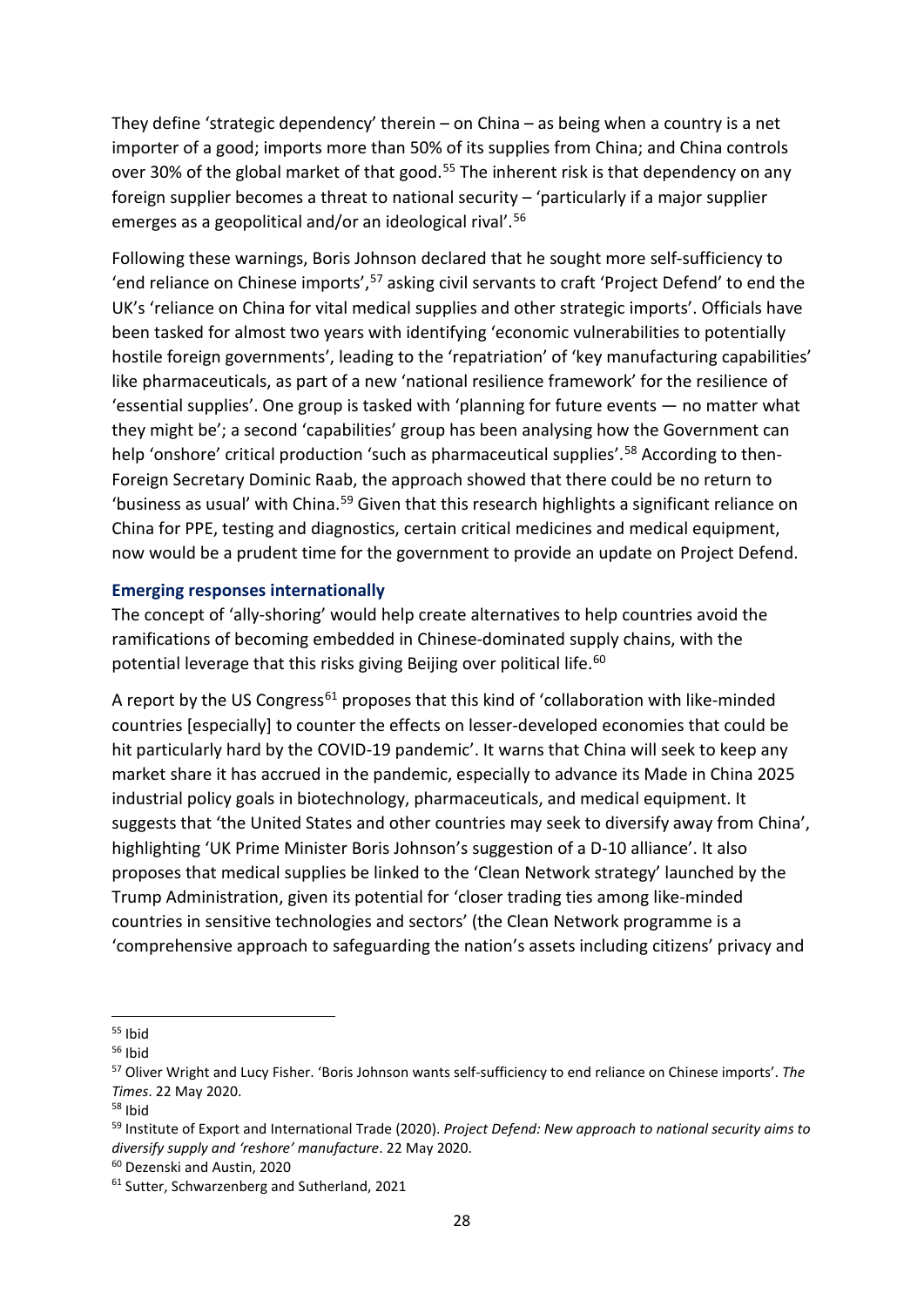companies' most sensitive information from aggressive intrusions by malign actors, such as the Chinese Communist Party'). [62](#page-29-0)

A series of other recommendations were also made in US Congressional testimony by Rosemary Gibson, <sup>[63](#page-29-1)</sup> and those which are relevant we outline here:

- First, a 'Point of Accountability' in Government, embedded within the National Security apparatus, to '[a]ssure an unfettered supply of quality medicines from trustworthy sources'. This office and/or individual would collect market intelligence, monitor global supply and demand, conduct supplier risk assessments, and recommend necessary investments for domestic production to assure public health and national security.
- Second, a National Health Security Strategy would strengthen the industrial base for the uninterrupted supply of generic medicines and their ingredients to ensure uninterrupted operations of hospitals and the health care system, mindful that a 'robust and resilient industrial base capable of manufacturing generic medicines and their essential ingredients should be a national health security, public health, and national security priority'. By implication it would be government policy to reduce vulnerability to any 'disruption in supply of medicines and their essential ingredients'.
- Third, the disclosure of country of origin of medicines supplied to the military in order to protect service personnel: this would include pharmaceutical ingredients; defence services would also test for quality and, where necessary, independently (though 'regrettably'), test selected drugs, as well as procure where necessary based on a more developed concept of 'value' instead of cheapest price, which has been liable to increase military dependence on China.
- Fourth, fund pilot projects to demonstrate feasibility of commercial-scale manufacturing of generic drugs to meet national health security needs (again, by implication, this would mean where 'ally-shoring' is not possible).
- Fifth, Gibson addresses the issue of the supply of heparin, the blood-thinner commonly used in hospitals, of which China produces around 80 percent of global supply of the pig intestines necessary for its production (which Gibson calls the 'rare earths' of medical supply). In 2018, an African swine flu virus pandemic swept through China with devastating results; a decade before, blue ear disease decimated China's pig population, and with an impending shortage, criminals in its heparin industry developed a lethal substitute, which after being shipped to the US and elsewhere is believed to have resulted in at least 246 deaths.<sup>[64](#page-29-2)</sup> In 2014, the US Food and Drug Administration Science Board discussed heparin shortages, noting that despite 'virtually all the heparin coming from a single country', the US government could not order domestic pig producers 'to put all of their pig guts after slaughter into heparin production' and described this as a high-level national security concern.

<span id="page-29-0"></span> $62$  Ibid<br> $63$  Gibson, 2019

<span id="page-29-2"></span><span id="page-29-1"></span><sup>64</sup> Edney, 2016.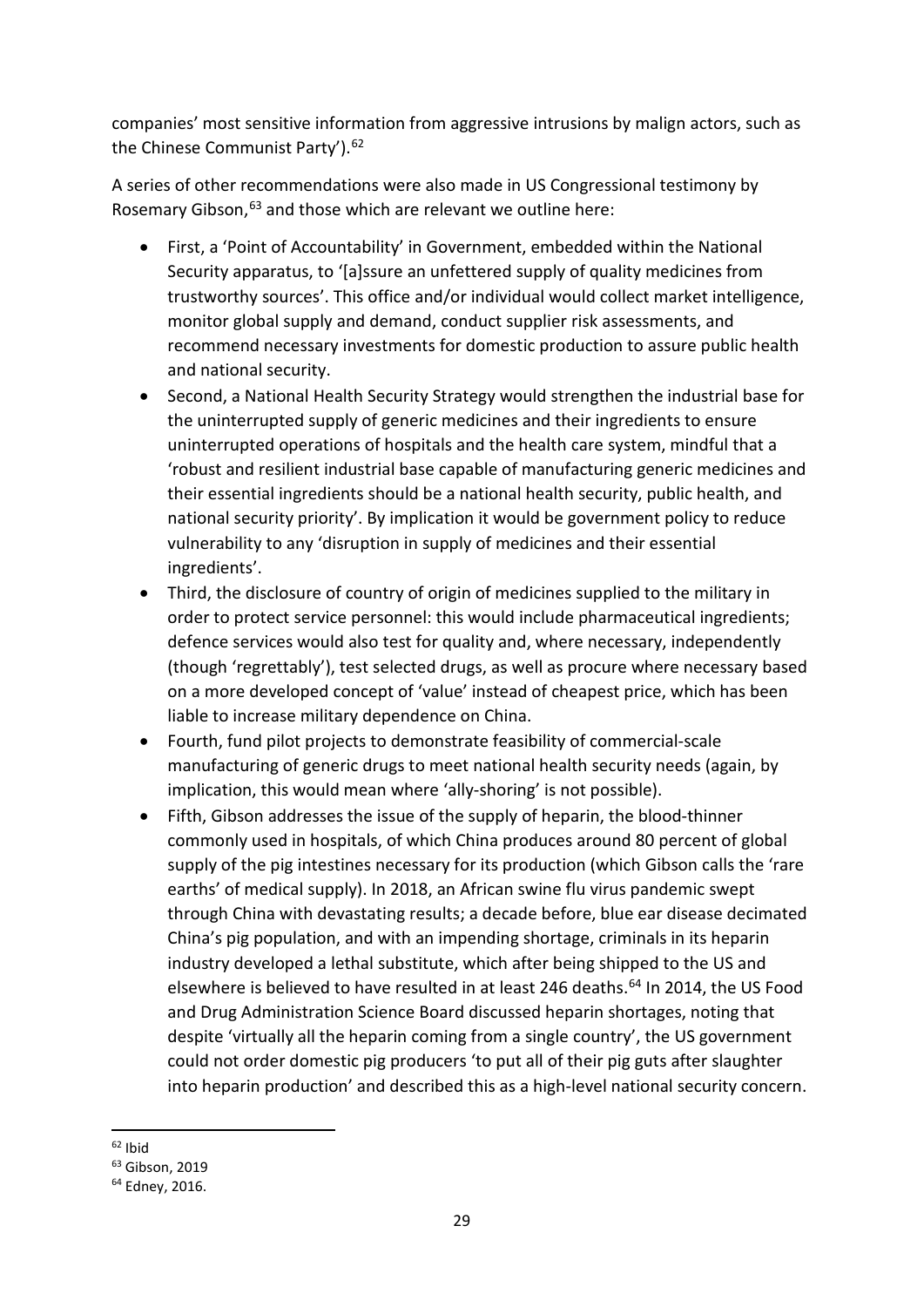Here, Gibson has proposed that, in the US, the Committee on Foreign Investment in the United States (CFIUS), whose UK equivalent is the Investment Security Unit (ISU), should also review the health and national security implications of Chinese company ownership of pork processor and hog producers (CFIUS members do not currently include the Secretary of the Department of Health and Human Services): this could be applied to medical-related animal and other supplies generally.

#### <span id="page-30-0"></span>**Resulting proposals for the UK**

The next stage of Project Defend may include an assessment of how, within future UK state aid rules, the Government can incorporate a similar programme to that recently launched by Japan, and **help UK firms in selected fields re-shore or 'ally-shore' sensitive manufacturing**, including in the sectors above. Japan has imposed strict limits on foreign participation in state procurement, establishing a cabinet-level division to assess related threats to security.[65](#page-30-1)

The UK should also follow-up the early DHSC strategic document with an updated and more **comprehensive strategy** for this area, **outline priorities for NHS and medical supplies specifically**, as well as for the **priority areas of 'testing and diagnostic' and 'medical devices and equipment' – and medicines and their ingredients**. We also suggest that the schema above may be a useful means that could inform assessment by Government, in particular the Project Defend 'future events planning group', on acceptable levels of import risk.

In a reply to a Parliamentary question, Lord Grimstone has said that the Government is 'considering import dependency and will continue to analyse imports, including from China, to determine whether the UK is particularly reliant on certain of our trading relationships.' He added that Project Defend 'will analyse critical supply chains [including for] medical supplies'.<sup>[66](#page-30-2)</sup> By implication, the Government would be well placed to provide an update about the **status and remit of Project Defend**.

The various medical supply shortages during Covid-19, which one consultancy describes as 'perhaps not surprising when 80–90% of generic medicines used in the NHS are imported' has led to the growing public perception 'that the UK is over-dependent on China and other nations for manufacturing,' with 'an expectation of a shift towards re-shoring, even if it is more expensive… principally to reduce risk and guarantee supply.' Inflation is now adding to the need to diversify supply chains. The UK Government has invested £93m in the UK's first dedicated Vaccine Manufacturing and Innovation Centre, beginning with Coronavirus vaccine production, and has guaranteed £38m for a UK rapid deployment facility.

The House of Lords Select Committee on International Relations and Defence has proposed that:

'The current passage through Parliament of the Telecommunications (Security) Bill is a clear sign of the Government's concerns over supply chain vulnerability in that

<span id="page-30-1"></span><sup>&</sup>lt;sup>65</sup> Dooley and Inoue, 2020.

<span id="page-30-2"></span><sup>66</sup> Hansard, Volume 804, 1 July 2020.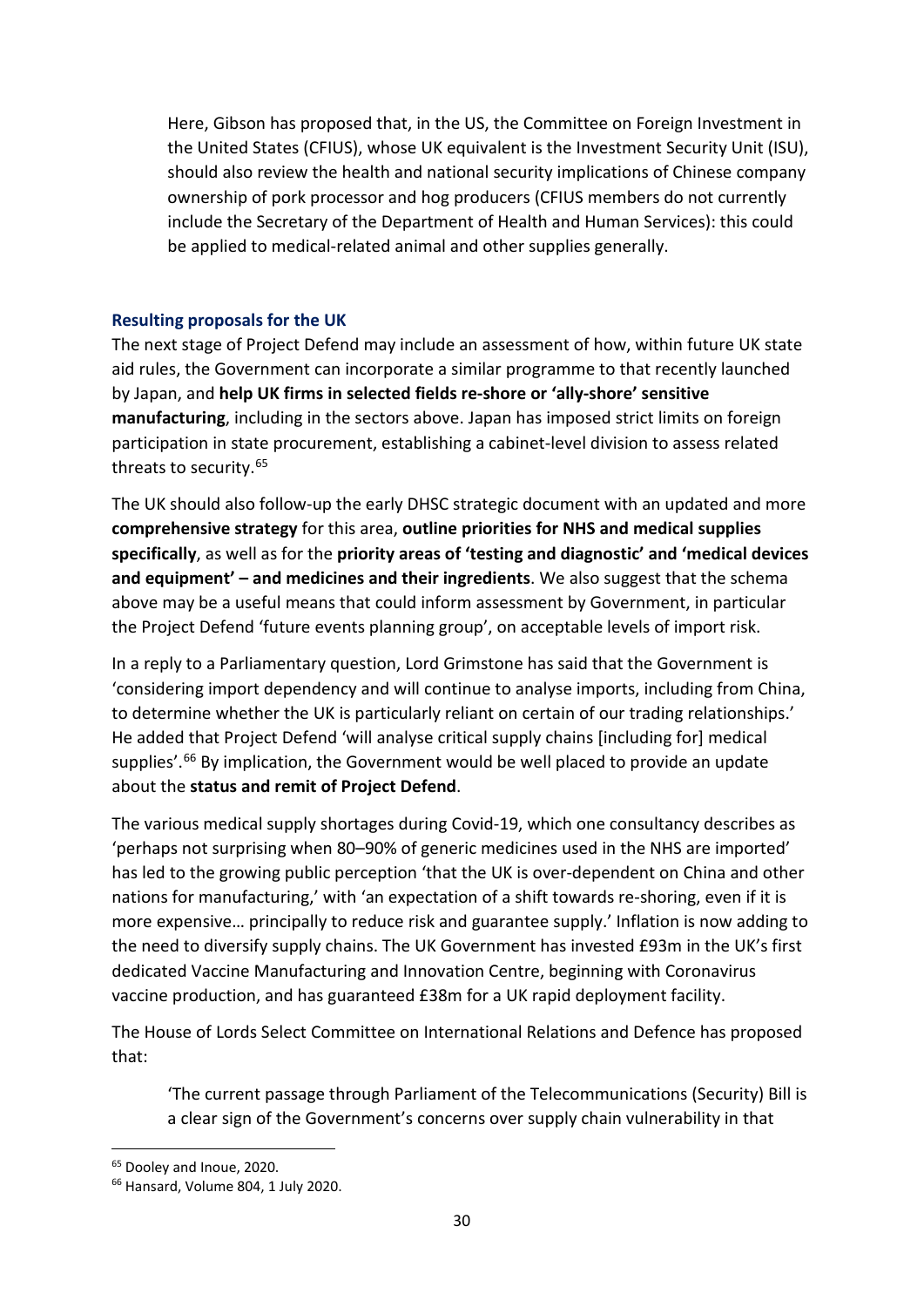area, but such vulnerabilities are widespread in the economy. The COVID-19 pandemic has served to highlight this weakness. With dependency comes risk, and China has on several occasions demonstrated its willingness to use economic and supply chain coercion in support of its international policy. In order to retain its freedom of action towards China, the Government should conduct scenario planning on supply chain vulnerabilities and identify where action is needed to mitigate the risks.' [67](#page-31-0)

The Bill that the Peers discussed is now the Telecommunications (Security) Act 2021, which provides for the security of public electronic communications networks. Therefore, one **possible approach is an equivalent National Health Service (Security) Act** to provide for the security of NHS supply chains and all related devices and equipment. Such an Act would preferably include a registry whose data would include tracking APIs, and a commitment to report on medical supply chain vulnerabilities and the dependence and vulnerability of this supply chain to China, plus a future publication to update the Integrated Review on how the UK will address vulnerabilities in medical manufacturing.

Such an Act would likely gain majority approval in both Houses of Parliament, with the Telecommunications (Security) Act 2021 setting a recent precedent for the requirement to ensure mitigation at all levels of supply chain risk. With the onus for compliance with all communications service providers, and enforced by Ofcom, the Act is relatively straight forward to understand, implement, and enforce. The subsequent enforcement of a similar National Health Service (Security) Act could readily be made the responsibility of the ISU, or another separate unit within the Department for Business, Energy, and Industrial Strategy, or within the Department for Health & Social Care (though naturally this may produce a conflict of interest which a separate department would mitigate against). Whilst enacted through Royal Assent relatively smoothly in 2021, the Telecommunications (Security) Act may prove a challenge to compliance, particularly as the government is due to issue additional legislation after an ongoing open consultation process. A similar National Health Service (Security) Act would need to be mindful to both compliance and enforcement challenges, in order to maintain early structural integrity when reducing the reliance of critical parts to the NHS' medicines, PPE, testing, and equipment supply chains.

With a growing understanding of the need to secure UK medical product and medicine manufacturing capacity, the following are possible actions the Government might consider, which might also form areas of such an Act.

#### **1. Areas for Government review of China and medical supply chain risks**

In a **broad review of how to reduce the risks of over-reliance on China for essential medical products**, it is increasingly important that the UK **build a complete picture of reliance on China for medical products, devices, and medicines**, including, as in the US, reporting on China's regulatory and economic practices for medical manufacturing. Government would also be well served to **carry out a new comparative assessment of other countries' developing responses**, including emerging proposals not yet enacted.

<span id="page-31-0"></span><sup>67</sup> International Relations and Defence Committee, 2021 (Paragraph 334)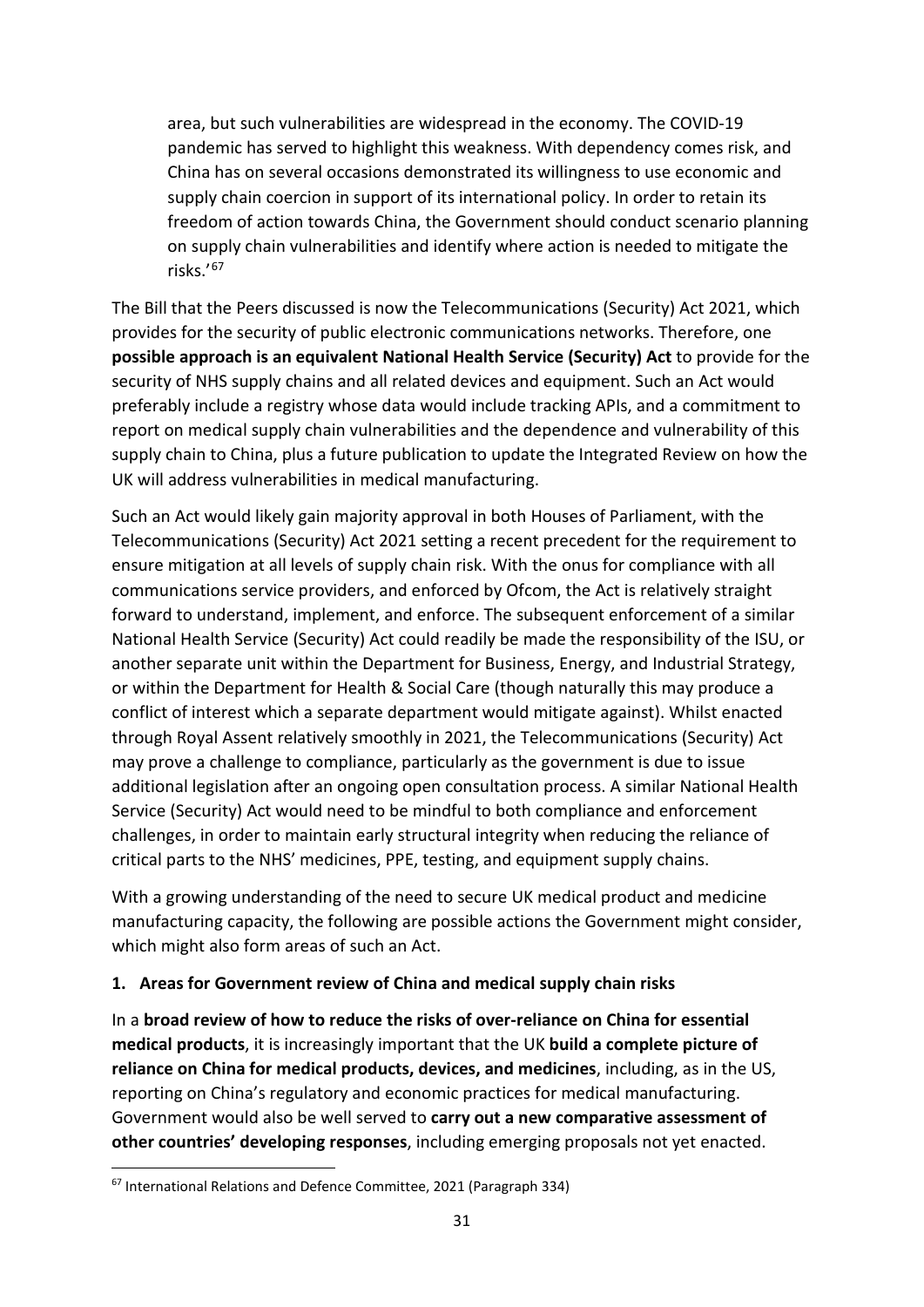These would include in the US, Japan and Taiwan. In the United States, enacted and proposed interventions have included:

- Government publishing a **study of pharmaceutical supply chain vulnerabilities**, examining dependence on China in critical areas and associated gaps in domestic pharmaceutical manufacturing;
- Directing the Department of Defense to include a section in **each national defence strategy** outlining how it will address gaps in domestic pharmaceutical manufacturing and strengthen associated supply chains;
- **Mapping supply chains** that may be critical to '**health and economic security**' to 'identify potential vulnerabilities'.

In the UK, revision documents to the Integrated Review of 2021 might include similar studies. In the UK as elsewhere, supplies to the armed forces could be called the 'sharp end' of such risks, implying a need to review supplies and stockpiles like a review of the associated Chinese presence in related animal product supplies, such as for heparin.

Meanwhile China's mercantilist strategy may lead to a more general discussion within Government about where procurement from China might be reconsidered even beyond medical supply chains. More immediately, the Government could **report on the impact of China's economic practices on medical supply chains** and security elsewhere. This might include its view on how best to respond to the pricing behaviour of Chinese producers, also publishing a full assessment of the health security ramifications of **China's medical ingredient supplies**, including products where **previous contamination** incidents imply an unacceptable level of risk, and where the Government believes **Chinese-made supplies should be prevented from entering the United Kingdom**.

## **2. Possible domestic reforms and incentives**

We propose that the UK would also benefit from a **'Point of Accountability' in Government tasked with ensuring medical supply chain security**, within a comprehensive **National Health Security Strategy focused on these threats**, to reduce vulnerability to 'disruption in supply of medicines and their essential ingredients'.

A number of Acts in the US have aimed to nurture research into where domestic production may be needed, including at university centres of excellence. The UK could also investigate the **role of tax credits, preferably ahead of subsidies, in reshoring or 'ally-shoring**' crucial medical manufacturing. Taiwan has passed laws encouraging its firms to build non-Chinese supply chains, with financing and tax advantages, including for domestic investments.

## **3. Possible projects with allies for alternative supply chains**

One of the central questions for UK policy is where Government should seek 'reglobalisation' instead of 're-shoring' to become less dependent on the Chinese supply chains which have become entrenched, in part, through mercantilist behaviours. Re-globalisation would include the concept of ally-shoring, which could also help developing countries avoid the potential political leverage that could result from reliance on Chinese suppliers. The US Congress has also discussed 'collaboration with like-minded countries… to counter the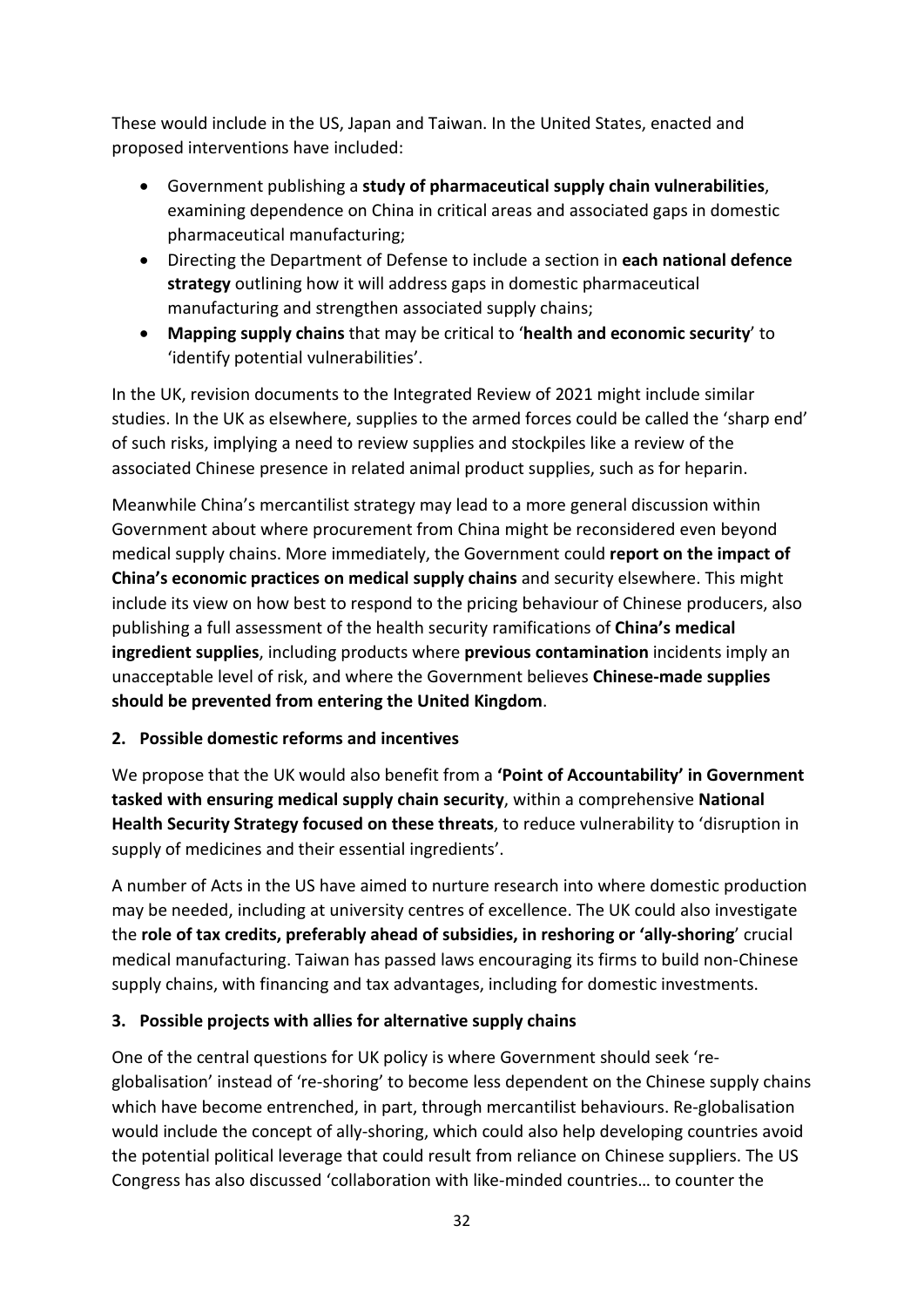effects on lesser-developed economies that could be hit particularly hard by the COVID-19 pandemic'.

The UK could, for example, study **'Quad'-oriented medical supply chains**, including their capacity to improve medical manufacturing security in India as the 'pharmacy of the world', given its reliance on Chinese chemicals and other ingredients. It might also consider the role of other forms of 'Economic Prosperity Network' for alternative supply chains, including the **Supply Chain Resilience Initiative (SCRI) launched by India, Japan and Australia** to reduce dependence on China.

## **4. Enforcement of and mutual support to the Health and Care Act**

The Health and Care Act achieved Royal Assent in April 2022. During the passage of this Bill a proposed amendment gained cross-party support to ban health-related imports from countries and regions where there is risk of genocide. A subsequent Private Members Bill has been introduced which would restrict medical and health-related supply chains where modern slavery is involved, including in Xinjiang, in western China. Whilst the FCDO has remained unsupportive in labelling the gross human rights atrocities in Xinjiang against ethnic Muslim Uyghurs as genocide (despite strong calls for such from the US Senate, the Canadian government, and by both the UK Parliament and the UK Foreign Affairs Select Committee[68](#page-33-0)), the Department for Health (whom sponsorship for the Bill rests) ought to be such inclined. The UK cannot continue to import PPE manufactured in Xinjiang.

In January 2021, *The Telegraph* reported that the UK government, during the scramble for sourcing PPE in the pandemic, imported £150 million worth of equipment from Chinese companies with extensive links to human-rights abuses in Xinjiang, two of whom were under US import bans.<sup>[69](#page-33-1)</sup>

A proposed National Health Service (Security) Act must seek to reinforce the hopefully accepted amendments to the Health and Care Bill once enacted into legislation, by offering an additional measure of checks and balance to ensure that UK medical supply chains are no longer beholden to the vulnerable health security dilemmas which Xinjiang-manufactured imports leaves for national security concerns, whilst additionally supporting measures to hold the PRC to account over the atrocities occurring in Xinjiang.

<span id="page-33-0"></span><sup>68</sup> UK Parliament, 2021.

<span id="page-33-1"></span><sup>&</sup>lt;sup>69</sup> Gartside and Hazelwood, 2021.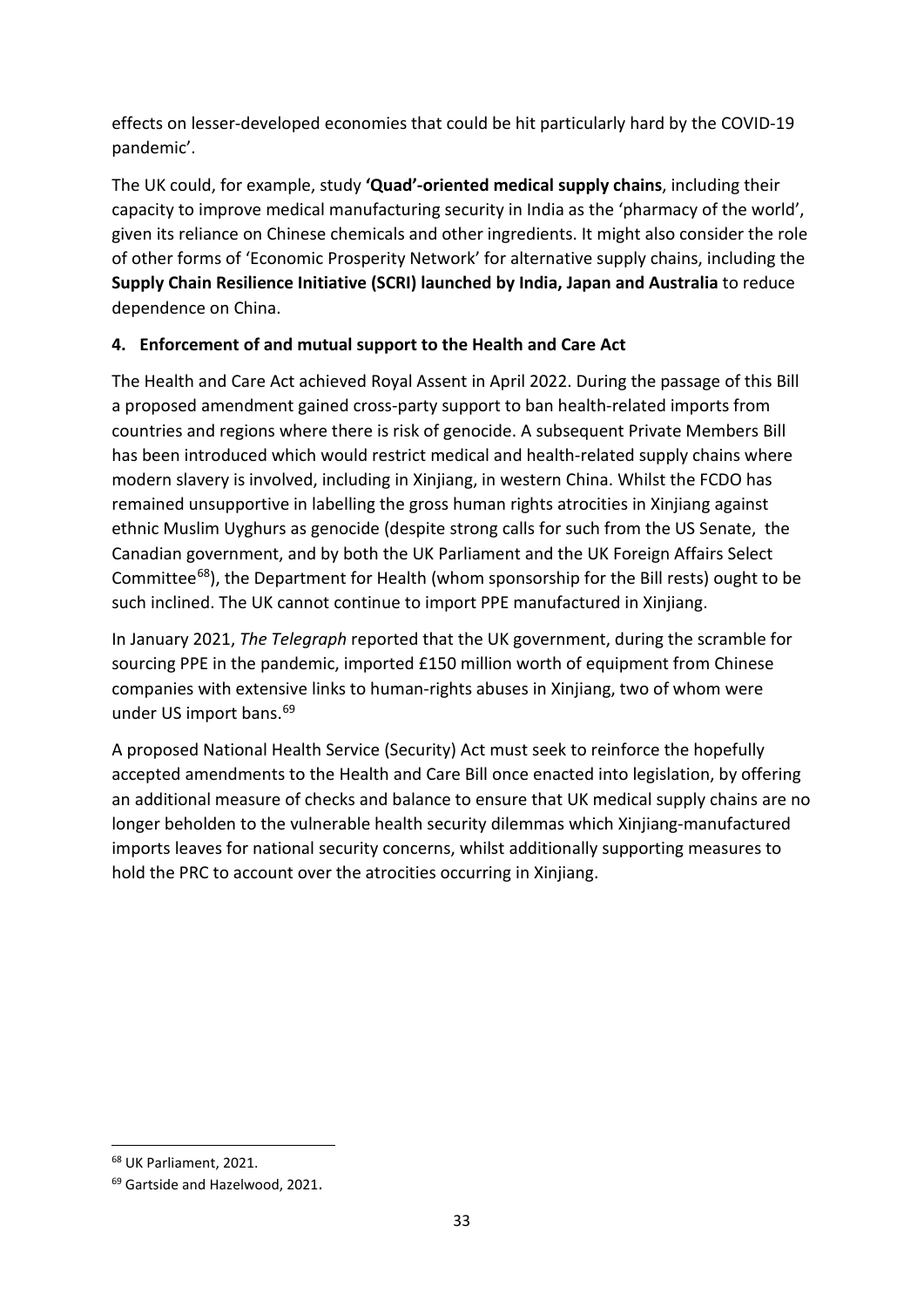## <span id="page-34-0"></span>**Bibliography**

Helen Atkinson. 'When Globalization Meets Just-in-Time in the Medical Supply Chain'. *Supply Chain Brain*. 16 February 2022. [https://www.supplychainbrain.com/blogs/1-think](https://www.supplychainbrain.com/blogs/1-think-tank/post/34598-when-globalization-meets-just-in-time-in-the-medical-supply-chain)[tank/post/34598-when-globalization-meets-just-in-time-in-the-medical-supply-chain](https://www.supplychainbrain.com/blogs/1-think-tank/post/34598-when-globalization-meets-just-in-time-in-the-medical-supply-chain)

Olivia Beavers. 'Momentum grows to change medical supply chain from China.' *The Hill*. 5 April 2020[. https://thehill.com/policy/national-security/491119-momentum-grows-to](https://thehill.com/policy/national-security/491119-momentum-grows-to-change-medical-supply-chain-from-china)[change-medical-supply-chain-from-china](https://thehill.com/policy/national-security/491119-momentum-grows-to-change-medical-supply-chain-from-china) 

Shannon Brandao. 'Yes, manufacturing really is leaving China – and authorities are scrambling to slow down the exodus.' Arabian Business News. 11 April 2020. [https://www.arabianbusiness.com/abnews/461839-yes-manufacturing-really-is-leaving](https://www.arabianbusiness.com/abnews/461839-yes-manufacturing-really-is-leaving-china-authorities-are-scrambling-to-slow-down-the-exodus)[china-authorities-are-scrambling-to-slow-down-the-exodus](https://www.arabianbusiness.com/abnews/461839-yes-manufacturing-really-is-leaving-china-authorities-are-scrambling-to-slow-down-the-exodus)

Pamela N Danziger. 'New China Lockdowns And Ukraine Conflict Bring Another Wave Of Supply Chain Issues.' *Forbes*. 16 March 2022.

[https://www.forbes.com/sites/pamdanziger/2022/03/16/another-wave-in-the-supply](https://www.forbes.com/sites/pamdanziger/2022/03/16/another-wave-in-the-supply-chain-crisis-hits-as-new-china-lock-downs-and-ukraine-threaten-global-supply/?sh=40cc4aba2c54)[chain-crisis-hits-as-new-china-lock-downs-and-ukraine-threaten-global](https://www.forbes.com/sites/pamdanziger/2022/03/16/another-wave-in-the-supply-chain-crisis-hits-as-new-china-lock-downs-and-ukraine-threaten-global-supply/?sh=40cc4aba2c54)[supply/?sh=40cc4aba2c54](https://www.forbes.com/sites/pamdanziger/2022/03/16/another-wave-in-the-supply-chain-crisis-hits-as-new-china-lock-downs-and-ukraine-threaten-global-supply/?sh=40cc4aba2c54)

Arijit De, Vishal Rana, and Parth Patel. 'LSE Blogs: Quad: countering Chinese dominance by building new supply chains.' 1 July 2021.

[https://blogs.lse.ac.uk/businessreview/2021/07/01/quad-countering-chinese-dominance](https://blogs.lse.ac.uk/businessreview/2021/07/01/quad-countering-chinese-dominance-by-building-new-supply-chains/)[by-building-new-supply-chains/](https://blogs.lse.ac.uk/businessreview/2021/07/01/quad-countering-chinese-dominance-by-building-new-supply-chains/)

Department of Health and Social Care (2020). *Personal protective equipment (PPE) strategy: stabilise and build resilience*.

Elaine Dezenski and John Austin. 'Secure U.S. Supply Chains With Allies, and Move Out of China'. *Barron's*. 1 December 2020. [https://www.barrons.com/articles/secure-u-s-supply](https://www.barrons.com/articles/secure-u-s-supply-chains-with-allies-and-move-out-of-china-51606860404)[chains-with-allies-and-move-out-of-china-51606860404](https://www.barrons.com/articles/secure-u-s-supply-chains-with-allies-and-move-out-of-china-51606860404)

Ben Dooley and Makiko Inoue. 'Japan Is Paying Firms to Make Things at Home. But China's Pull Is Still Strong'. *New York Times*. 26 September 2020. <https://www.nytimes.com/2020/09/26/business/japan-onshoring.html>

Anna Edney. 'Tainted drugs may still be in us almost a decade after deaths'. *Bloomberg*. 30 March 2016. [https://www.bloomberg.com/news/articles/2016-03-30/tainted-drugs-may](https://www.bloomberg.com/news/articles/2016-03-30/tainted-drugs-may-still-be-in-u-s-almost-a-decade-after-deaths)[still-be-in-u-s-almost-a-decade-after-deaths](https://www.bloomberg.com/news/articles/2016-03-30/tainted-drugs-may-still-be-in-u-s-almost-a-decade-after-deaths) 

Eton Bridge Partners (2021). *Will Supply Chains diversify away from China post COVID-19?* [https://etonbridgepartners.com/blog/will-supply-chains-diversify-away-from-china-post](https://etonbridgepartners.com/blog/will-supply-chains-diversify-away-from-china-post-covid-19/)[covid-19/](https://etonbridgepartners.com/blog/will-supply-chains-diversify-away-from-china-post-covid-19/) 

Evenett S.J. (2020). 'Chinese whispers: COVID-19, global supply chains in essential goods, and public policy.' *Journal of International Business Policy* (2020) 3, 408–429. <https://link.springer.com/content/pdf/10.1057/s42214-020-00075-5.pdf>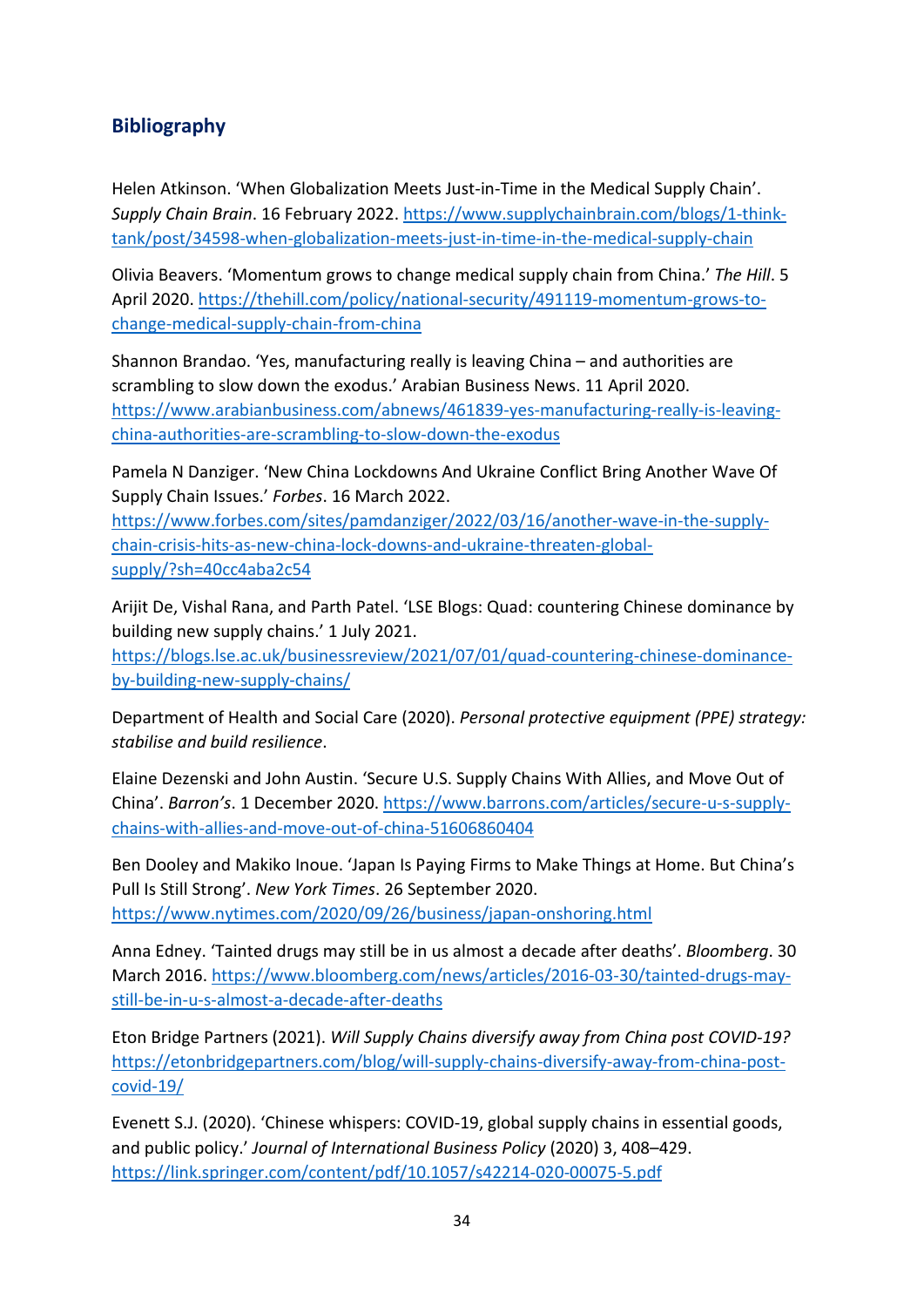Lucy Fisher. 'UK is too dependent on China for critical goods, Tories warn'. *The Times*. 14 May 2020.

Bob Fredericks. 'Sen. Lindsey Graham calls to stop China's 'domination' of PPE market.' 16 July, 2020. *New York Post*. [https://nypost.com/2020/07/16/sen-lindsey-graham-calls-for](https://nypost.com/2020/07/16/sen-lindsey-graham-calls-for-legislation-on-us-made-ppes/)[legislation-on-us-made-ppes/](https://nypost.com/2020/07/16/sen-lindsey-graham-calls-for-legislation-on-us-made-ppes/)

Aaron Friedberg. 'The United States Needs to Reshape Global Supply Chains.' *Foreign Policy.* 8 May 2020. [https://foreignpolicy.com/2020/05/08/united-states-reshape-global-supply](https://foreignpolicy.com/2020/05/08/united-states-reshape-global-supply-chains-china-reglobalization/)[chains-china-reglobalization/](https://foreignpolicy.com/2020/05/08/united-states-reshape-global-supply-chains-china-reglobalization/)

James K. Galbraith. 'China and the Supply Chain: A Comment on the June 2021 White House Review.' *Institute for New Economic Thinking*. 23 June 2021. [https://www.ineteconomics.org/perspectives/blog/china-and-the-supply-chain-a-comment](https://www.ineteconomics.org/perspectives/blog/china-and-the-supply-chain-a-comment-on-the-june-2021-white-house-review)[on-the-june-2021-white-house-review](https://www.ineteconomics.org/perspectives/blog/china-and-the-supply-chain-a-comment-on-the-june-2021-white-house-review) 

Ben Gartside and Jack Hazelwood. 'UK Government bought £!50m of PPE from Chinese firms linked to Uighur human rights abuses'. *The Telegraph*. 7 January 2021. [UK Government](https://www.telegraph.co.uk/business/2021/01/07/uk-government-bought-150m-ppe-chinese-firms-linked-uighur-human/)  [bought £150m of PPE from Chinese firms linked to Uighur human rights abuses](https://www.telegraph.co.uk/business/2021/01/07/uk-government-bought-150m-ppe-chinese-firms-linked-uighur-human/)  [\(telegraph.co.uk\)](https://www.telegraph.co.uk/business/2021/01/07/uk-government-bought-150m-ppe-chinese-firms-linked-uighur-human/)

Rosemary Gibson. *Testimony of Rosemary Gibson, Author of 'China Rx: Exposing the Risks of America's Dependence on China for Medicine' Before the Committee on Energy and Commerce Subcommittee on Health: Safeguarding Pharmaceutical Supply Chains in a Global Economy*. 30 October 2019.

[https://energycommerce.house.gov/sites/democrats.energycommerce.house.gov/files/doc](https://energycommerce.house.gov/sites/democrats.energycommerce.house.gov/files/documents/Testimony-Gibson-API_103019.pdf) [uments/Testimony-Gibson-API\\_103019.pdf](https://energycommerce.house.gov/sites/democrats.energycommerce.house.gov/files/documents/Testimony-Gibson-API_103019.pdf)

Evan Hanson. 'Winning Without War: Chinese Supremacy in Global Supply Chains.' *The Strategy Bridge*. 21 June 2021. [https://thestrategybridge.org/the](https://thestrategybridge.org/the-bridge/2021/6/29/winning-without-war-chinese-supremacy-in-global-supply-chains)[bridge/2021/6/29/winning-without-war-chinese-supremacy-in-global-supply-chains](https://thestrategybridge.org/the-bridge/2021/6/29/winning-without-war-chinese-supremacy-in-global-supply-chains)

HM Government (2022). *UK Trade Info: Trade Data*. [https://www.uktradeinfo.com/trade](https://www.uktradeinfo.com/trade-data/ots-custom-table/)[data/ots-custom-table/](https://www.uktradeinfo.com/trade-data/ots-custom-table/) 

International Relations and Defence Committee (2021). *The UK and China's security and trade relationship: A strategic void*. 1st Report of Session 2021-22 - published 10 September 2021 - HL Paper 62.

<https://publications.parliament.uk/pa/ld5802/ldselect/ldintrel/62/6202.htm>

Joyce Huang. 'Taiwan Plans to Help the US Shift Medical Supply Chain Away from China'. *VOA News*. 11 August 2020. [https://www.voanews.com/a/east-asia-pacific\\_taiwan-plans](https://www.voanews.com/a/east-asia-pacific_taiwan-plans-help-us-shift-medical-supply-chain-away-china/6194277.html)[help-us-shift-medical-supply-chain-away-china/6194277.html](https://www.voanews.com/a/east-asia-pacific_taiwan-plans-help-us-shift-medical-supply-chain-away-china/6194277.html)

Eleftherios Iakovou and Chelsea C. White III. 'Tech Stream: How to build more secure, resilient, next-gen U.S. supply chains.' *Brookings* 3 December 2020. [https://www.brookings.edu/techstream/how-to-build-more-secure-resilient-next-gen-u-s](https://www.brookings.edu/techstream/how-to-build-more-secure-resilient-next-gen-u-s-supply-chains/)[supply-chains/](https://www.brookings.edu/techstream/how-to-build-more-secure-resilient-next-gen-u-s-supply-chains/)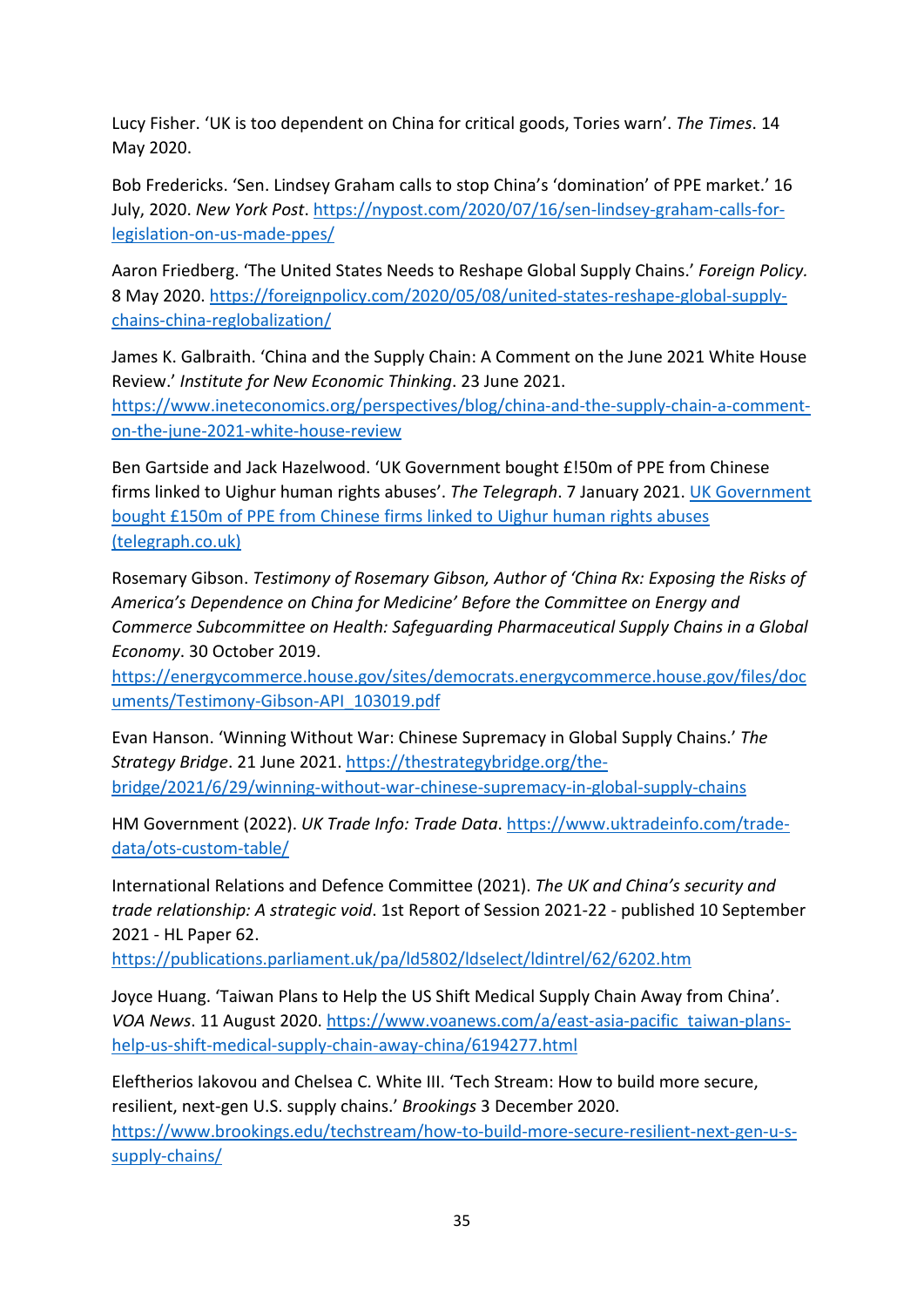Institute of Export and International Trade (2020). *Project Defend: New approach to national security aims to diversify supply and 'reshore' manufacture*. 22 May 2020.

Shefali Kapadia. 'After years of 'Made in China,' supply chains consider alternatives.' *Supply Chain Dive*. 14 October 2021[. https://www.supplychaindive.com/news/china-supply-chains](https://www.supplychaindive.com/news/china-supply-chains-procurement-sourcing-resilience-vietnam/606321/)[procurement-sourcing-resilience-vietnam/606321/](https://www.supplychaindive.com/news/china-supply-chains-procurement-sourcing-resilience-vietnam/606321/)

Ananth Krishnan. 'India asks China to keep prices stable as costs for medical supplies surge'. *The Hindu*. 13 May 2021. [https://www.thehindu.com/news/national/india-asks-china-to](https://www.thehindu.com/news/national/india-asks-china-to-keep-prices-stable-as-costs-for-medical-supplies-surge/article34550415.ece)[keep-prices-stable-as-costs-for-medical-supplies-surge/article34550415.ece](https://www.thehindu.com/news/national/india-asks-china-to-keep-prices-stable-as-costs-for-medical-supplies-surge/article34550415.ece)

Arul Kurian. 'How China still controls the global supply chains.' *Modern Diplomacy*. 4 June 2021. [https://moderndiplomacy.eu/2021/06/04/how-china-still-controls-the-global-supply](https://moderndiplomacy.eu/2021/06/04/how-china-still-controls-the-global-supply-chains/)[chains/](https://moderndiplomacy.eu/2021/06/04/how-china-still-controls-the-global-supply-chains/)

James McBride and Andrew Chatzky. 'Backgrounder: Is 'Made in China 2025' a Threat to Global Trade?' *Council on Foreign Relations.* 13 May 2019. <https://www.cfr.org/backgrounder/made-china-2025-threat-global-trade>

NHS (2022). *Medicines A to Z: Ranitidine*.<https://www.nhs.uk/medicines/ranitidine/>

Rogers, J., Foxall, A., Henderson, M. and Armstrong, S. (2020). *Breaking the China Supply Chain: How the 'Five Eyes' Can Decouple from Strategic Dependency*. Henry Jackson Society.

Yasmeen Serhan and Kathy Gilsinan. 'Can the West Actually Ditch China?' *The Atlantic.* 24 April 2020. [https://www.theatlantic.com/politics/archive/2020/04/us-britain-dependence](https://www.theatlantic.com/politics/archive/2020/04/us-britain-dependence-china-trade/610615/)[china-trade/610615/](https://www.theatlantic.com/politics/archive/2020/04/us-britain-dependence-china-trade/610615/)

Andrea Shalal, Alexandra Alper and Patricia Zengerle. 'U.S. mulls paying companies, tax breaks to pull supply chains from China.' *Reuters*. 18 May 2020. [https://www.reuters.com/article/us-usa-china-supply-chains/u-s-mulls-paying-companies](https://www.reuters.com/article/us-usa-china-supply-chains/u-s-mulls-paying-companies-tax-breaks-to-pull-supply-chains-from-china-idUSKBN22U0FH)[tax-breaks-to-pull-supply-chains-from-china-idUSKBN22U0FH](https://www.reuters.com/article/us-usa-china-supply-chains/u-s-mulls-paying-companies-tax-breaks-to-pull-supply-chains-from-china-idUSKBN22U0FH)

Karen M. Sutter, Andres B. Schwarzenberg, Michael D. Sutherland. Congressional Research Service. 'COVID-19: China Medical Supply Chains and Broader Trade Issues.' Updated December 23, 2020. <https://crsreports.congress.gov/product/pdf/R/R46304>

UK Parliament: Committees. *Government fails to declare atrocities in Xinjiang as genocide.*  14 November 2021. https://committees.parliament.uk/committee/78/foreign-affairscommittee/news/158880/government-refuses-to-declare-atrocities-in-xinjiang-a-genocide/

UK Parliament: Hansard. *China: Supply Chains. Volume 804: debated on Wednesday 1 July 2020*. [https://hansard.parliament.uk/lords/2020-07-01/debates/4F64A932-9C5D-4FB3-](https://hansard.parliament.uk/lords/2020-07-01/debates/4F64A932-9C5D-4FB3-B54A-36AD3B3FC148/ChinaSupplyChains) [B54A-36AD3B3FC148/ChinaSupplyChains](https://hansard.parliament.uk/lords/2020-07-01/debates/4F64A932-9C5D-4FB3-B54A-36AD3B3FC148/ChinaSupplyChains)

Oliver Wright and Lucy Fisher. 'Boris Johnson wants self-sufficiency to end reliance on Chinese imports'. *The Times*. 22 May 2020.

Donna Young. 'Biden seeks to bolster resilience of US medical supply chain in emergencies.' *S&P Global*. 25 January 2021. [https://www.spglobal.com/marketintelligence/en/news-](https://www.spglobal.com/marketintelligence/en/news-insights/latest-news-headlines/biden-seeks-to-bolster-resilience-of-us-medical-supply-chain-in-emergencies-62277036)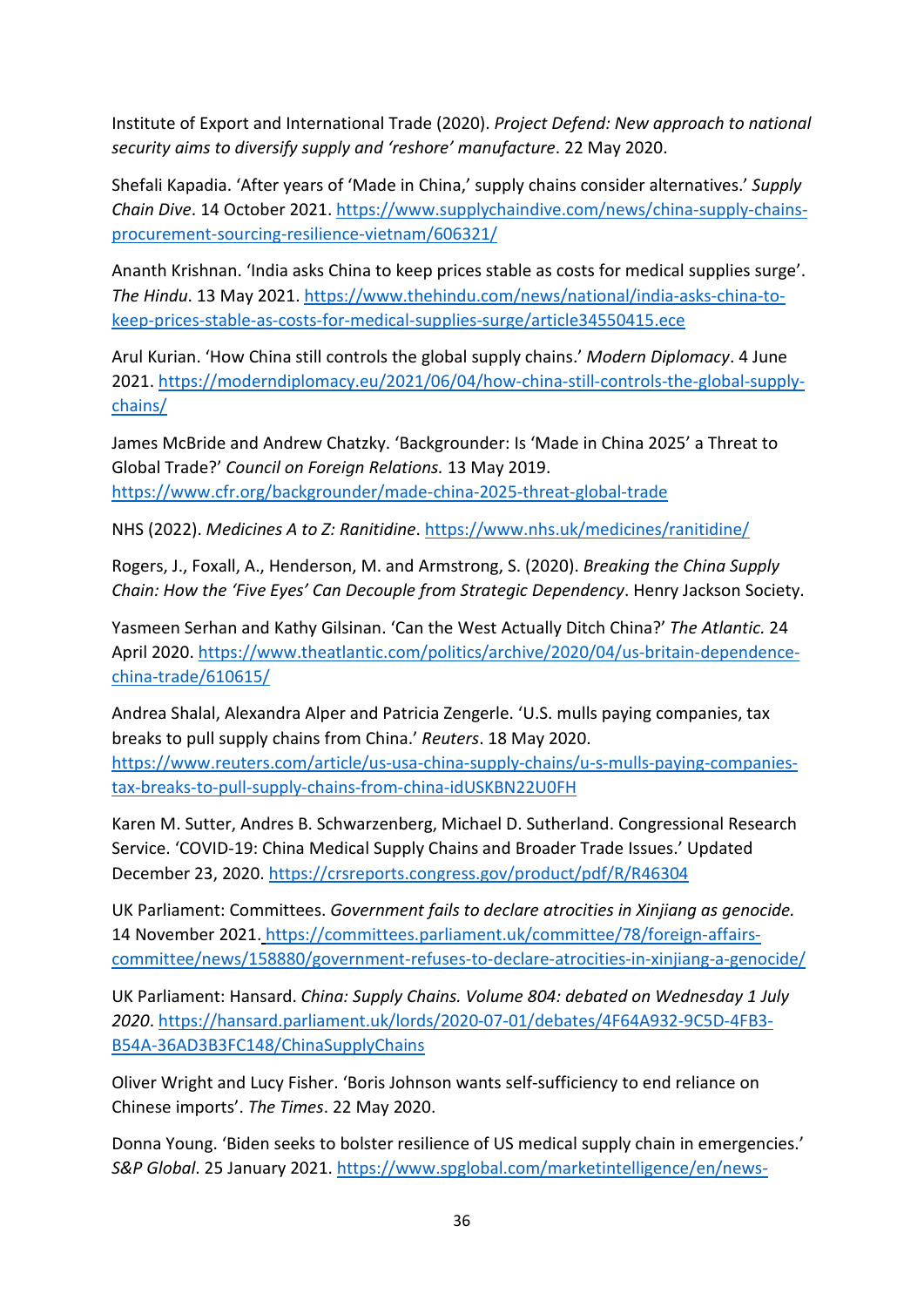[insights/latest-news-headlines/biden-seeks-to-bolster-resilience-of-us-medical-supply](https://www.spglobal.com/marketintelligence/en/news-insights/latest-news-headlines/biden-seeks-to-bolster-resilience-of-us-medical-supply-chain-in-emergencies-62277036)[chain-in-emergencies-62277036](https://www.spglobal.com/marketintelligence/en/news-insights/latest-news-headlines/biden-seeks-to-bolster-resilience-of-us-medical-supply-chain-in-emergencies-62277036)

Dan Zeiger. Blog: 'The China supply chain conundrum.' *Institute for Supply Chain Management*. July 2020.

[https://www.ismworld.org/supply-management-news-and-reports/news](https://www.ismworld.org/supply-management-news-and-reports/news-publications/inside-supply-management-magazine/blog/2020-07/the-china-supply-chain-conundrum/)[publications/inside-supply-management-magazine/blog/2020-07/the-china-supply-chain](https://www.ismworld.org/supply-management-news-and-reports/news-publications/inside-supply-management-magazine/blog/2020-07/the-china-supply-chain-conundrum/)[conundrum/](https://www.ismworld.org/supply-management-news-and-reports/news-publications/inside-supply-management-magazine/blog/2020-07/the-china-supply-chain-conundrum/) 

Patricia Zengerle. 'Exclusive: After pandemic, U.S. senators want review of drug supply chain.' *Reuters*. 30 June 2020[. https://www.reuters.com/article/us-health-coronavirus](https://www.reuters.com/article/us-health-coronavirus-senate-supplychain/exclusive-after-pandemic-u-s-senators-want-review-of-drug-supply-chain-idUSKBN2411HI)[senate-supplychain/exclusive-after-pandemic-u-s-senators-want-review-of-drug-supply](https://www.reuters.com/article/us-health-coronavirus-senate-supplychain/exclusive-after-pandemic-u-s-senators-want-review-of-drug-supply-chain-idUSKBN2411HI)[chain-idUSKBN2411HI](https://www.reuters.com/article/us-health-coronavirus-senate-supplychain/exclusive-after-pandemic-u-s-senators-want-review-of-drug-supply-chain-idUSKBN2411HI)